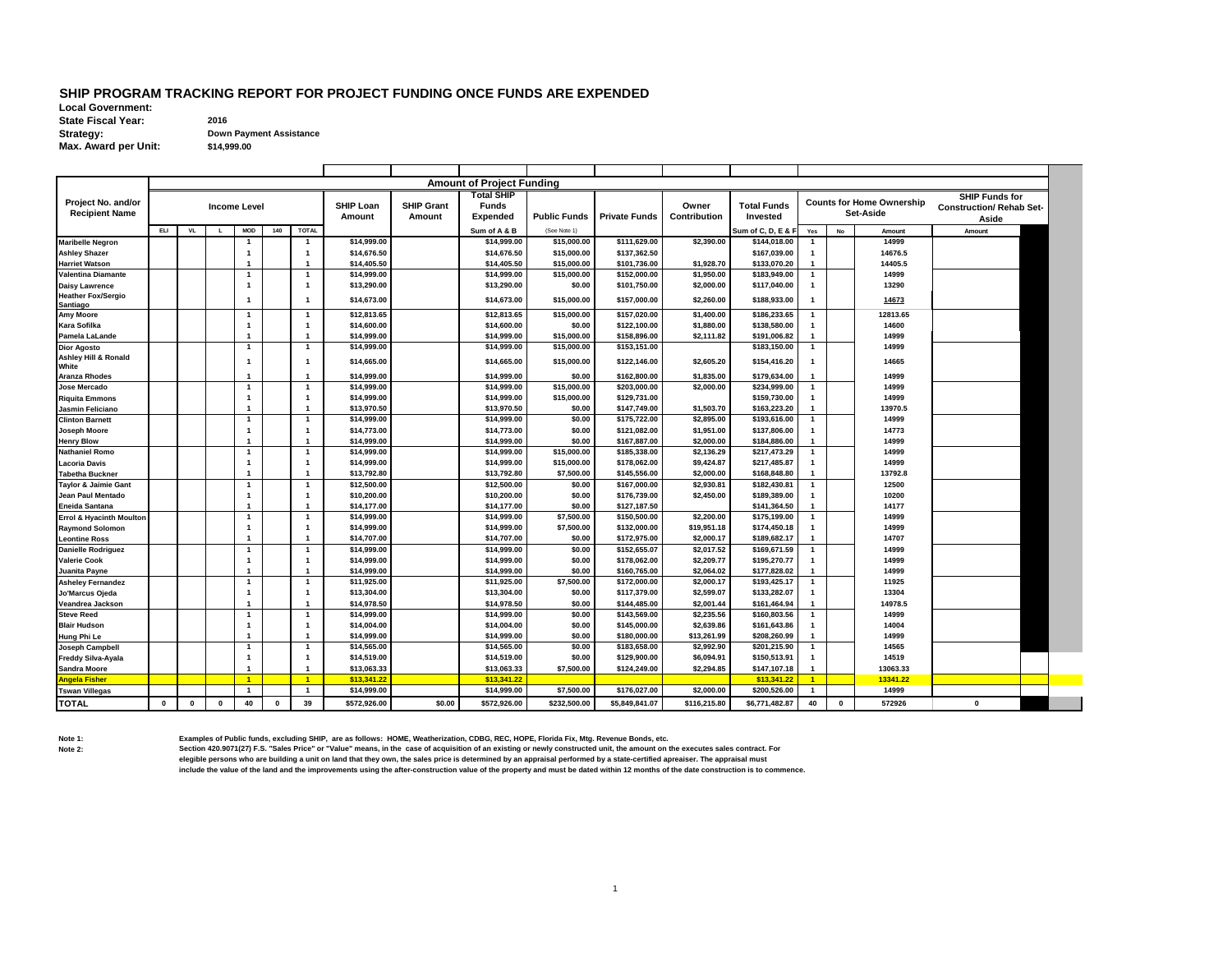# **SHIP PROGRAM TRACKING REPORT FOR PROJECT FUNDING ONCE FUNDS ARE EXPENDED**

**Local Government: State Fiscal Year:** 2016<br>**Strategy:** Owne **Strategy: Owner Occupied Rehabiliation \$50,000.00**

**Max. Award per Unit:**

|                           |                |                         |                |                     |              |                         | А                | в                 | c                                | D                   | Е                    | F            | G                  |                |             | н                     |                            |  |
|---------------------------|----------------|-------------------------|----------------|---------------------|--------------|-------------------------|------------------|-------------------|----------------------------------|---------------------|----------------------|--------------|--------------------|----------------|-------------|-----------------------|----------------------------|--|
|                           |                |                         |                |                     |              |                         |                  |                   | <b>Amount of Project Funding</b> |                     |                      |              |                    |                |             |                       |                            |  |
|                           |                |                         |                |                     |              |                         |                  |                   | <b>Total SHIP</b>                |                     |                      |              |                    |                |             |                       |                            |  |
| Project No. and/or        |                |                         |                | <b>Income Level</b> |              |                         | <b>SHIP Loan</b> | <b>SHIP Grant</b> | <b>Funds</b>                     |                     |                      | Owner        | <b>Total Funds</b> |                |             | <b>Home Ownership</b> | <b>Amount Construction</b> |  |
| <b>Recipient Name</b>     |                |                         |                |                     |              |                         | Amount           | Amount            | <b>Expended</b>                  | <b>Public Funds</b> | <b>Private Funds</b> | Contribution | Invested           |                |             |                       |                            |  |
|                           | ELI            | <b>VL</b>               | $\mathsf{L}$   | <b>MOD</b>          | 140          | <b>TOTAL</b>            |                  |                   | Sum of A & B                     | (See Note 1)        |                      |              | Sum of C, D, E & F | Yes            | No          | Amount                |                            |  |
| <b>Valentine Hendrix</b>  |                |                         |                | $\mathbf{1}$        |              | $\overline{\mathbf{1}}$ | \$50,000.00      |                   | \$50,000.00                      | \$43,584.00         |                      |              | \$93,584.00        | $\mathbf{1}$   |             | 50000                 | 50000                      |  |
| Samantra Johnson          | $\mathbf{1}$   |                         |                |                     |              | -1                      | \$50,000.00      |                   | \$50,000.00                      | \$39,694.00         |                      |              | \$89,694.00        | $\mathbf{1}$   |             | 50000                 | 50000                      |  |
| <b>Margareth Morriset</b> |                | $\overline{1}$          |                |                     |              | -1                      | \$50,000.00      |                   | \$50,000.00                      | \$45,000.00         | \$14,240.00          |              | \$109,240.00       | $\mathbf{1}$   |             | 50000                 | 50000                      |  |
| <b>Ednes Spencer</b>      |                |                         | $\overline{1}$ |                     |              | $\overline{\mathbf{1}}$ | \$50,000.00      |                   | \$50,000.00                      | \$45,000.00         |                      |              | \$95,000.00        | $\mathbf{1}$   |             | 50000                 | 50000                      |  |
| Sandra Johnson            |                | $\mathbf{1}$            |                |                     |              | -1                      | \$20,250.00      |                   | \$20,250.00                      |                     |                      |              | \$20,250.00        | $\mathbf{1}$   |             | 20250                 | 20250                      |  |
| <b>Mary Mitchelle</b>     |                | 1                       |                |                     |              | r.                      | \$18,100.00      |                   | \$18,100.00                      |                     |                      |              | \$18,100.00        | $\mathbf{1}$   |             | 18100                 | 18100                      |  |
| <b>Luz Rios</b>           | $\overline{1}$ |                         |                |                     |              | $\overline{\mathbf{1}}$ | \$24,743.00      |                   | \$24,743.00                      |                     |                      |              | \$24,743.00        | $\mathbf{1}$   |             | 24743                 | 24743                      |  |
|                           |                |                         |                |                     |              |                         |                  |                   | \$0.00                           |                     |                      |              | \$0.00             |                |             | $\bf{0}$              | $\mathbf 0$                |  |
|                           |                |                         |                |                     |              |                         |                  |                   | \$0.00                           |                     |                      |              | \$0.00             |                |             | $\Omega$              |                            |  |
|                           |                |                         |                |                     |              |                         |                  |                   | \$0.00                           |                     |                      |              | \$0.00             |                |             |                       |                            |  |
|                           |                |                         |                |                     |              |                         |                  |                   | \$0.00                           |                     |                      |              | \$0.00             |                |             | O                     |                            |  |
|                           |                |                         |                |                     |              |                         |                  |                   | \$0.00                           |                     |                      |              | \$0.00             |                |             |                       |                            |  |
|                           |                |                         |                |                     |              |                         |                  |                   | \$0.00                           |                     |                      |              | \$0.00             |                |             |                       |                            |  |
|                           |                |                         |                |                     |              |                         |                  |                   | \$0.00                           |                     |                      |              | \$0.00             |                |             |                       |                            |  |
|                           |                |                         |                |                     |              |                         |                  |                   | \$0.00                           |                     |                      |              | \$0.00             |                |             |                       |                            |  |
|                           |                |                         |                |                     |              |                         |                  |                   | \$0.00                           |                     |                      |              | \$0.00             |                |             |                       |                            |  |
|                           |                |                         |                |                     |              |                         |                  |                   | \$0.00                           |                     |                      |              | \$0.00             |                |             |                       |                            |  |
|                           |                |                         |                |                     |              |                         |                  |                   | \$0.00                           |                     |                      |              | \$0.00             |                |             |                       |                            |  |
|                           |                |                         |                |                     |              |                         |                  |                   | \$0.00                           |                     |                      |              | \$0.00             |                |             |                       |                            |  |
|                           |                |                         |                |                     |              |                         |                  |                   | \$0.00<br>\$0.00                 |                     |                      |              | \$0.00<br>\$0.00   |                |             |                       |                            |  |
|                           |                |                         |                |                     |              |                         |                  |                   | \$0.00                           |                     |                      |              | \$0.00             |                |             |                       |                            |  |
|                           |                |                         |                |                     |              |                         |                  |                   | \$0.00                           |                     |                      |              | \$0.00             |                |             |                       |                            |  |
|                           |                |                         |                |                     |              |                         |                  |                   | \$0.00                           |                     |                      |              | \$0.00             |                |             |                       |                            |  |
|                           |                |                         |                |                     |              |                         |                  |                   | \$0.00                           |                     |                      |              | \$0.00             |                |             |                       |                            |  |
|                           |                |                         |                |                     |              |                         |                  |                   | \$0.00                           |                     |                      |              | \$0.00             |                |             |                       |                            |  |
|                           |                |                         |                |                     |              |                         |                  |                   | \$0.00                           |                     |                      |              | \$0.00             |                |             |                       |                            |  |
|                           |                |                         |                |                     |              |                         |                  |                   | \$0.00                           |                     |                      |              | \$0.00             |                |             |                       |                            |  |
|                           |                |                         |                |                     |              |                         |                  |                   | \$0.00                           |                     |                      |              | \$0.00             |                |             |                       |                            |  |
|                           |                |                         |                |                     |              |                         |                  |                   | \$0.00                           |                     |                      |              | \$0.00             |                |             |                       |                            |  |
|                           |                |                         |                |                     |              |                         |                  |                   | \$0.00                           |                     |                      |              | \$0.00             |                |             |                       |                            |  |
|                           |                |                         |                |                     |              |                         |                  |                   | \$0.00                           |                     |                      |              | \$0.00             |                |             |                       |                            |  |
|                           |                |                         |                |                     |              |                         |                  |                   | \$0.00                           |                     |                      |              | \$0.00             |                |             |                       |                            |  |
|                           |                |                         |                |                     |              |                         |                  |                   | \$0.00                           |                     |                      |              | \$0.00             |                |             |                       |                            |  |
|                           |                |                         |                |                     |              |                         |                  |                   | \$0.00                           |                     |                      |              | \$0.00             |                |             |                       |                            |  |
|                           |                |                         |                |                     |              |                         |                  |                   | \$0.00                           |                     |                      |              | \$0.00             |                |             |                       |                            |  |
|                           |                |                         |                |                     |              |                         |                  |                   | \$0.00                           |                     |                      |              | \$0.00             |                |             |                       |                            |  |
|                           |                |                         |                |                     |              |                         |                  |                   | \$0.00                           |                     |                      |              | \$0.00             |                |             | $\Omega$              |                            |  |
|                           |                |                         |                |                     |              |                         |                  |                   | \$0.00                           |                     |                      |              | \$0.00             |                |             | $\Omega$              |                            |  |
| <b>TOTAL</b>              |                | $\overline{\mathbf{3}}$ | $\overline{1}$ | $\overline{1}$      | $\mathbf{0}$ | $\overline{7}$          | \$263,093.00     | \$0.00            | \$263,093.00                     | \$173,278.00        | \$14,240.00          | \$0.00       | \$450,611.00       | $\overline{7}$ | $\mathbf 0$ | 263093                | 263093                     |  |

**Note 1: Examples of Public funds, excluding SHIP, are as follows: HOME, Weatherization, CDBG, REC, HOPE, Florida Fix, Mtg. Revenue Bonds, etc.**

Section 420.9071(27) F.S. "Sales Price" or "Value" means, in the case of acquisition of an existing or newly constructed unit, the amount on the executes sales contract. For<br>elegible persons who are building a unit on land **include the value of the land and the improvements using the after-construction value of the property and must be dated within 12 months of the date construction is to commence.**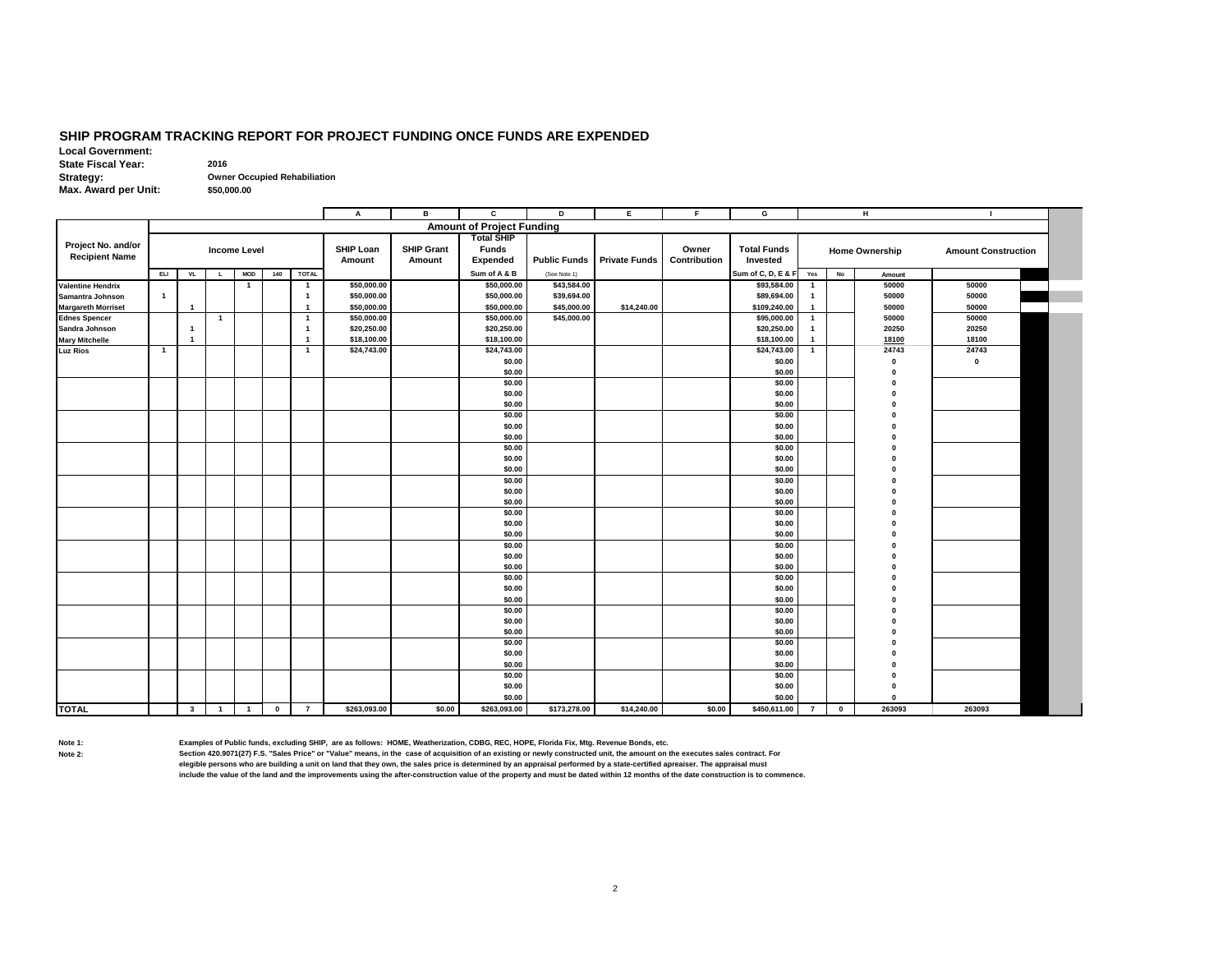#### **SHIP PROGRAM TRACKING REPORT FOR PROJECT FUNDING ONCE FUNDS ARE EXPENDED**

**Local Government: State Fiscal Year:** 2016 **Strategy: Special Needs Housing Rehab Max. Award per Unit: \$50,000.00**

**A B C D E F G H I Amount of Project Funding Project No. and/or Recipient Name SHIP Loan Amount SHIP Grant Amount Total SHIP Funds Expended Public Funds Private Funds Owner Contribution Total Funds Invested Home Ownership Amount Construction ELI VL L MOD 140 TOTAL Sum of A & B** (See Note 1) **Sum of C, D, E & F Yes No Amount Wyly, M. 1 1 \$19,880.00 \$19,880.00 \$19,880.00 1 19880 19880 Flynn, L. 1 1 \$17,582.32 \$17,582.32 \$17,582.32 1 17582.32 17582.32 Archilla, P. 1 1 \$26,855.56 \$26,855.56 \$26,855.56 1 26855.56 26855.56 \$0.00 \$0.00 0 \$0.00 \$0.00 0 \$0.00 \$0.00 0 \$0.00 \$0.00 0 \$0.00 \$0.00 0 \$0.00 \$0.00 0 \$0.00 \$0.00 0 \$0.00 \$0.00 0 \$0.00 \$0.00 0 \$0.00 \$0.00 0 \$0.00 \$0.00 0 \$0.00 \$0.00 0 \$0.00 \$0.00 0 \$0.00 \$0.00 0 \$0.00 \$0.00 0 \$0.00 \$0.00 0 \$0.00 \$0.00 0 \$0.00 \$0.00 0 \$0.00 \$0.00 0 \$0.00 \$0.00 0 \$0.00 \$0.00 0 \$0.00 \$0.00 0 \$0.00 \$0.00 0 \$0.00 \$0.00 0 \$0.00 \$0.00 0 \$0.00 \$0.00 0 \$0.00 \$0.00 0 \$0.00 \$0.00 0 \$0.00 \$0.00 0 \$0.00 \$0.00 0 \$0.00 \$0.00 0 \$0.00 \$0.00 0 \$0.00 \$0.00 0 \$0.00 \$0.00 0 \$0.00 \$0.00 0 \$0.00 \$0.00 0 \$0.00 \$0.00 0 \$0.00 \$0.00 0 \$0.00 \$0.00 0 \$0.00 \$0.00 0 \$0.00 \$0.00 0 \$0.00 \$0.00 0 \$0.00 \$0.00 0 Income Level**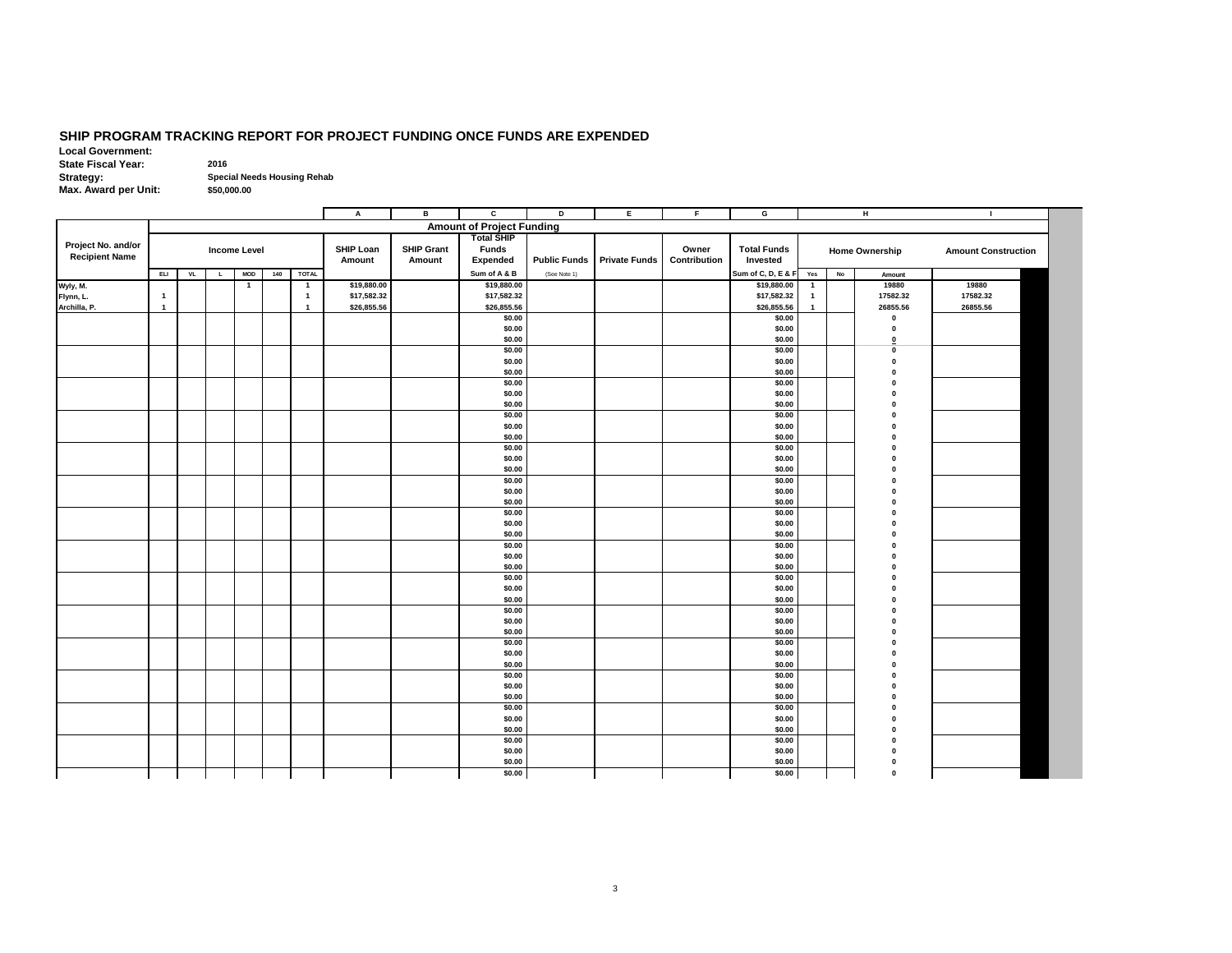|              |              |           |                |              |                         |             |        | \$0.00      |        |        |        | \$0.00      |                         |           |          |          |  |
|--------------|--------------|-----------|----------------|--------------|-------------------------|-------------|--------|-------------|--------|--------|--------|-------------|-------------------------|-----------|----------|----------|--|
|              |              |           |                |              |                         |             |        | \$0.00      |        |        |        | \$0.00      |                         |           |          |          |  |
|              |              |           |                |              |                         |             |        | \$0.00      |        |        |        | \$0.00      |                         |           |          |          |  |
|              |              |           |                |              |                         |             |        | \$0.00      |        |        |        | \$0.00      |                         |           |          |          |  |
|              |              |           |                |              |                         |             |        | \$0.00      |        |        |        | \$0.00      |                         |           |          |          |  |
|              |              |           |                |              |                         |             |        | \$0.00      |        |        |        | \$0.00      |                         |           |          |          |  |
|              |              |           |                |              |                         |             |        | \$0.00      |        |        |        | \$0.00      |                         |           |          |          |  |
|              |              |           |                |              |                         |             |        | \$0.00      |        |        |        | \$0.00      |                         |           |          |          |  |
|              |              |           |                |              |                         |             |        | \$0.00      |        |        |        | \$0.00      |                         |           |          |          |  |
|              |              |           |                |              |                         |             |        | \$0.00      |        |        |        | \$0.00      |                         |           |          |          |  |
|              |              |           |                |              |                         |             |        | \$0.00      |        |        |        | \$0.00      |                         |           |          |          |  |
|              |              |           |                |              |                         |             |        | \$0.00      |        |        |        | \$0.00      |                         |           |          |          |  |
|              |              |           |                |              |                         |             |        | \$0.00      |        |        |        | \$0.00      |                         |           |          |          |  |
|              |              |           |                |              |                         |             |        | \$0.00      |        |        |        | \$0.00      |                         |           |          |          |  |
|              |              |           |                |              |                         |             |        | \$0.00      |        |        |        | \$0.00      |                         |           |          |          |  |
|              |              |           |                |              |                         |             |        | \$0.00      |        |        |        | \$0.00      |                         |           |          |          |  |
|              |              |           |                |              |                         |             |        | \$0.00      |        |        |        | \$0.00      |                         |           |          |          |  |
|              |              |           |                |              |                         |             |        | \$0.00      |        |        |        | \$0.00      |                         |           |          |          |  |
|              |              |           |                |              |                         |             |        | \$0.00      |        |        |        | \$0.00      |                         |           |          |          |  |
|              |              |           |                |              |                         |             |        | \$0.00      |        |        |        | \$0.00      |                         |           |          |          |  |
|              |              |           |                |              |                         |             |        | \$0.00      |        |        |        | \$0.00      |                         |           |          |          |  |
|              |              |           |                |              |                         |             |        | \$0.00      |        |        |        | \$0.00      |                         |           |          |          |  |
|              |              |           |                |              |                         |             |        | \$0.00      |        |        |        | \$0.00      |                         |           |          |          |  |
|              |              |           |                |              |                         |             |        | \$0.00      |        |        |        | \$0.00      |                         |           |          |          |  |
|              |              |           |                |              |                         |             |        | \$0.00      |        |        |        | \$0.00      |                         |           |          |          |  |
|              |              |           |                |              |                         |             |        | \$0.00      |        |        |        | \$0.00      |                         |           |          |          |  |
|              |              |           |                |              |                         |             |        | \$0.00      |        |        |        | \$0.00      |                         |           |          |          |  |
|              |              |           |                |              |                         |             |        | \$0.00      |        |        |        | \$0.00      |                         |           |          |          |  |
|              |              |           |                |              |                         |             |        | \$0.00      |        |        |        | \$0.00      |                         |           |          |          |  |
|              |              |           |                |              |                         |             |        | \$0.00      |        |        |        | \$0.00      |                         |           |          |          |  |
|              |              |           |                |              |                         |             |        | \$0.00      |        |        |        | \$0.00      |                         |           |          |          |  |
|              |              |           |                |              |                         |             |        | \$0.00      |        |        |        | \$0.00      |                         |           |          |          |  |
|              |              |           |                |              |                         |             |        | \$0.00      |        |        |        | \$0.00      |                         |           |          |          |  |
|              |              |           |                |              |                         |             |        | \$0.00      |        |        |        | \$0.00      |                         |           | $\Omega$ |          |  |
| <b>TOTAL</b> | $\mathbf{0}$ | $\bullet$ | $\blacksquare$ | $\mathbf{0}$ | $\overline{\mathbf{3}}$ | \$64,317.88 | \$0.00 | \$64,317.88 | \$0.00 | \$0.00 | \$0.00 | \$64,317.88 | $\overline{\mathbf{3}}$ | $\bullet$ | 64317.88 | 64317.88 |  |

**Note 1: Examples of Public funds, excluding SHIP, are as follows: HOME, Weatherization, CDBG, REC, HOPE, Florida Fix, Mtg. Revenue Bonds, etc.**

**Note 2: Section 420.9071(27) F.S. "Sales Price" or "Value" means, in the case of acquisition of an existing or newly constructed unit, the amount on the executes sales contract. For elegible persons who are building a unit on land that they own, the sales price is determined by an appraisal performed by a state-certified apreaiser. The appraisal must**

**include the value of the land and the improvements using the after-construction value of the property and must be dated within 12 months of the date construction is to commence.**

### **SHIP PROGRAM TRACKING REPORT FOR PROJECT FUNDING ONCE FUNDS ARE EXPENDED**

**Local Government: State Fiscal Year:** 2016 **Strategy: Disaster Funds Max. Award per Unit: \$50,000.00**

|                                             |                                          |  |  |  |              |                     |                             | <b>Amount of Project Funding</b>              |              |                                                |       |                                |     |           |                       |                            |
|---------------------------------------------|------------------------------------------|--|--|--|--------------|---------------------|-----------------------------|-----------------------------------------------|--------------|------------------------------------------------|-------|--------------------------------|-----|-----------|-----------------------|----------------------------|
| Project No. and/or<br><b>Recipient Name</b> | <b>Income Level</b><br>140<br>ELI<br>MOD |  |  |  |              | SHIP Loan<br>Amount | <b>SHIP Grant</b><br>Amount | <b>Total SHIP</b><br><b>Funds</b><br>Expended |              | <b>Public Funds Private Funds Contribution</b> | Owner | <b>Total Funds</b><br>Invested |     |           | <b>Home Ownership</b> | <b>Amount Construction</b> |
|                                             |                                          |  |  |  | <b>TOTAL</b> |                     |                             | Sum of A & B                                  | (See Note 1) |                                                |       | Sum of C, D, E & F             | Yes | <b>No</b> | Amount                |                            |
| Pabon, N.                                   |                                          |  |  |  |              |                     | \$11.000.00                 | \$11,000.00                                   |              |                                                |       | \$11.000.00                    |     |           | 11000                 | 11000                      |
| Pizarro, L.                                 |                                          |  |  |  |              |                     | \$11,000.00                 | \$11,000.00                                   |              |                                                |       | \$11,000.00                    |     |           | 11000                 | 11000                      |
| Reed, A.                                    |                                          |  |  |  |              |                     | \$6.921.75                  | \$6,921.75                                    |              |                                                |       | \$6,921.75                     |     |           | 6921.75               | 6921.75                    |
| Coleman, S.                                 |                                          |  |  |  |              |                     | \$8,769.75                  | \$8,769.75                                    |              |                                                |       | \$8,769.75                     |     |           | 8769.75               | 8769.75                    |
| Stubbs, V.                                  |                                          |  |  |  |              |                     | \$9,139.90                  | \$9,139.90                                    |              |                                                |       | \$9,139.90                     |     |           | 9139.9                | 9139.9                     |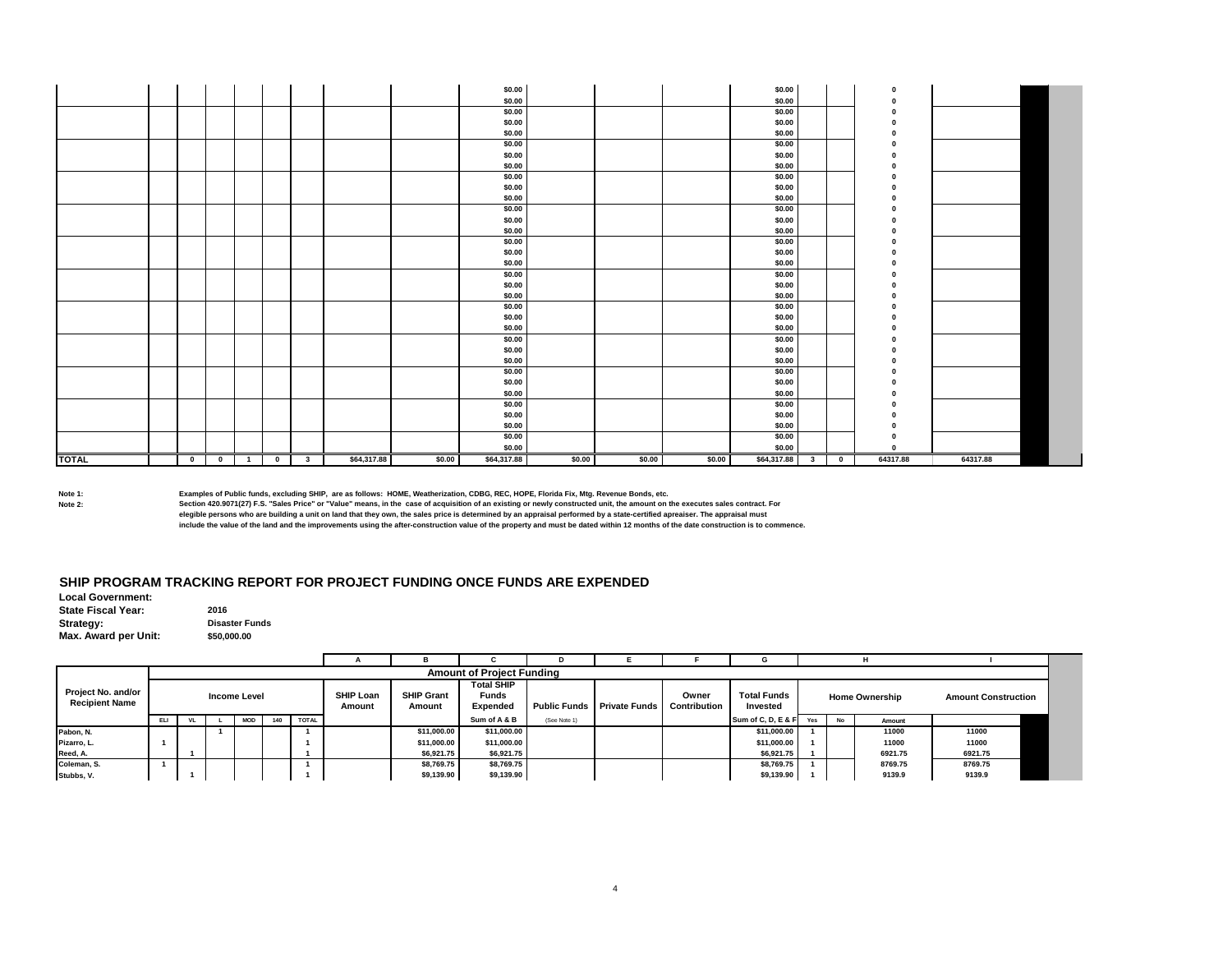| Henderson, B.      |                | $\mathbf{1}$   |                |              | $\mathbf{1}$   | \$10,397.20 | \$10,397.20      |  | \$10,397.20      | $\mathbf{1}$   | 10397.2      | 10397.2 |  |
|--------------------|----------------|----------------|----------------|--------------|----------------|-------------|------------------|--|------------------|----------------|--------------|---------|--|
| Vializ, W.         |                |                |                | $\mathbf{1}$ | $\overline{1}$ | \$6,787.00  | \$6,787.00       |  | \$6,787.00       | $\mathbf{1}$   | 6787         | 6787    |  |
| Cordero-Medina, M. |                |                | $\overline{1}$ |              | $\mathbf{1}$   | \$8,003.60  | \$8,003.60       |  | \$8,003.60       | $\overline{1}$ | 8003.6       | 8003.6  |  |
| Hendrix, V.        |                |                |                | $\mathbf{1}$ | $\overline{1}$ | \$6,095.10  | \$6,095.10       |  | \$6,095.10       | $\mathbf{1}$   | 6095.1       | 6095.1  |  |
| Spencer, E.        |                |                | $\overline{1}$ |              | $\overline{1}$ | \$5,856.40  | \$5,856.40       |  | \$5,856.40       | $\overline{1}$ | 5856.4       | 5556.4  |  |
| Doyle, N.          | $\overline{1}$ |                |                |              | $\overline{1}$ | \$11,000.00 | \$11,000.00      |  | \$11,000.00      | $\overline{1}$ | 11000        | 11000   |  |
| Guerra, C.         |                | $\overline{1}$ |                |              | $\overline{1}$ | \$8,717.50  | \$8,717.50       |  | \$8,717.50       | $\overline{1}$ | 8717.5       | 8717.5  |  |
| Livesay, R.        |                |                |                | $\mathbf{1}$ | $\overline{1}$ | \$11,000.00 | \$11,000.00      |  | \$11,000.00      | $\overline{1}$ | 11000        | 11000   |  |
|                    |                |                |                |              |                |             | \$0.00           |  | \$0.00           |                | $\pmb{0}$    |         |  |
|                    |                |                |                |              |                |             | \$0.00           |  | \$0.00           |                | $\mathbf{0}$ |         |  |
|                    |                |                |                |              |                |             | \$0.00<br>\$0.00 |  | \$0.00<br>\$0.00 |                |              |         |  |
|                    |                |                |                |              |                |             | \$0.00           |  | \$0.00           |                |              |         |  |
|                    |                |                |                |              |                |             | \$0.00           |  | \$0.00           |                | $\Omega$     |         |  |
|                    |                |                |                |              |                |             | \$0.00           |  | \$0.00           |                |              |         |  |
|                    |                |                |                |              |                |             | \$0.00           |  | \$0.00           |                |              |         |  |
|                    |                |                |                |              |                |             | \$0.00           |  | \$0.00           |                |              |         |  |
|                    |                |                |                |              |                |             | \$0.00           |  | \$0.00           |                |              |         |  |
|                    |                |                |                |              |                |             | \$0.00           |  | \$0.00           |                |              |         |  |
|                    |                |                |                |              |                |             | \$0.00           |  | \$0.00           |                |              |         |  |
|                    |                |                |                |              |                |             | \$0.00           |  | \$0.00           |                |              |         |  |
|                    |                |                |                |              |                |             | \$0.00           |  | \$0.00           |                |              |         |  |
|                    |                |                |                |              |                |             | \$0.00           |  | \$0.00           |                |              |         |  |
|                    |                |                |                |              |                |             | \$0.00           |  | \$0.00           |                |              |         |  |
|                    |                |                |                |              |                |             | \$0.00           |  | \$0.00           |                |              |         |  |
|                    |                |                |                |              |                |             | \$0.00           |  | \$0.00           |                | $\Omega$     |         |  |
|                    |                |                |                |              |                |             | \$0.00           |  | \$0.00           |                |              |         |  |
|                    |                |                |                |              |                |             | \$0.00           |  | \$0.00           |                |              |         |  |
|                    |                |                |                |              |                |             | \$0.00           |  | \$0.00           |                |              |         |  |
|                    |                |                |                |              |                |             | \$0.00           |  | \$0.00           |                | n            |         |  |
|                    |                |                |                |              |                |             | \$0.00           |  | \$0.00           |                |              |         |  |
|                    |                |                |                |              |                |             | \$0.00           |  | \$0.00           |                |              |         |  |
|                    |                |                |                |              |                |             | \$0.00           |  | \$0.00           |                |              |         |  |
|                    |                |                |                |              |                |             | \$0.00           |  | \$0.00           |                |              |         |  |
|                    |                |                |                |              |                |             | \$0.00           |  | \$0.00           |                |              |         |  |
|                    |                |                |                |              |                |             | \$0.00           |  | \$0.00<br>\$0.00 |                |              |         |  |
|                    |                |                |                |              |                |             | \$0.00<br>\$0.00 |  | \$0.00           |                |              |         |  |
|                    |                |                |                |              |                |             | \$0.00           |  | \$0.00           |                |              |         |  |
|                    |                |                |                |              |                |             | \$0.00           |  | \$0.00           |                |              |         |  |
|                    |                |                |                |              |                |             | \$0.00           |  | \$0.00           |                |              |         |  |
|                    |                |                |                |              |                |             | \$0.00           |  | \$0.00           |                |              |         |  |
|                    |                |                |                |              |                |             | \$0.00           |  | \$0.00           |                |              |         |  |
|                    |                |                |                |              |                |             | \$0.00           |  | \$0.00           |                |              |         |  |
|                    |                |                |                |              |                |             | \$0.00           |  | \$0.00           |                |              |         |  |
|                    |                |                |                |              |                |             | \$0.00           |  | \$0.00           |                |              |         |  |
|                    |                |                |                |              |                |             | \$0.00           |  | \$0.00           |                |              |         |  |
|                    |                |                |                |              |                |             | \$0.00           |  | \$0.00           |                |              |         |  |
|                    |                |                |                |              |                |             | \$0.00           |  | \$0.00           |                |              |         |  |
|                    |                |                |                |              |                |             | \$0.00           |  | \$0.00           |                |              |         |  |
|                    |                |                |                |              |                |             | \$0.00           |  | \$0.00           |                |              |         |  |
|                    |                |                |                |              |                |             | \$0.00           |  | \$0.00           |                |              |         |  |
|                    |                |                |                |              |                |             | \$0.00           |  | \$0.00           |                |              |         |  |
|                    |                |                |                |              |                |             | \$0.00           |  | \$0.00           |                |              |         |  |
|                    |                |                |                |              |                |             | \$0.00           |  | \$0.00           |                |              |         |  |
|                    |                |                |                |              |                |             | \$0.00           |  | \$0.00           |                |              |         |  |
|                    |                |                |                |              |                |             | \$0.00<br>\$0.00 |  | \$0.00<br>\$0.00 |                |              |         |  |
|                    |                |                |                |              |                |             | \$0.00           |  | \$0.00           |                |              |         |  |
|                    |                |                |                |              |                |             | \$0.00           |  | \$0.00           |                | $\Omega$     |         |  |
|                    |                |                |                |              |                |             |                  |  |                  |                |              |         |  |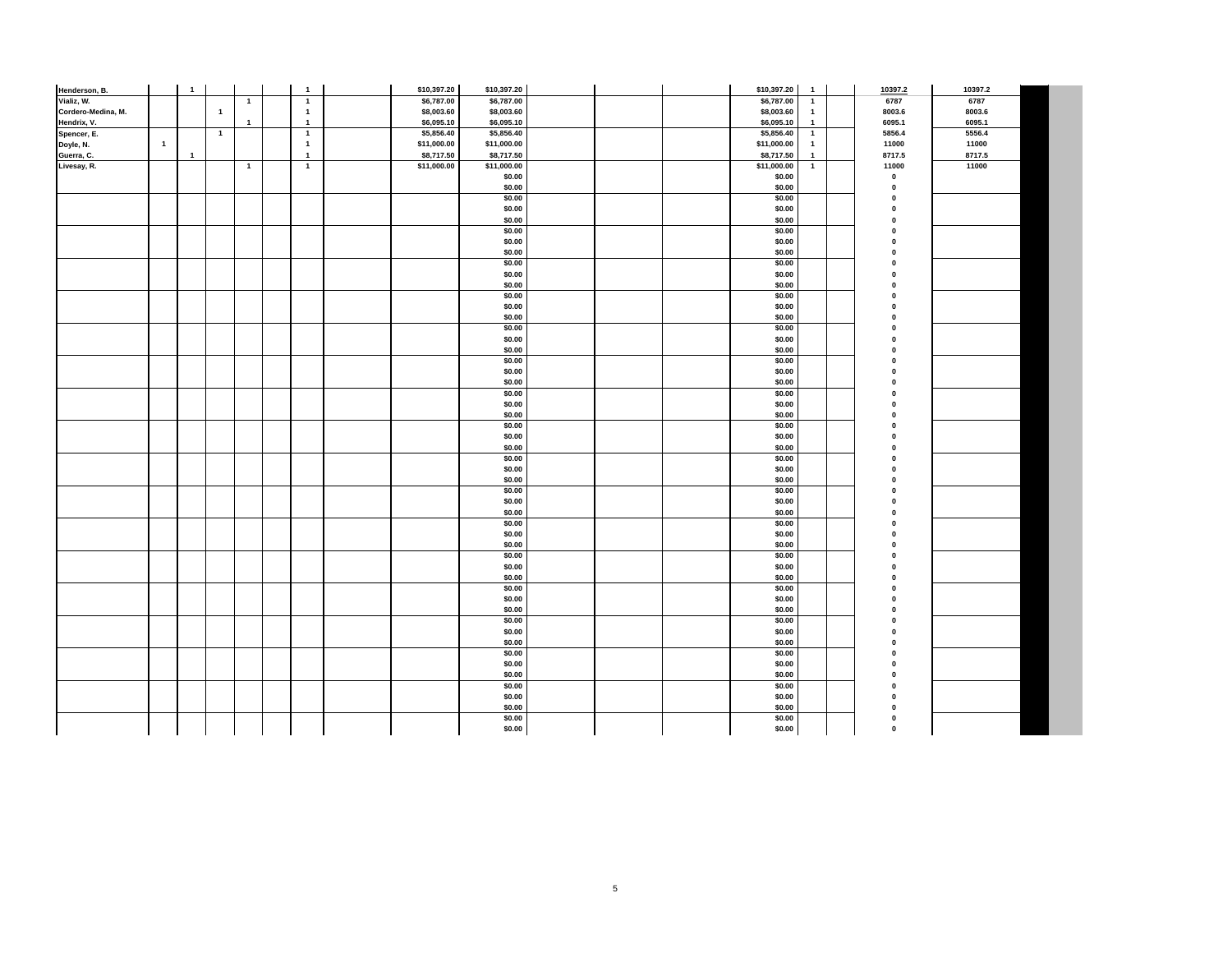|              |  |  |          |    |        |              | \$0.00       |        |        |        | \$0.00       |    |          |          |
|--------------|--|--|----------|----|--------|--------------|--------------|--------|--------|--------|--------------|----|----------|----------|
|              |  |  |          |    |        |              | \$0.00       |        |        |        | \$0.00       |    |          |          |
|              |  |  |          |    |        |              | \$0.00       |        |        |        | \$0.00       |    |          |          |
|              |  |  |          |    |        |              | \$0.00       |        |        |        | \$0.00       |    |          |          |
|              |  |  |          |    |        |              | \$0.00       |        |        |        | \$0.00       |    |          |          |
|              |  |  |          |    |        |              | \$0.00       |        |        |        | \$0.00       |    |          |          |
|              |  |  |          |    |        |              | \$0.00       |        |        |        | \$0.00       |    |          |          |
|              |  |  |          |    |        |              | \$0.00       |        |        |        | \$0.00       |    |          |          |
|              |  |  |          |    |        |              | \$0.00       |        |        |        | \$0.00       |    |          |          |
|              |  |  |          |    |        |              | \$0.00       |        |        |        | \$0.00       |    |          |          |
|              |  |  |          |    |        |              | \$0.00       |        |        |        | \$0.00       |    |          |          |
|              |  |  |          |    |        |              | \$0.00       |        |        |        | \$0.00       |    |          |          |
|              |  |  |          |    |        |              | \$0.00       |        |        |        | \$0.00       |    |          |          |
|              |  |  |          |    |        |              | \$0.00       |        |        |        | \$0.00       |    |          |          |
| <b>TOTAL</b> |  |  | $\Omega$ | 13 | \$0.00 | \$114,688.20 | \$114,688.20 | \$0.00 | \$0.00 | \$0.00 | \$114,688.20 | 13 | 114688.2 | 114388.2 |

### **SHIP PROGRAM TRACKING REPORT FOR PROJECT FUNDING ONCE FUNDS ARE EXPENDED**

| <b>Local Government:</b>  |        |
|---------------------------|--------|
| <b>State Fiscal Year:</b> | 2016   |
| Strategy:                 | #####  |
| Max. Award per Unit:      | \$0.00 |

|                                             |            |           |    |                     |     |              | A                          | в                           | С                                                    | D            | Е.                         | F.                    | G                              |           | H                     |                            |
|---------------------------------------------|------------|-----------|----|---------------------|-----|--------------|----------------------------|-----------------------------|------------------------------------------------------|--------------|----------------------------|-----------------------|--------------------------------|-----------|-----------------------|----------------------------|
|                                             |            |           |    |                     |     |              |                            |                             | <b>Amount of Project Funding</b>                     |              |                            |                       |                                |           |                       |                            |
| Project No. and/or<br><b>Recipient Name</b> |            |           |    | <b>Income Level</b> |     |              | <b>SHIP Loan</b><br>Amount | <b>SHIP Grant</b><br>Amount | <b>Total SHIP</b><br><b>Funds</b><br><b>Expended</b> |              | Public Funds Private Funds | Owner<br>Contribution | <b>Total Funds</b><br>Invested |           | <b>Home Ownership</b> | <b>Amount Construction</b> |
|                                             | <b>ELI</b> | <b>VL</b> | L. | <b>MOD</b>          | 140 | <b>TOTAL</b> |                            |                             | Sum of A & B                                         | (See Note 1) |                            |                       | Sum of C, D, E & F Yes         | <b>No</b> | Amount                |                            |
|                                             |            |           |    |                     |     |              |                            |                             | \$0.00<br>\$0.00                                     |              |                            |                       | \$0.00<br>\$0.00               |           | $\Omega$              |                            |
|                                             |            |           |    |                     |     |              |                            |                             | \$0.00                                               |              |                            |                       | \$0.00                         |           |                       |                            |
|                                             |            |           |    |                     |     |              |                            |                             | \$0.00<br>\$0.00                                     |              |                            |                       | \$0.00<br>\$0.00               |           |                       |                            |
|                                             |            |           |    |                     |     |              |                            |                             | \$0.00                                               |              |                            |                       | \$0.00                         |           |                       |                            |
|                                             |            |           |    |                     |     |              |                            |                             | \$0.00                                               |              |                            |                       | \$0.00                         |           |                       |                            |
|                                             |            |           |    |                     |     |              |                            |                             | \$0.00                                               |              |                            |                       | \$0.00                         |           |                       |                            |
|                                             |            |           |    |                     |     |              |                            |                             | \$0.00                                               |              |                            |                       | \$0.00                         |           |                       |                            |
|                                             |            |           |    |                     |     |              |                            |                             | \$0.00                                               |              |                            |                       | \$0.00                         |           |                       |                            |
|                                             |            |           |    |                     |     |              |                            |                             | \$0.00                                               |              |                            |                       | \$0.00                         |           |                       |                            |
|                                             |            |           |    |                     |     |              |                            |                             | \$0.00                                               |              |                            |                       | \$0.00                         |           |                       |                            |
|                                             |            |           |    |                     |     |              |                            |                             | \$0.00                                               |              |                            |                       | \$0.00                         |           |                       |                            |
|                                             |            |           |    |                     |     |              |                            |                             | \$0.00<br>\$0.00                                     |              |                            |                       | \$0.00<br>\$0.00               |           |                       |                            |
|                                             |            |           |    |                     |     |              |                            |                             | \$0.00                                               |              |                            |                       | \$0.00                         |           |                       |                            |
|                                             |            |           |    |                     |     |              |                            |                             | \$0.00                                               |              |                            |                       | \$0.00                         |           |                       |                            |
|                                             |            |           |    |                     |     |              |                            |                             | \$0.00                                               |              |                            |                       | \$0.00                         |           |                       |                            |
|                                             |            |           |    |                     |     |              |                            |                             | \$0.00                                               |              |                            |                       | \$0.00                         |           |                       |                            |
|                                             |            |           |    |                     |     |              |                            |                             | \$0.00                                               |              |                            |                       | \$0.00                         |           |                       |                            |
|                                             |            |           |    |                     |     |              |                            |                             | \$0.00                                               |              |                            |                       | \$0.00                         |           |                       |                            |
|                                             |            |           |    |                     |     |              |                            |                             | \$0.00                                               |              |                            |                       | \$0.00                         |           |                       |                            |
|                                             |            |           |    |                     |     |              |                            |                             | \$0.00                                               |              |                            |                       | \$0.00                         |           |                       |                            |
|                                             |            |           |    |                     |     |              |                            |                             | \$0.00                                               |              |                            |                       | \$0.00                         |           |                       |                            |
|                                             |            |           |    |                     |     |              |                            |                             | \$0.00                                               |              |                            |                       | \$0.00                         |           |                       |                            |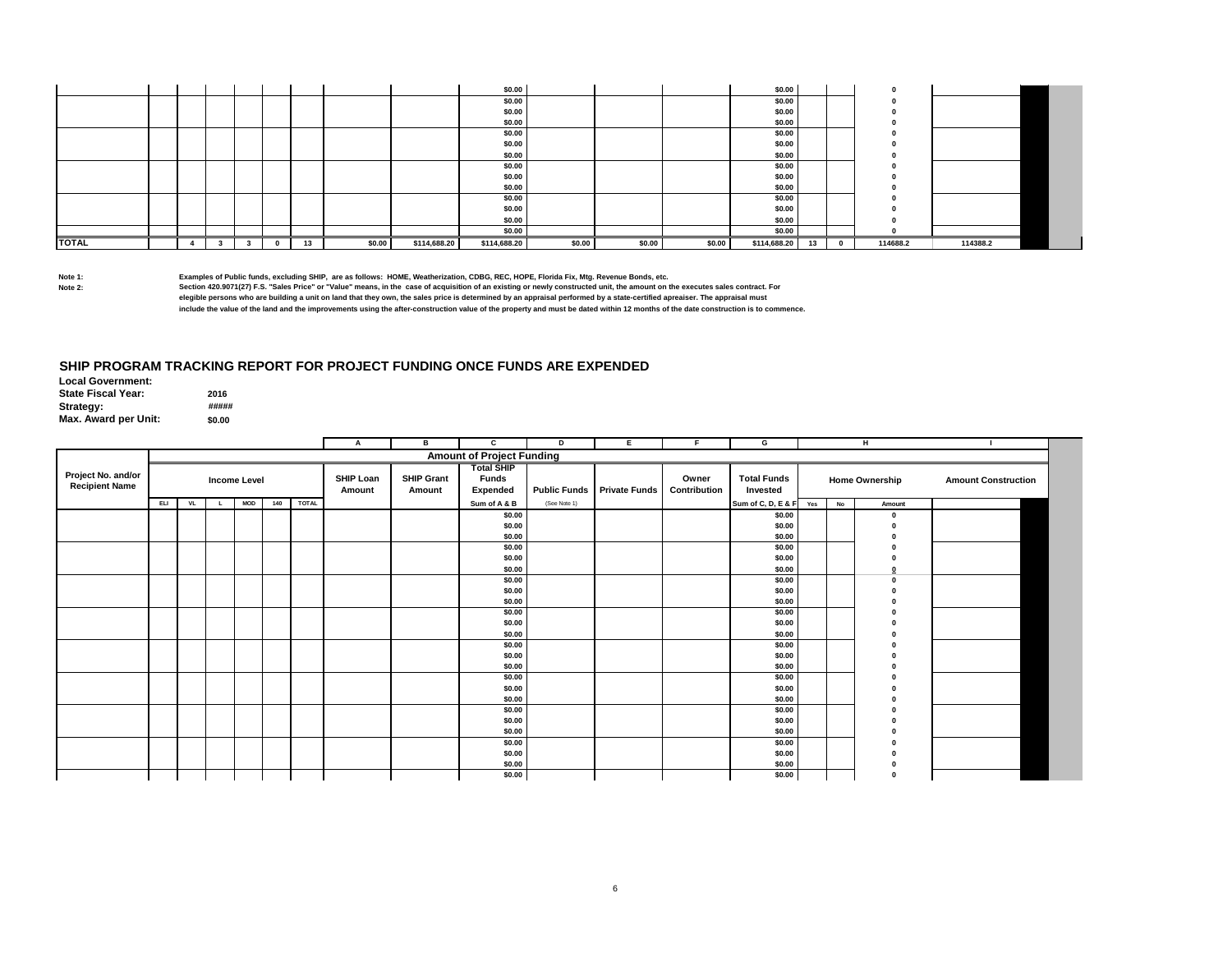|              |  |   |              |        |        | \$0.00 |        |        |        | \$0.00 |   |          |  |  |
|--------------|--|---|--------------|--------|--------|--------|--------|--------|--------|--------|---|----------|--|--|
|              |  |   |              |        |        | \$0.00 |        |        |        | \$0.00 |   |          |  |  |
|              |  |   |              |        |        | \$0.00 |        |        |        | \$0.00 |   |          |  |  |
|              |  |   |              |        |        | \$0.00 |        |        |        | \$0.00 |   |          |  |  |
|              |  |   |              |        |        | \$0.00 |        |        |        | \$0.00 |   |          |  |  |
|              |  |   |              |        |        | \$0.00 |        |        |        | \$0.00 |   |          |  |  |
|              |  |   |              |        |        | \$0.00 |        |        |        | \$0.00 |   |          |  |  |
|              |  |   |              |        |        | \$0.00 |        |        |        | \$0.00 |   |          |  |  |
|              |  |   |              |        |        | \$0.00 |        |        |        | \$0.00 |   |          |  |  |
|              |  |   |              |        |        | \$0.00 |        |        |        | \$0.00 |   |          |  |  |
|              |  |   |              |        |        | \$0.00 |        |        |        | \$0.00 |   |          |  |  |
|              |  |   |              |        |        | \$0.00 |        |        |        | \$0.00 |   |          |  |  |
|              |  |   |              |        |        | \$0.00 |        |        |        | \$0.00 |   |          |  |  |
|              |  |   |              |        |        | \$0.00 |        |        |        | \$0.00 |   |          |  |  |
| <b>TOTAL</b> |  | 0 | $\mathbf{0}$ | \$0.00 | \$0.00 | \$0.00 | \$0.00 | \$0.00 | \$0.00 | \$0.00 | 0 | $\Omega$ |  |  |

### **SHIP PROGRAM TRACKING REPORT FOR PROJECT FUNDING ONCE FUNDS ARE EXPENDED**

|                                             |            |     |                     |            |     |              | $\mathbf{A}$        | в                           | c                                             | D            | Е.                         | F.                    | G                              |     |           | н                     | - 1                        |
|---------------------------------------------|------------|-----|---------------------|------------|-----|--------------|---------------------|-----------------------------|-----------------------------------------------|--------------|----------------------------|-----------------------|--------------------------------|-----|-----------|-----------------------|----------------------------|
|                                             |            |     |                     |            |     |              |                     |                             | <b>Amount of Project Funding</b>              |              |                            |                       |                                |     |           |                       |                            |
| Project No. and/or<br><b>Recipient Name</b> |            |     | <b>Income Level</b> |            |     |              | SHIP Loan<br>Amount | <b>SHIP Grant</b><br>Amount | <b>Total SHIP</b><br><b>Funds</b><br>Expended |              | Public Funds Private Funds | Owner<br>Contribution | <b>Total Funds</b><br>Invested |     |           | <b>Home Ownership</b> | <b>Amount Construction</b> |
|                                             | <b>ELI</b> | VL. | L.                  | <b>MOD</b> | 140 | <b>TOTAL</b> |                     |                             | Sum of A & B                                  | (See Note 1) |                            |                       | Sum of C, D, E & F             | Yes | <b>No</b> | Amount                |                            |
|                                             |            |     |                     |            |     |              |                     |                             | \$0.00<br>\$0.00                              |              |                            |                       | \$0.00<br>\$0.00               |     |           | $\mathbf{r}$          |                            |
|                                             |            |     |                     |            |     |              |                     |                             | \$0.00                                        |              |                            |                       | \$0.00                         |     |           |                       |                            |
|                                             |            |     |                     |            |     |              |                     |                             | \$0.00                                        |              |                            |                       | \$0.00                         |     |           |                       |                            |
|                                             |            |     |                     |            |     |              |                     |                             | \$0.00<br>\$0.00                              |              |                            |                       | \$0.00<br>\$0.00               |     |           |                       |                            |
|                                             |            |     |                     |            |     |              |                     |                             | \$0.00                                        |              |                            |                       | \$0.00                         |     |           |                       |                            |
|                                             |            |     |                     |            |     |              |                     |                             | \$0.00                                        |              |                            |                       | \$0.00                         |     |           |                       |                            |
|                                             |            |     |                     |            |     |              |                     |                             | \$0.00                                        |              |                            |                       | \$0.00                         |     |           |                       |                            |
|                                             |            |     |                     |            |     |              |                     |                             | \$0.00                                        |              |                            |                       | \$0.00                         |     |           |                       |                            |
|                                             |            |     |                     |            |     |              |                     |                             | \$0.00                                        |              |                            |                       | \$0.00                         |     |           |                       |                            |
|                                             |            |     |                     |            |     |              |                     |                             | \$0.00                                        |              |                            |                       | \$0.00                         |     |           |                       |                            |
|                                             |            |     |                     |            |     |              |                     |                             | \$0.00                                        |              |                            |                       | \$0.00                         |     |           |                       |                            |
|                                             |            |     |                     |            |     |              |                     |                             | \$0.00                                        |              |                            |                       | \$0.00                         |     |           |                       |                            |
|                                             |            |     |                     |            |     |              |                     |                             | \$0.00                                        |              |                            |                       | \$0.00                         |     |           |                       |                            |
|                                             |            |     |                     |            |     |              |                     |                             | \$0.00                                        |              |                            |                       | \$0.00                         |     |           |                       |                            |
|                                             |            |     |                     |            |     |              |                     |                             | \$0.00                                        |              |                            |                       | \$0.00                         |     |           |                       |                            |
|                                             |            |     |                     |            |     |              |                     |                             | \$0.00<br>\$0.00                              |              |                            |                       | \$0.00                         |     |           |                       |                            |
|                                             |            |     |                     |            |     |              |                     |                             | \$0.00                                        |              |                            |                       | \$0.00<br>\$0.00               |     |           |                       |                            |
|                                             |            |     |                     |            |     |              |                     |                             | \$0.00                                        |              |                            |                       | \$0.00                         |     |           |                       |                            |
|                                             |            |     |                     |            |     |              |                     |                             | \$0.00                                        |              |                            |                       | \$0.00                         |     |           |                       |                            |
|                                             |            |     |                     |            |     |              |                     |                             | \$0.00                                        |              |                            |                       | \$0.00                         |     |           |                       |                            |
|                                             |            |     |                     |            |     |              |                     |                             | \$0.00                                        |              |                            |                       | \$0.00                         |     |           |                       |                            |
|                                             |            |     |                     |            |     |              |                     |                             | \$0.00                                        |              |                            |                       | \$0.00                         |     |           |                       |                            |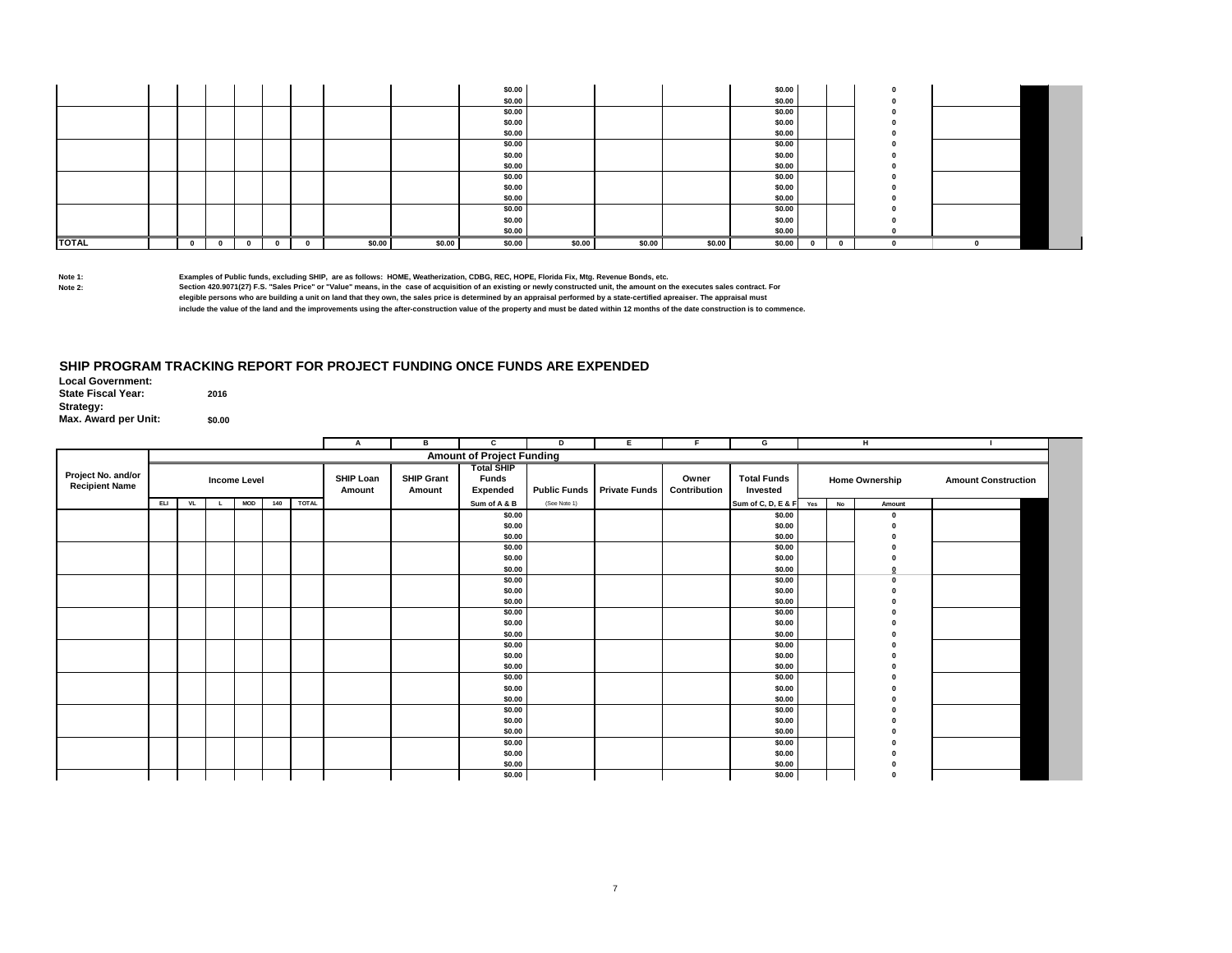|              |    |        |            |          |        |        | \$0.00 |        |        |        | \$0.00 |              |     |  |  |
|--------------|----|--------|------------|----------|--------|--------|--------|--------|--------|--------|--------|--------------|-----|--|--|
|              |    |        |            |          |        |        | \$0.00 |        |        |        | \$0.00 |              |     |  |  |
|              |    |        |            |          |        |        | \$0.00 |        |        |        | \$0.00 |              |     |  |  |
|              |    |        |            |          |        |        | \$0.00 |        |        |        | \$0.00 |              |     |  |  |
|              |    |        |            |          |        |        | \$0.00 |        |        |        | \$0.00 |              |     |  |  |
|              |    |        |            |          |        |        | \$0.00 |        |        |        | \$0.00 |              |     |  |  |
|              |    |        |            |          |        |        | \$0.00 |        |        |        | \$0.00 |              |     |  |  |
|              |    |        |            |          |        |        | \$0.00 |        |        |        | \$0.00 |              |     |  |  |
|              |    |        |            |          |        |        | \$0.00 |        |        |        | \$0.00 |              |     |  |  |
|              |    |        |            |          |        |        | \$0.00 |        |        |        | \$0.00 |              |     |  |  |
|              |    |        |            |          |        |        | \$0.00 |        |        |        | \$0.00 |              |     |  |  |
|              |    |        |            |          |        |        | \$0.00 |        |        |        | \$0.00 |              |     |  |  |
|              |    |        |            |          |        |        | \$0.00 |        |        |        | \$0.00 |              |     |  |  |
|              |    |        |            |          |        |        | \$0.00 |        |        |        | \$0.00 |              |     |  |  |
| <b>TOTAL</b> | ΩL | $\sim$ | $\sqrt{2}$ | $\Omega$ | \$0.00 | \$0.00 | \$0.00 | \$0.00 | \$0.00 | \$0.00 | \$0.00 | $\mathbf{0}$ | - 0 |  |  |

### **SHIP PROGRAM TRACKING REPORT FOR PROJECT FUNDING ONCE FUNDS ARE EXPENDED**

|                                             |            |    |                     |            |     |              | Α                          | в                           | c                                             | D            | Е                                 |                       | G                              |    | н                     |                            |
|---------------------------------------------|------------|----|---------------------|------------|-----|--------------|----------------------------|-----------------------------|-----------------------------------------------|--------------|-----------------------------------|-----------------------|--------------------------------|----|-----------------------|----------------------------|
|                                             |            |    |                     |            |     |              |                            |                             | <b>Amount of Project Funding</b>              |              |                                   |                       |                                |    |                       |                            |
| Project No. and/or<br><b>Recipient Name</b> |            |    | <b>Income Level</b> |            |     |              | <b>SHIP Loan</b><br>Amount | <b>SHIP Grant</b><br>Amount | <b>Total SHIP</b><br><b>Funds</b><br>Expended |              | <b>Public Funds</b> Private Funds | Owner<br>Contribution | <b>Total Funds</b><br>Invested |    | <b>Home Ownership</b> | <b>Amount Construction</b> |
|                                             | <b>ELI</b> | VL |                     | <b>MOD</b> | 140 | <b>TOTAL</b> |                            |                             | Sum of A & B                                  | (See Note 1) |                                   |                       | Sum of C, D, E & F Yes         | No | Amount                |                            |
|                                             |            |    |                     |            |     |              |                            |                             | \$0.00<br>\$0.00<br>\$0.00                    |              |                                   |                       | \$0.00<br>\$0.00<br>\$0.00     |    |                       |                            |
|                                             |            |    |                     |            |     |              |                            |                             | \$0.00                                        |              |                                   |                       | \$0.00                         |    |                       |                            |
|                                             |            |    |                     |            |     |              |                            |                             | \$0.00                                        |              |                                   |                       | \$0.00                         |    |                       |                            |
|                                             |            |    |                     |            |     |              |                            |                             | \$0.00                                        |              |                                   |                       | \$0.00                         |    |                       |                            |
|                                             |            |    |                     |            |     |              |                            |                             | \$0.00                                        |              |                                   |                       | \$0.00                         |    |                       |                            |
|                                             |            |    |                     |            |     |              |                            |                             | \$0.00                                        |              |                                   |                       | \$0.00                         |    |                       |                            |
|                                             |            |    |                     |            |     |              |                            |                             | \$0.00                                        |              |                                   |                       | \$0.00                         |    |                       |                            |
|                                             |            |    |                     |            |     |              |                            |                             | \$0.00                                        |              |                                   |                       | \$0.00                         |    |                       |                            |
|                                             |            |    |                     |            |     |              |                            |                             | \$0.00                                        |              |                                   |                       | \$0.00                         |    |                       |                            |
|                                             |            |    |                     |            |     |              |                            |                             | \$0.00                                        |              |                                   |                       | \$0.00                         |    |                       |                            |
|                                             |            |    |                     |            |     |              |                            |                             | \$0.00                                        |              |                                   |                       | \$0.00                         |    |                       |                            |
|                                             |            |    |                     |            |     |              |                            |                             | \$0.00                                        |              |                                   |                       | \$0.00                         |    |                       |                            |
|                                             |            |    |                     |            |     |              |                            |                             | \$0.00                                        |              |                                   |                       | \$0.00                         |    |                       |                            |
|                                             |            |    |                     |            |     |              |                            |                             | \$0.00                                        |              |                                   |                       | \$0.00                         |    |                       |                            |
|                                             |            |    |                     |            |     |              |                            |                             | \$0.00                                        |              |                                   |                       | \$0.00                         |    |                       |                            |
|                                             |            |    |                     |            |     |              |                            |                             | \$0.00                                        |              |                                   |                       | \$0.00                         |    |                       |                            |
|                                             |            |    |                     |            |     |              |                            |                             | \$0.00                                        |              |                                   |                       | \$0.00                         |    |                       |                            |
|                                             |            |    |                     |            |     |              |                            |                             | \$0.00                                        |              |                                   |                       | \$0.00                         |    |                       |                            |
|                                             |            |    |                     |            |     |              |                            |                             | \$0.00<br>\$0.00                              |              |                                   |                       | \$0.00<br>\$0.00               |    |                       |                            |
|                                             |            |    |                     |            |     |              |                            |                             | \$0.00                                        |              |                                   |                       | \$0.00                         |    |                       |                            |
|                                             |            |    |                     |            |     |              |                            |                             | \$0.00                                        |              |                                   |                       | \$0.00                         |    |                       |                            |
|                                             |            |    |                     |            |     |              |                            |                             | \$0.00                                        |              |                                   |                       | \$0.00                         |    |                       |                            |
|                                             |            |    |                     |            |     |              |                            |                             |                                               |              |                                   |                       |                                |    |                       |                            |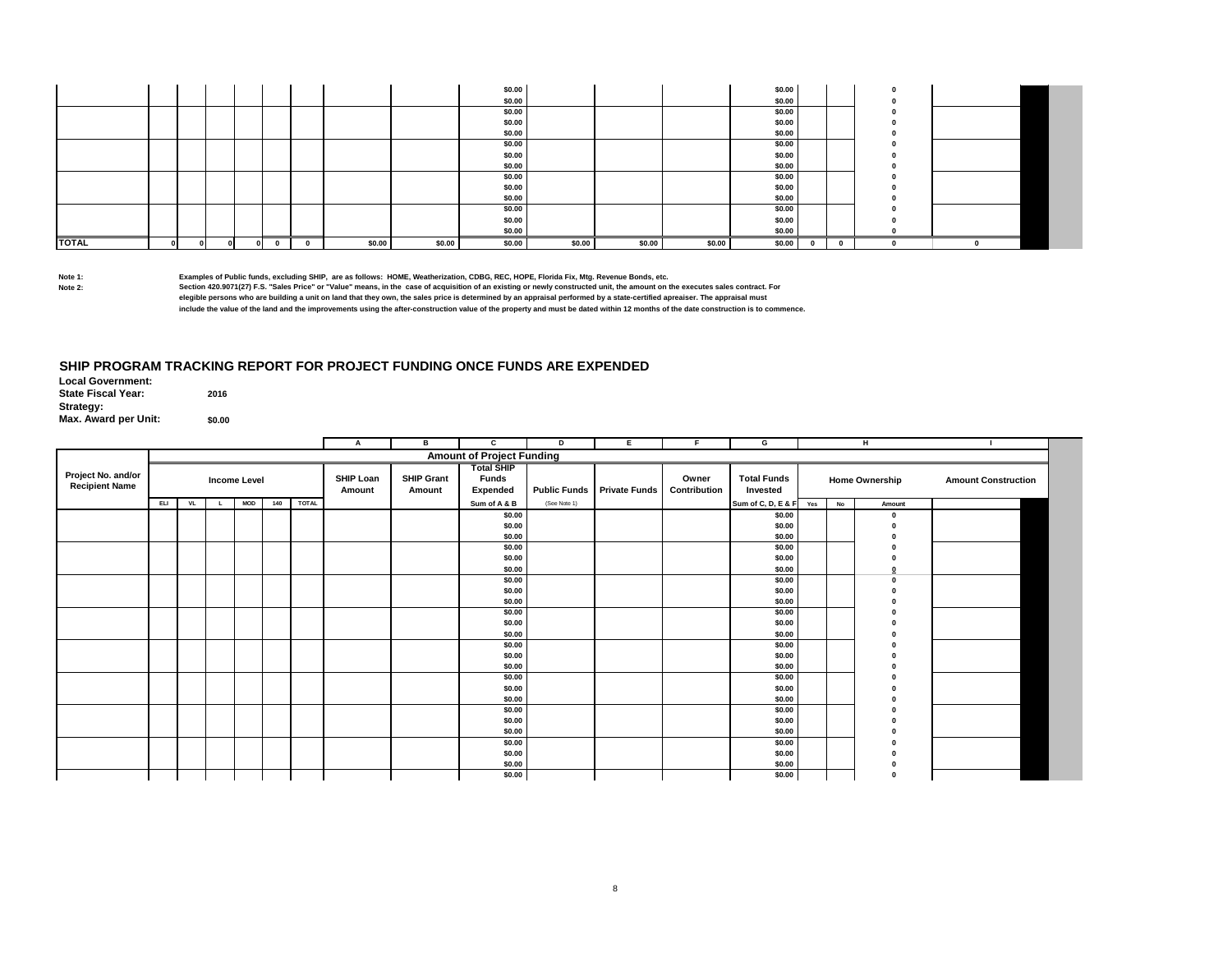|              |  |   |              |        |        | \$0.00 |        |        |        | \$0.00 |   |          |  |  |
|--------------|--|---|--------------|--------|--------|--------|--------|--------|--------|--------|---|----------|--|--|
|              |  |   |              |        |        | \$0.00 |        |        |        | \$0.00 |   |          |  |  |
|              |  |   |              |        |        | \$0.00 |        |        |        | \$0.00 |   |          |  |  |
|              |  |   |              |        |        | \$0.00 |        |        |        | \$0.00 |   |          |  |  |
|              |  |   |              |        |        | \$0.00 |        |        |        | \$0.00 |   |          |  |  |
|              |  |   |              |        |        | \$0.00 |        |        |        | \$0.00 |   |          |  |  |
|              |  |   |              |        |        | \$0.00 |        |        |        | \$0.00 |   |          |  |  |
|              |  |   |              |        |        | \$0.00 |        |        |        | \$0.00 |   |          |  |  |
|              |  |   |              |        |        | \$0.00 |        |        |        | \$0.00 |   |          |  |  |
|              |  |   |              |        |        | \$0.00 |        |        |        | \$0.00 |   |          |  |  |
|              |  |   |              |        |        | \$0.00 |        |        |        | \$0.00 |   |          |  |  |
|              |  |   |              |        |        | \$0.00 |        |        |        | \$0.00 |   |          |  |  |
|              |  |   |              |        |        | \$0.00 |        |        |        | \$0.00 |   |          |  |  |
|              |  |   |              |        |        | \$0.00 |        |        |        | \$0.00 |   |          |  |  |
| <b>TOTAL</b> |  | 0 | $\mathbf{0}$ | \$0.00 | \$0.00 | \$0.00 | \$0.00 | \$0.00 | \$0.00 | \$0.00 | 0 | $\Omega$ |  |  |

### **SHIP PROGRAM TRACKING REPORT FOR PROJECT FUNDING ONCE FUNDS ARE EXPENDED**

|                                             |            |     |                     |            |     |              | $\mathbf{A}$        | в                           | c                                             | D            | Е.                         | F.                    | G                              |     |           | н                     | - 1                        |
|---------------------------------------------|------------|-----|---------------------|------------|-----|--------------|---------------------|-----------------------------|-----------------------------------------------|--------------|----------------------------|-----------------------|--------------------------------|-----|-----------|-----------------------|----------------------------|
|                                             |            |     |                     |            |     |              |                     |                             | <b>Amount of Project Funding</b>              |              |                            |                       |                                |     |           |                       |                            |
| Project No. and/or<br><b>Recipient Name</b> |            |     | <b>Income Level</b> |            |     |              | SHIP Loan<br>Amount | <b>SHIP Grant</b><br>Amount | <b>Total SHIP</b><br><b>Funds</b><br>Expended |              | Public Funds Private Funds | Owner<br>Contribution | <b>Total Funds</b><br>Invested |     |           | <b>Home Ownership</b> | <b>Amount Construction</b> |
|                                             | <b>ELI</b> | VL. | L.                  | <b>MOD</b> | 140 | <b>TOTAL</b> |                     |                             | Sum of A & B                                  | (See Note 1) |                            |                       | Sum of C, D, E & F             | Yes | <b>No</b> | Amount                |                            |
|                                             |            |     |                     |            |     |              |                     |                             | \$0.00<br>\$0.00                              |              |                            |                       | \$0.00<br>\$0.00               |     |           | $\mathbf{r}$          |                            |
|                                             |            |     |                     |            |     |              |                     |                             | \$0.00                                        |              |                            |                       | \$0.00                         |     |           |                       |                            |
|                                             |            |     |                     |            |     |              |                     |                             | \$0.00                                        |              |                            |                       | \$0.00                         |     |           |                       |                            |
|                                             |            |     |                     |            |     |              |                     |                             | \$0.00<br>\$0.00                              |              |                            |                       | \$0.00<br>\$0.00               |     |           |                       |                            |
|                                             |            |     |                     |            |     |              |                     |                             | \$0.00                                        |              |                            |                       | \$0.00                         |     |           |                       |                            |
|                                             |            |     |                     |            |     |              |                     |                             | \$0.00                                        |              |                            |                       | \$0.00                         |     |           |                       |                            |
|                                             |            |     |                     |            |     |              |                     |                             | \$0.00                                        |              |                            |                       | \$0.00                         |     |           |                       |                            |
|                                             |            |     |                     |            |     |              |                     |                             | \$0.00                                        |              |                            |                       | \$0.00                         |     |           |                       |                            |
|                                             |            |     |                     |            |     |              |                     |                             | \$0.00                                        |              |                            |                       | \$0.00                         |     |           |                       |                            |
|                                             |            |     |                     |            |     |              |                     |                             | \$0.00                                        |              |                            |                       | \$0.00                         |     |           |                       |                            |
|                                             |            |     |                     |            |     |              |                     |                             | \$0.00                                        |              |                            |                       | \$0.00                         |     |           |                       |                            |
|                                             |            |     |                     |            |     |              |                     |                             | \$0.00                                        |              |                            |                       | \$0.00                         |     |           |                       |                            |
|                                             |            |     |                     |            |     |              |                     |                             | \$0.00                                        |              |                            |                       | \$0.00                         |     |           |                       |                            |
|                                             |            |     |                     |            |     |              |                     |                             | \$0.00                                        |              |                            |                       | \$0.00                         |     |           |                       |                            |
|                                             |            |     |                     |            |     |              |                     |                             | \$0.00                                        |              |                            |                       | \$0.00                         |     |           |                       |                            |
|                                             |            |     |                     |            |     |              |                     |                             | \$0.00<br>\$0.00                              |              |                            |                       | \$0.00                         |     |           |                       |                            |
|                                             |            |     |                     |            |     |              |                     |                             | \$0.00                                        |              |                            |                       | \$0.00<br>\$0.00               |     |           |                       |                            |
|                                             |            |     |                     |            |     |              |                     |                             | \$0.00                                        |              |                            |                       | \$0.00                         |     |           |                       |                            |
|                                             |            |     |                     |            |     |              |                     |                             | \$0.00                                        |              |                            |                       | \$0.00                         |     |           |                       |                            |
|                                             |            |     |                     |            |     |              |                     |                             | \$0.00                                        |              |                            |                       | \$0.00                         |     |           |                       |                            |
|                                             |            |     |                     |            |     |              |                     |                             | \$0.00                                        |              |                            |                       | \$0.00                         |     |           |                       |                            |
|                                             |            |     |                     |            |     |              |                     |                             | \$0.00                                        |              |                            |                       | \$0.00                         |     |           |                       |                            |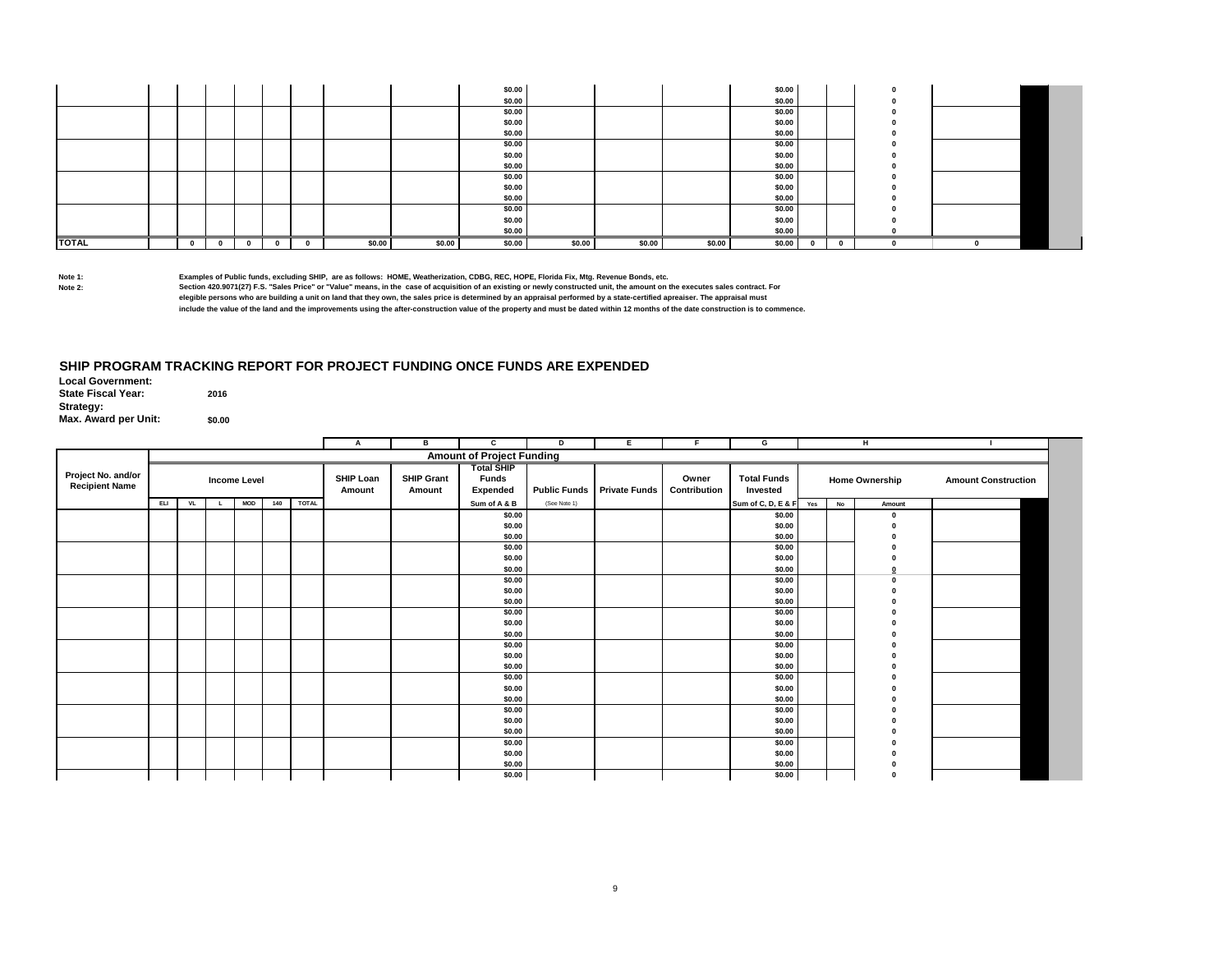|              |  |   |              |        |        | \$0.00 |        |        |        | \$0.00 |   |          |  |  |
|--------------|--|---|--------------|--------|--------|--------|--------|--------|--------|--------|---|----------|--|--|
|              |  |   |              |        |        | \$0.00 |        |        |        | \$0.00 |   |          |  |  |
|              |  |   |              |        |        | \$0.00 |        |        |        | \$0.00 |   |          |  |  |
|              |  |   |              |        |        | \$0.00 |        |        |        | \$0.00 |   |          |  |  |
|              |  |   |              |        |        | \$0.00 |        |        |        | \$0.00 |   |          |  |  |
|              |  |   |              |        |        | \$0.00 |        |        |        | \$0.00 |   |          |  |  |
|              |  |   |              |        |        | \$0.00 |        |        |        | \$0.00 |   |          |  |  |
|              |  |   |              |        |        | \$0.00 |        |        |        | \$0.00 |   |          |  |  |
|              |  |   |              |        |        | \$0.00 |        |        |        | \$0.00 |   |          |  |  |
|              |  |   |              |        |        | \$0.00 |        |        |        | \$0.00 |   |          |  |  |
|              |  |   |              |        |        | \$0.00 |        |        |        | \$0.00 |   |          |  |  |
|              |  |   |              |        |        | \$0.00 |        |        |        | \$0.00 |   |          |  |  |
|              |  |   |              |        |        | \$0.00 |        |        |        | \$0.00 |   |          |  |  |
|              |  |   |              |        |        | \$0.00 |        |        |        | \$0.00 |   |          |  |  |
| <b>TOTAL</b> |  | 0 | $\mathbf{0}$ | \$0.00 | \$0.00 | \$0.00 | \$0.00 | \$0.00 | \$0.00 | \$0.00 | 0 | $\Omega$ |  |  |

### **SHIP PROGRAM TRACKING REPORT FOR PROJECT FUNDING ONCE FUNDS ARE EXPENDED**

|                                             |            |    |                     |            |     |              | А                          | в                           | c                                                    | D            | E.                         |                       | G                              |     |           | н                     |                            |
|---------------------------------------------|------------|----|---------------------|------------|-----|--------------|----------------------------|-----------------------------|------------------------------------------------------|--------------|----------------------------|-----------------------|--------------------------------|-----|-----------|-----------------------|----------------------------|
|                                             |            |    |                     |            |     |              |                            |                             | <b>Amount of Project Funding</b>                     |              |                            |                       |                                |     |           |                       |                            |
| Project No. and/or<br><b>Recipient Name</b> |            |    | <b>Income Level</b> |            |     |              | <b>SHIP Loan</b><br>Amount | <b>SHIP Grant</b><br>Amount | <b>Total SHIP</b><br><b>Funds</b><br><b>Expended</b> |              | Public Funds Private Funds | Owner<br>Contribution | <b>Total Funds</b><br>Invested |     |           | <b>Home Ownership</b> | <b>Amount Construction</b> |
|                                             | <b>ELI</b> | VL |                     | <b>MOD</b> | 140 | <b>TOTAL</b> |                            |                             | Sum of A & B                                         | (See Note 1) |                            |                       | Sum of C, D, E & F             | Yes | <b>No</b> | Amount                |                            |
|                                             |            |    |                     |            |     |              |                            |                             | \$0.00<br>\$0.00<br>\$0.00                           |              |                            |                       | \$0.00<br>\$0.00<br>\$0.00     |     |           | $\mathbf{r}$          |                            |
|                                             |            |    |                     |            |     |              |                            |                             | \$0.00                                               |              |                            |                       | \$0.00                         |     |           |                       |                            |
|                                             |            |    |                     |            |     |              |                            |                             | \$0.00                                               |              |                            |                       | \$0.00                         |     |           |                       |                            |
|                                             |            |    |                     |            |     |              |                            |                             | \$0.00                                               |              |                            |                       | \$0.00                         |     |           |                       |                            |
|                                             |            |    |                     |            |     |              |                            |                             | \$0.00                                               |              |                            |                       | \$0.00                         |     |           |                       |                            |
|                                             |            |    |                     |            |     |              |                            |                             | \$0.00                                               |              |                            |                       | \$0.00                         |     |           |                       |                            |
|                                             |            |    |                     |            |     |              |                            |                             | \$0.00                                               |              |                            |                       | \$0.00                         |     |           |                       |                            |
|                                             |            |    |                     |            |     |              |                            |                             | \$0.00                                               |              |                            |                       | \$0.00                         |     |           |                       |                            |
|                                             |            |    |                     |            |     |              |                            |                             | \$0.00                                               |              |                            |                       | \$0.00                         |     |           |                       |                            |
|                                             |            |    |                     |            |     |              |                            |                             | \$0.00                                               |              |                            |                       | \$0.00                         |     |           |                       |                            |
|                                             |            |    |                     |            |     |              |                            |                             | \$0.00                                               |              |                            |                       | \$0.00                         |     |           |                       |                            |
|                                             |            |    |                     |            |     |              |                            |                             | \$0.00<br>\$0.00                                     |              |                            |                       | \$0.00<br>\$0.00               |     |           |                       |                            |
|                                             |            |    |                     |            |     |              |                            |                             | \$0.00                                               |              |                            |                       | \$0.00                         |     |           |                       |                            |
|                                             |            |    |                     |            |     |              |                            |                             | \$0.00                                               |              |                            |                       | \$0.00                         |     |           |                       |                            |
|                                             |            |    |                     |            |     |              |                            |                             | \$0.00                                               |              |                            |                       | \$0.00                         |     |           |                       |                            |
|                                             |            |    |                     |            |     |              |                            |                             | \$0.00                                               |              |                            |                       | \$0.00                         |     |           |                       |                            |
|                                             |            |    |                     |            |     |              |                            |                             | \$0.00                                               |              |                            |                       | \$0.00                         |     |           |                       |                            |
|                                             |            |    |                     |            |     |              |                            |                             | \$0.00                                               |              |                            |                       | \$0.00                         |     |           |                       |                            |
|                                             |            |    |                     |            |     |              |                            |                             | \$0.00                                               |              |                            |                       | \$0.00                         |     |           |                       |                            |
|                                             |            |    |                     |            |     |              |                            |                             | \$0.00                                               |              |                            |                       | \$0.00                         |     |           |                       |                            |
|                                             |            |    |                     |            |     |              |                            |                             | \$0.00                                               |              |                            |                       | \$0.00                         |     |           |                       |                            |
|                                             |            |    |                     |            |     |              |                            |                             | \$0.00                                               |              |                            |                       | \$0.00                         |     |           |                       |                            |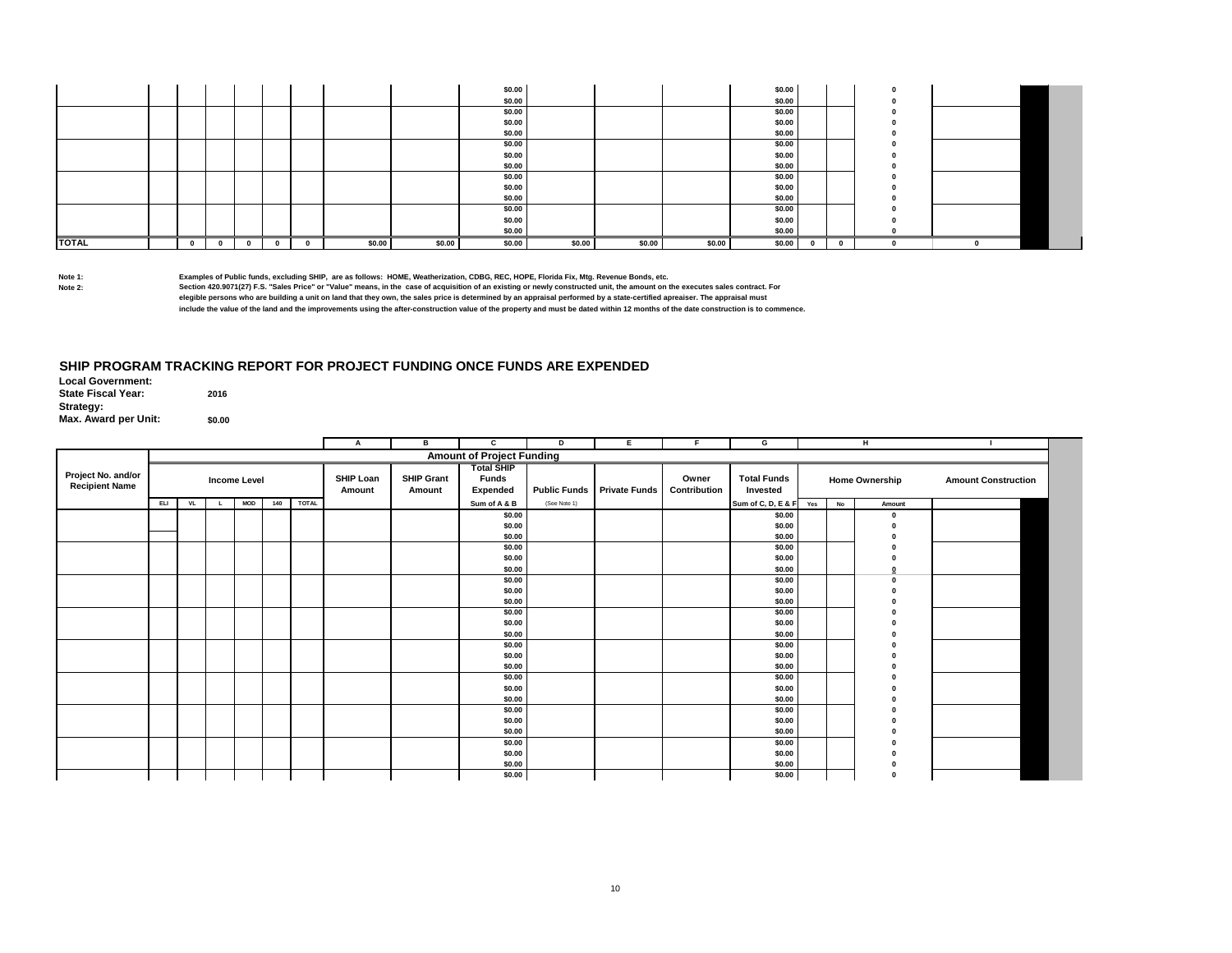|              |  |   |              |        |        | \$0.00 |        |        |        | \$0.00 |   |          |  |  |
|--------------|--|---|--------------|--------|--------|--------|--------|--------|--------|--------|---|----------|--|--|
|              |  |   |              |        |        | \$0.00 |        |        |        | \$0.00 |   |          |  |  |
|              |  |   |              |        |        | \$0.00 |        |        |        | \$0.00 |   |          |  |  |
|              |  |   |              |        |        | \$0.00 |        |        |        | \$0.00 |   |          |  |  |
|              |  |   |              |        |        | \$0.00 |        |        |        | \$0.00 |   |          |  |  |
|              |  |   |              |        |        | \$0.00 |        |        |        | \$0.00 |   |          |  |  |
|              |  |   |              |        |        | \$0.00 |        |        |        | \$0.00 |   |          |  |  |
|              |  |   |              |        |        | \$0.00 |        |        |        | \$0.00 |   |          |  |  |
|              |  |   |              |        |        | \$0.00 |        |        |        | \$0.00 |   |          |  |  |
|              |  |   |              |        |        | \$0.00 |        |        |        | \$0.00 |   |          |  |  |
|              |  |   |              |        |        | \$0.00 |        |        |        | \$0.00 |   |          |  |  |
|              |  |   |              |        |        | \$0.00 |        |        |        | \$0.00 |   |          |  |  |
|              |  |   |              |        |        | \$0.00 |        |        |        | \$0.00 |   |          |  |  |
|              |  |   |              |        |        | \$0.00 |        |        |        | \$0.00 |   |          |  |  |
| <b>TOTAL</b> |  | 0 | $\mathbf{0}$ | \$0.00 | \$0.00 | \$0.00 | \$0.00 | \$0.00 | \$0.00 | \$0.00 | 0 | $\Omega$ |  |  |

Examples of Public funds, excluding SHIP, are as follows: HOME, Weatherization, CDBG, REC, HOPE, Florida Fix, Mtg. Revenue Bonds, etc.<br>Shote 2: Section 420.9071(27) F.S. "Sales Price" or "Value" means, in the case of acq **include the value of the land and the improvements using the after-construction value of the property and must be dated within 12 months of the date construction is to commence.**

### **SHIP PROGRAM TRACKING REPORT FOR PROJECT FUNDING ONCE FUNDS ARE EXPENDED**

|                                             |     |           |                     |            |     |              | A                   | в                           | c                                             | D                   | E.                   | E                     | G                              |     |    | н.             | л.                         |
|---------------------------------------------|-----|-----------|---------------------|------------|-----|--------------|---------------------|-----------------------------|-----------------------------------------------|---------------------|----------------------|-----------------------|--------------------------------|-----|----|----------------|----------------------------|
|                                             |     |           |                     |            |     |              |                     |                             | <b>Amount of Project Funding</b>              |                     |                      |                       |                                |     |    |                |                            |
| Project No. and/or<br><b>Recipient Name</b> |     |           | <b>Income Level</b> |            |     |              | SHIP Loan<br>Amount | <b>SHIP Grant</b><br>Amount | <b>Total SHIP</b><br><b>Funds</b><br>Expended | <b>Public Funds</b> | <b>Private Funds</b> | Owner<br>Contribution | <b>Total Funds</b><br>Invested |     |    | Home Ownership | <b>Amount Construction</b> |
|                                             | ELI | <b>VL</b> | $\mathbf{L}$        | <b>MOD</b> | 140 | <b>TOTAL</b> |                     |                             | Sum of A & B                                  | (See Note 1)        |                      |                       | Sum of C, D, E & F             | Yes | No | Amount         |                            |
|                                             |     |           |                     |            |     |              |                     |                             | \$0.00                                        |                     |                      |                       | \$0.00                         |     |    | $\mathbf 0$    |                            |
|                                             |     |           |                     |            |     |              |                     |                             | \$0.00                                        |                     |                      |                       | \$0.00                         |     |    | $\Omega$       |                            |
|                                             |     |           |                     |            |     |              |                     |                             | \$0.00                                        |                     |                      |                       | \$0.00                         |     |    | $\sqrt{2}$     |                            |
|                                             |     |           |                     |            |     |              |                     |                             | \$0.00                                        |                     |                      |                       | \$0.00                         |     |    |                |                            |
|                                             |     |           |                     |            |     |              |                     |                             | \$0.00                                        |                     |                      |                       | \$0.00                         |     |    |                |                            |
|                                             |     |           |                     |            |     |              |                     |                             | \$0.00                                        |                     |                      |                       | \$0.00                         |     |    | $\mathbf{0}$   |                            |
|                                             |     |           |                     |            |     |              |                     |                             | \$0.00                                        |                     |                      |                       | \$0.00                         |     |    | $\Omega$       |                            |
|                                             |     |           |                     |            |     |              |                     |                             | \$0.00                                        |                     |                      |                       | \$0.00                         |     |    |                |                            |
|                                             |     |           |                     |            |     |              |                     |                             | \$0.00                                        |                     |                      |                       | \$0.00                         |     |    |                |                            |
|                                             |     |           |                     |            |     |              |                     |                             | \$0.00                                        |                     |                      |                       | \$0.00                         |     |    |                |                            |
|                                             |     |           |                     |            |     |              |                     |                             | \$0.00                                        |                     |                      |                       | \$0.00                         |     |    |                |                            |
|                                             |     |           |                     |            |     |              |                     |                             | \$0.00                                        |                     |                      |                       | \$0.00                         |     |    |                |                            |
|                                             |     |           |                     |            |     |              |                     |                             | \$0.00                                        |                     |                      |                       | \$0.00                         |     |    |                |                            |
|                                             |     |           |                     |            |     |              |                     |                             | \$0.00                                        |                     |                      |                       | \$0.00                         |     |    |                |                            |
|                                             |     |           |                     |            |     |              |                     |                             | \$0.00                                        |                     |                      |                       | \$0.00                         |     |    |                |                            |
|                                             |     |           |                     |            |     |              |                     |                             | \$0.00                                        |                     |                      |                       | \$0.00                         |     |    |                |                            |
|                                             |     |           |                     |            |     |              |                     |                             | \$0.00<br>\$0.00                              |                     |                      |                       | \$0.00<br>\$0.00               |     |    |                |                            |
|                                             |     |           |                     |            |     |              |                     |                             | \$0.00                                        |                     |                      |                       | \$0.00                         |     |    |                |                            |
|                                             |     |           |                     |            |     |              |                     |                             | \$0.00                                        |                     |                      |                       | \$0.00                         |     |    |                |                            |
|                                             |     |           |                     |            |     |              |                     |                             | \$0.00                                        |                     |                      |                       | \$0.00                         |     |    |                |                            |
|                                             |     |           |                     |            |     |              |                     |                             | \$0.00                                        |                     |                      |                       | \$0.00                         |     |    |                |                            |
|                                             |     |           |                     |            |     |              |                     |                             | \$0.00                                        |                     |                      |                       | \$0.00                         |     |    |                |                            |
|                                             |     |           |                     |            |     |              |                     |                             | \$0.00                                        |                     |                      |                       | \$0.00                         |     |    |                |                            |
|                                             |     |           |                     |            |     |              |                     |                             | \$0.00                                        |                     |                      |                       | \$0.00                         |     |    |                |                            |
|                                             |     |           |                     |            |     |              |                     |                             | \$0.00                                        |                     |                      |                       | \$0.00                         |     |    |                |                            |
|                                             |     |           |                     |            |     |              |                     |                             | \$0.00                                        |                     |                      |                       | \$0.00                         |     |    |                |                            |
|                                             |     |           |                     |            |     |              |                     |                             | \$0.00                                        |                     |                      |                       | \$0.00                         |     |    |                |                            |
|                                             |     |           |                     |            |     |              |                     |                             | \$0.00                                        |                     |                      |                       | \$0.00                         |     |    |                |                            |
|                                             |     |           |                     |            |     |              |                     |                             | \$0.00                                        |                     |                      |                       | \$0.00                         |     |    |                |                            |
|                                             |     |           |                     |            |     |              |                     |                             | \$0.00                                        |                     |                      |                       | \$0.00                         |     |    |                |                            |
|                                             |     |           |                     |            |     |              |                     |                             | \$0.00                                        |                     |                      |                       | \$0.00                         |     |    |                |                            |
|                                             |     |           |                     |            |     |              |                     |                             | \$0.00                                        |                     |                      |                       | \$0.00                         |     |    | $\mathbf{r}$   |                            |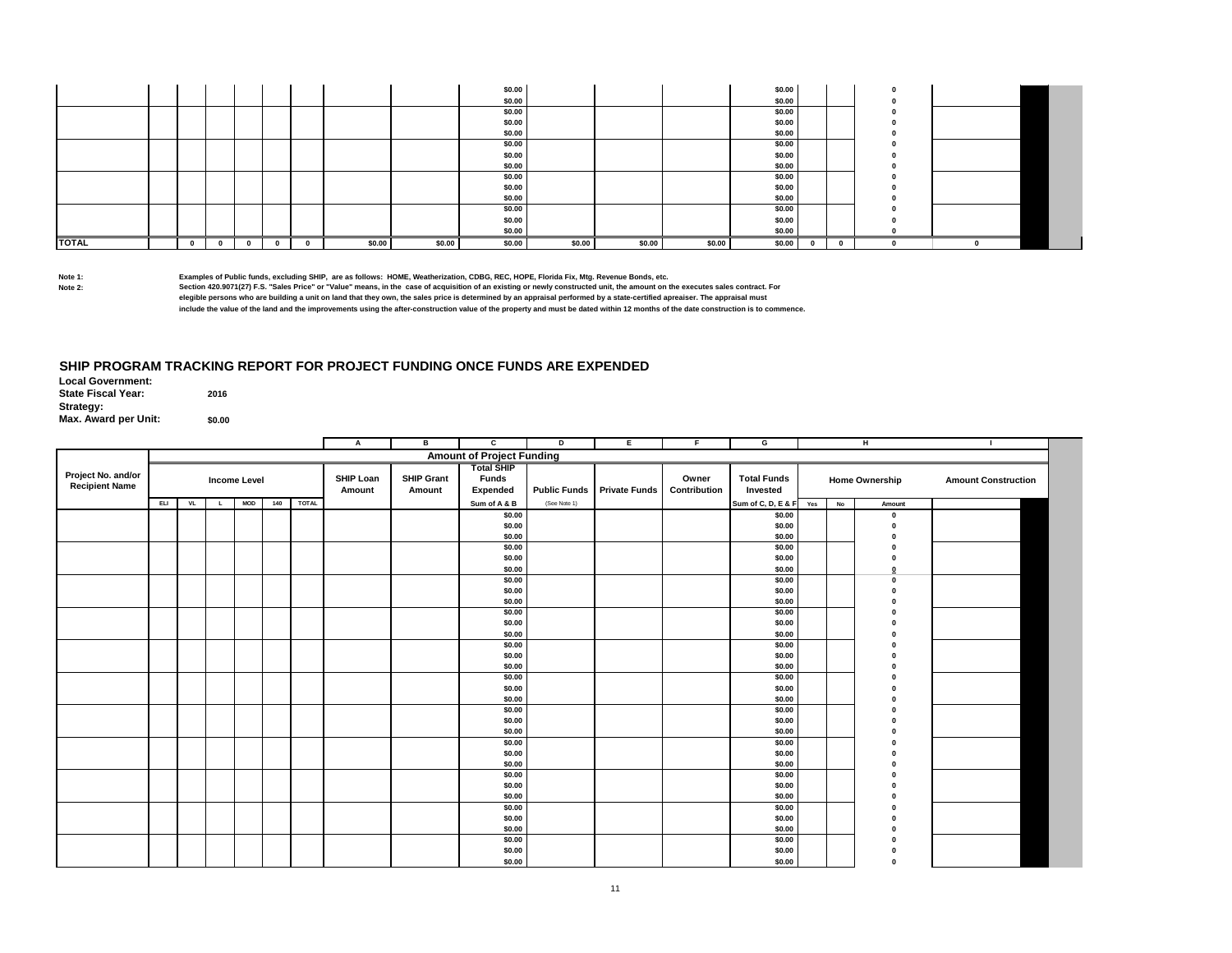|              |  |  |   |        |        | \$0.00 |        |        |        | \$0.00 |  |  |  |
|--------------|--|--|---|--------|--------|--------|--------|--------|--------|--------|--|--|--|
|              |  |  |   |        |        | \$0.00 |        |        |        | \$0.00 |  |  |  |
|              |  |  |   |        |        | \$0.00 |        |        |        | \$0.00 |  |  |  |
|              |  |  |   |        |        | \$0.00 |        |        |        | \$0.00 |  |  |  |
|              |  |  |   |        |        | \$0.00 |        |        |        | \$0.00 |  |  |  |
|              |  |  |   |        |        | \$0.00 |        |        |        | \$0.00 |  |  |  |
| <b>TOTAL</b> |  |  | n | \$0.00 | \$0.00 | \$0.00 | \$0.00 | \$0.00 | \$0.00 | \$0.00 |  |  |  |

**Note 1: Examples of Public funds, excluding SHIP, are as follows: HOME, Weatherization, CDBG, REC, HOPE, Florida Fix, Mtg. Revenue Bonds, etc.**

Section 420.9071(27) F.S. "Sales Price" or "Value" means, in the case of acquisition of an existing or newly constructed unit, the amount on the executes sales contract. For<br>elegible persons who are building a unit on land

**include the value of the land and the improvements using the after-construction value of the property and must be dated within 12 months of the date construction is to commence.**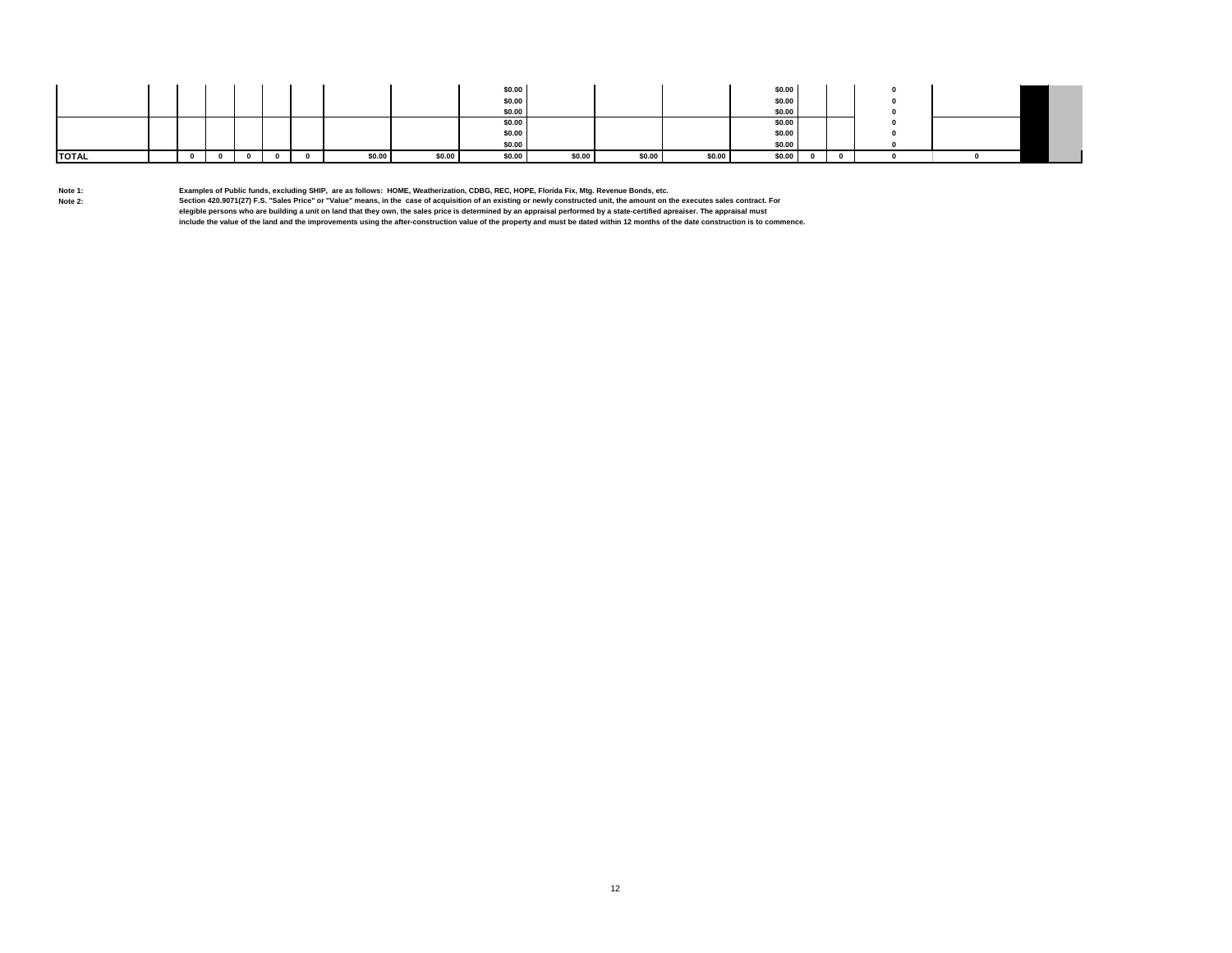| <b>SHIP Loans Amounts</b><br># of Loans by Income<br># of Grants by Income<br>Sales Price or<br>Home<br>Construction<br><b>ELI</b><br>VL<br>Mo<br>Mi<br><b>ELI</b><br>Mi<br><b>ELI</b><br><b>VL</b><br>Mi<br><b>ELI</b><br><b>Funds</b><br>VL<br>Mo<br>VL<br>Value<br>Ownership<br>L.<br>L.<br>Mo<br>L<br>Enc./Exp.<br>Enc./Exp.<br>\$134,900.00<br>\$14,999.00<br>\$14,999.00<br>$^{\circ}$<br>O.<br>$\mathbf{1}$<br>$\Omega$<br>- 0<br>$\Omega$<br>\$14,676.50<br>\$14,676.50<br>\$150,000.00<br>$\Omega$<br><b>n</b><br>$\Omega$<br>\$14,405.50<br>\$124,900.00<br>\$14,405.50<br>O.<br>$\Omega$<br>\$175,000.00<br>\$14,999.00<br>\$14,999.00<br>$\mathbf{0}$<br>O.<br>$\Omega$<br>\$110,000.00<br>\$13,290.00<br>\$13,290.00<br>$\Omega$<br><b>n</b><br>\$14,673.00<br>\$14,673.00<br>\$180,000.00<br>$\Omega$<br><b>n</b><br>$\Omega$<br>\$178,000.00<br>\$12,813.65<br>\$12,813.65<br>$\Omega$<br><b>n</b><br>$\Omega$<br>\$14,600.00<br>\$14,600.00<br>\$130,000.00<br>O.<br>$\mathbf{0}$<br>$\Omega$<br>\$179,900.00<br>\$14,999.00<br>\$14,999.00<br>0<br>$\Omega$<br>0<br>\$177,000.00<br>\$14,999.00<br>\$14,999.00<br>$\Omega$<br><b>n</b><br>$\Omega$<br>\$144,900.00<br>\$14,665.00<br>\$14,665.00<br>$\Omega$<br>n<br>n<br>\$170,000.00<br>\$14,999.00<br>\$14,999.00<br>$\Omega$<br>- 0<br>$\Omega$<br>\$225,000.00<br>\$14,999.00<br>\$14,999.00<br>$\mathbf{0}$<br>O.<br>$\Omega$<br>\$150,000.00<br>\$14,999.00<br>\$14,999.00<br>0<br>$\bf{0}$<br>$\Omega$<br>\$155,000.00<br>\$13,970.50<br>\$13,970.50<br>O.<br>$\Omega$<br>\$182,700.00<br>\$14,999.00<br>\$14,999.00<br>$\mathbf{0}$<br>$\mathbf{0}$<br>O.<br>\$129,000.00<br>\$14,773.00<br>\$14,773.00<br>$\Omega$<br><b>n</b><br>\$14,999.00<br>\$175,000.00<br>\$14,999.00<br>O.<br>$\Omega$<br>$\Omega$<br>\$14,999.00<br>\$203,000.00<br>\$14,999.00<br>O.<br>$\Omega$<br>\$14,999.00<br>\$14,999.00<br>\$206,000.00<br>O.<br>$\Omega$<br>$\Omega$<br>\$160,000.00<br>\$13,792.80<br>\$13,792.80<br>$\Omega$<br>O.<br>\$12,500.00<br>\$12,500.00<br>\$177,000.00<br>$\Omega$<br>O.<br>$\Omega$<br>\$180,000.00<br>\$10,200.00<br>\$10,200.00<br>O.<br>$\Omega$<br>- 0<br>\$14,177.00<br>\$135,000.00<br>\$14,177.00<br>O.<br>$\Omega$<br>$\Omega$<br>\$170,000.00<br>\$14,999.00<br>\$14,999.00<br>O.<br>$\Omega$<br>- 0<br>\$14,999.00<br>\$165,000.00<br>\$14,999.00<br>0<br>$\Omega$<br>$\Omega$<br>\$14,707.00<br>\$14,707.00<br>\$180,000.00<br>O.<br>$\Omega$<br>\$170,000.00<br>\$14,999.00<br>\$14,999.00<br>$\Omega$<br><b>n</b><br>$\Omega$<br>\$185,000.00<br>\$14,999.00<br>\$14,999.00<br>O.<br>$\Omega$<br>\$14,999.00<br>\$14,999.00<br>\$170,000.00<br>0<br>$\Omega$<br>$\Omega$<br>\$186,000.00<br>\$11,925.00<br>\$11,925.00<br>O.<br>$\Omega$<br>$\Omega$<br>\$13,304.00<br>\$13,304.00<br>\$125,000.00<br>O.<br>$\Omega$<br>$\Omega$<br>\$152,000.00<br>\$14,978.50<br>\$14,978.50<br>0<br>$\Omega$<br>\$14,999.00<br>\$149,900.00<br>\$14,999.00<br>0<br>$\bf{0}$<br>$\Omega$<br>\$149,500.00<br>\$14,004.00<br>\$14,004.00<br>O.<br>$\Omega$<br>$\Omega$<br>\$14,999.00<br>\$14,999.00<br>\$225,000.00<br>O.<br>$\Omega$<br>$\Omega$<br>\$190,500.00<br>\$14,565.00<br>\$14,565.00<br><b>n</b><br>$\Omega$<br>$\Omega$<br>\$145,000.00<br>\$14,519.00<br>\$14,519.00<br>O.<br>$\Omega$<br>\$13,063.33<br>\$13,063.33<br>\$99,900.00<br>n<br>\$165,000.00<br>\$13,341.22<br>\$13,341.22<br>$\bullet$<br>$\sqrt{2}$<br>$\overline{\mathbf{0}}$<br>- 1<br>n |              |             |  |  |                |  |  |             |              |          |          |          |          |             |
|---------------------------------------------------------------------------------------------------------------------------------------------------------------------------------------------------------------------------------------------------------------------------------------------------------------------------------------------------------------------------------------------------------------------------------------------------------------------------------------------------------------------------------------------------------------------------------------------------------------------------------------------------------------------------------------------------------------------------------------------------------------------------------------------------------------------------------------------------------------------------------------------------------------------------------------------------------------------------------------------------------------------------------------------------------------------------------------------------------------------------------------------------------------------------------------------------------------------------------------------------------------------------------------------------------------------------------------------------------------------------------------------------------------------------------------------------------------------------------------------------------------------------------------------------------------------------------------------------------------------------------------------------------------------------------------------------------------------------------------------------------------------------------------------------------------------------------------------------------------------------------------------------------------------------------------------------------------------------------------------------------------------------------------------------------------------------------------------------------------------------------------------------------------------------------------------------------------------------------------------------------------------------------------------------------------------------------------------------------------------------------------------------------------------------------------------------------------------------------------------------------------------------------------------------------------------------------------------------------------------------------------------------------------------------------------------------------------------------------------------------------------------------------------------------------------------------------------------------------------------------------------------------------------------------------------------------------------------------------------------------------------------------------------------------------------------------------------------------------------------------------------------------------------------------------------------------------------------------------------------------------------------------------------------------------------------------------------------------------------------------------------------------------------------------------------------------------------|--------------|-------------|--|--|----------------|--|--|-------------|--------------|----------|----------|----------|----------|-------------|
|                                                                                                                                                                                                                                                                                                                                                                                                                                                                                                                                                                                                                                                                                                                                                                                                                                                                                                                                                                                                                                                                                                                                                                                                                                                                                                                                                                                                                                                                                                                                                                                                                                                                                                                                                                                                                                                                                                                                                                                                                                                                                                                                                                                                                                                                                                                                                                                                                                                                                                                                                                                                                                                                                                                                                                                                                                                                                                                                                                                                                                                                                                                                                                                                                                                                                                                                                                                                                                                               |              |             |  |  |                |  |  |             |              |          |          |          |          | <b>SHIP</b> |
|                                                                                                                                                                                                                                                                                                                                                                                                                                                                                                                                                                                                                                                                                                                                                                                                                                                                                                                                                                                                                                                                                                                                                                                                                                                                                                                                                                                                                                                                                                                                                                                                                                                                                                                                                                                                                                                                                                                                                                                                                                                                                                                                                                                                                                                                                                                                                                                                                                                                                                                                                                                                                                                                                                                                                                                                                                                                                                                                                                                                                                                                                                                                                                                                                                                                                                                                                                                                                                                               |              |             |  |  |                |  |  |             |              |          |          |          |          |             |
|                                                                                                                                                                                                                                                                                                                                                                                                                                                                                                                                                                                                                                                                                                                                                                                                                                                                                                                                                                                                                                                                                                                                                                                                                                                                                                                                                                                                                                                                                                                                                                                                                                                                                                                                                                                                                                                                                                                                                                                                                                                                                                                                                                                                                                                                                                                                                                                                                                                                                                                                                                                                                                                                                                                                                                                                                                                                                                                                                                                                                                                                                                                                                                                                                                                                                                                                                                                                                                                               |              |             |  |  |                |  |  |             |              |          |          |          |          |             |
|                                                                                                                                                                                                                                                                                                                                                                                                                                                                                                                                                                                                                                                                                                                                                                                                                                                                                                                                                                                                                                                                                                                                                                                                                                                                                                                                                                                                                                                                                                                                                                                                                                                                                                                                                                                                                                                                                                                                                                                                                                                                                                                                                                                                                                                                                                                                                                                                                                                                                                                                                                                                                                                                                                                                                                                                                                                                                                                                                                                                                                                                                                                                                                                                                                                                                                                                                                                                                                                               |              |             |  |  |                |  |  |             |              |          |          |          |          |             |
|                                                                                                                                                                                                                                                                                                                                                                                                                                                                                                                                                                                                                                                                                                                                                                                                                                                                                                                                                                                                                                                                                                                                                                                                                                                                                                                                                                                                                                                                                                                                                                                                                                                                                                                                                                                                                                                                                                                                                                                                                                                                                                                                                                                                                                                                                                                                                                                                                                                                                                                                                                                                                                                                                                                                                                                                                                                                                                                                                                                                                                                                                                                                                                                                                                                                                                                                                                                                                                                               |              |             |  |  |                |  |  |             |              |          |          |          |          |             |
|                                                                                                                                                                                                                                                                                                                                                                                                                                                                                                                                                                                                                                                                                                                                                                                                                                                                                                                                                                                                                                                                                                                                                                                                                                                                                                                                                                                                                                                                                                                                                                                                                                                                                                                                                                                                                                                                                                                                                                                                                                                                                                                                                                                                                                                                                                                                                                                                                                                                                                                                                                                                                                                                                                                                                                                                                                                                                                                                                                                                                                                                                                                                                                                                                                                                                                                                                                                                                                                               |              |             |  |  |                |  |  |             |              |          |          |          |          |             |
|                                                                                                                                                                                                                                                                                                                                                                                                                                                                                                                                                                                                                                                                                                                                                                                                                                                                                                                                                                                                                                                                                                                                                                                                                                                                                                                                                                                                                                                                                                                                                                                                                                                                                                                                                                                                                                                                                                                                                                                                                                                                                                                                                                                                                                                                                                                                                                                                                                                                                                                                                                                                                                                                                                                                                                                                                                                                                                                                                                                                                                                                                                                                                                                                                                                                                                                                                                                                                                                               |              |             |  |  |                |  |  |             |              |          |          |          |          |             |
|                                                                                                                                                                                                                                                                                                                                                                                                                                                                                                                                                                                                                                                                                                                                                                                                                                                                                                                                                                                                                                                                                                                                                                                                                                                                                                                                                                                                                                                                                                                                                                                                                                                                                                                                                                                                                                                                                                                                                                                                                                                                                                                                                                                                                                                                                                                                                                                                                                                                                                                                                                                                                                                                                                                                                                                                                                                                                                                                                                                                                                                                                                                                                                                                                                                                                                                                                                                                                                                               |              |             |  |  |                |  |  |             |              |          |          |          |          |             |
|                                                                                                                                                                                                                                                                                                                                                                                                                                                                                                                                                                                                                                                                                                                                                                                                                                                                                                                                                                                                                                                                                                                                                                                                                                                                                                                                                                                                                                                                                                                                                                                                                                                                                                                                                                                                                                                                                                                                                                                                                                                                                                                                                                                                                                                                                                                                                                                                                                                                                                                                                                                                                                                                                                                                                                                                                                                                                                                                                                                                                                                                                                                                                                                                                                                                                                                                                                                                                                                               |              |             |  |  |                |  |  |             |              |          |          |          |          |             |
|                                                                                                                                                                                                                                                                                                                                                                                                                                                                                                                                                                                                                                                                                                                                                                                                                                                                                                                                                                                                                                                                                                                                                                                                                                                                                                                                                                                                                                                                                                                                                                                                                                                                                                                                                                                                                                                                                                                                                                                                                                                                                                                                                                                                                                                                                                                                                                                                                                                                                                                                                                                                                                                                                                                                                                                                                                                                                                                                                                                                                                                                                                                                                                                                                                                                                                                                                                                                                                                               |              |             |  |  |                |  |  |             |              |          |          |          |          |             |
|                                                                                                                                                                                                                                                                                                                                                                                                                                                                                                                                                                                                                                                                                                                                                                                                                                                                                                                                                                                                                                                                                                                                                                                                                                                                                                                                                                                                                                                                                                                                                                                                                                                                                                                                                                                                                                                                                                                                                                                                                                                                                                                                                                                                                                                                                                                                                                                                                                                                                                                                                                                                                                                                                                                                                                                                                                                                                                                                                                                                                                                                                                                                                                                                                                                                                                                                                                                                                                                               |              |             |  |  |                |  |  |             |              |          |          |          |          |             |
|                                                                                                                                                                                                                                                                                                                                                                                                                                                                                                                                                                                                                                                                                                                                                                                                                                                                                                                                                                                                                                                                                                                                                                                                                                                                                                                                                                                                                                                                                                                                                                                                                                                                                                                                                                                                                                                                                                                                                                                                                                                                                                                                                                                                                                                                                                                                                                                                                                                                                                                                                                                                                                                                                                                                                                                                                                                                                                                                                                                                                                                                                                                                                                                                                                                                                                                                                                                                                                                               |              |             |  |  |                |  |  |             |              |          |          |          |          |             |
|                                                                                                                                                                                                                                                                                                                                                                                                                                                                                                                                                                                                                                                                                                                                                                                                                                                                                                                                                                                                                                                                                                                                                                                                                                                                                                                                                                                                                                                                                                                                                                                                                                                                                                                                                                                                                                                                                                                                                                                                                                                                                                                                                                                                                                                                                                                                                                                                                                                                                                                                                                                                                                                                                                                                                                                                                                                                                                                                                                                                                                                                                                                                                                                                                                                                                                                                                                                                                                                               |              |             |  |  |                |  |  |             |              |          |          |          |          |             |
|                                                                                                                                                                                                                                                                                                                                                                                                                                                                                                                                                                                                                                                                                                                                                                                                                                                                                                                                                                                                                                                                                                                                                                                                                                                                                                                                                                                                                                                                                                                                                                                                                                                                                                                                                                                                                                                                                                                                                                                                                                                                                                                                                                                                                                                                                                                                                                                                                                                                                                                                                                                                                                                                                                                                                                                                                                                                                                                                                                                                                                                                                                                                                                                                                                                                                                                                                                                                                                                               |              |             |  |  |                |  |  |             |              |          |          |          |          |             |
|                                                                                                                                                                                                                                                                                                                                                                                                                                                                                                                                                                                                                                                                                                                                                                                                                                                                                                                                                                                                                                                                                                                                                                                                                                                                                                                                                                                                                                                                                                                                                                                                                                                                                                                                                                                                                                                                                                                                                                                                                                                                                                                                                                                                                                                                                                                                                                                                                                                                                                                                                                                                                                                                                                                                                                                                                                                                                                                                                                                                                                                                                                                                                                                                                                                                                                                                                                                                                                                               |              |             |  |  |                |  |  |             |              |          |          |          |          |             |
|                                                                                                                                                                                                                                                                                                                                                                                                                                                                                                                                                                                                                                                                                                                                                                                                                                                                                                                                                                                                                                                                                                                                                                                                                                                                                                                                                                                                                                                                                                                                                                                                                                                                                                                                                                                                                                                                                                                                                                                                                                                                                                                                                                                                                                                                                                                                                                                                                                                                                                                                                                                                                                                                                                                                                                                                                                                                                                                                                                                                                                                                                                                                                                                                                                                                                                                                                                                                                                                               |              |             |  |  |                |  |  |             |              |          |          |          |          |             |
|                                                                                                                                                                                                                                                                                                                                                                                                                                                                                                                                                                                                                                                                                                                                                                                                                                                                                                                                                                                                                                                                                                                                                                                                                                                                                                                                                                                                                                                                                                                                                                                                                                                                                                                                                                                                                                                                                                                                                                                                                                                                                                                                                                                                                                                                                                                                                                                                                                                                                                                                                                                                                                                                                                                                                                                                                                                                                                                                                                                                                                                                                                                                                                                                                                                                                                                                                                                                                                                               |              |             |  |  |                |  |  |             |              |          |          |          |          |             |
|                                                                                                                                                                                                                                                                                                                                                                                                                                                                                                                                                                                                                                                                                                                                                                                                                                                                                                                                                                                                                                                                                                                                                                                                                                                                                                                                                                                                                                                                                                                                                                                                                                                                                                                                                                                                                                                                                                                                                                                                                                                                                                                                                                                                                                                                                                                                                                                                                                                                                                                                                                                                                                                                                                                                                                                                                                                                                                                                                                                                                                                                                                                                                                                                                                                                                                                                                                                                                                                               |              |             |  |  |                |  |  |             |              |          |          |          |          |             |
|                                                                                                                                                                                                                                                                                                                                                                                                                                                                                                                                                                                                                                                                                                                                                                                                                                                                                                                                                                                                                                                                                                                                                                                                                                                                                                                                                                                                                                                                                                                                                                                                                                                                                                                                                                                                                                                                                                                                                                                                                                                                                                                                                                                                                                                                                                                                                                                                                                                                                                                                                                                                                                                                                                                                                                                                                                                                                                                                                                                                                                                                                                                                                                                                                                                                                                                                                                                                                                                               |              |             |  |  |                |  |  |             |              |          |          |          |          |             |
|                                                                                                                                                                                                                                                                                                                                                                                                                                                                                                                                                                                                                                                                                                                                                                                                                                                                                                                                                                                                                                                                                                                                                                                                                                                                                                                                                                                                                                                                                                                                                                                                                                                                                                                                                                                                                                                                                                                                                                                                                                                                                                                                                                                                                                                                                                                                                                                                                                                                                                                                                                                                                                                                                                                                                                                                                                                                                                                                                                                                                                                                                                                                                                                                                                                                                                                                                                                                                                                               |              |             |  |  |                |  |  |             |              |          |          |          |          |             |
|                                                                                                                                                                                                                                                                                                                                                                                                                                                                                                                                                                                                                                                                                                                                                                                                                                                                                                                                                                                                                                                                                                                                                                                                                                                                                                                                                                                                                                                                                                                                                                                                                                                                                                                                                                                                                                                                                                                                                                                                                                                                                                                                                                                                                                                                                                                                                                                                                                                                                                                                                                                                                                                                                                                                                                                                                                                                                                                                                                                                                                                                                                                                                                                                                                                                                                                                                                                                                                                               |              |             |  |  |                |  |  |             |              |          |          |          |          |             |
|                                                                                                                                                                                                                                                                                                                                                                                                                                                                                                                                                                                                                                                                                                                                                                                                                                                                                                                                                                                                                                                                                                                                                                                                                                                                                                                                                                                                                                                                                                                                                                                                                                                                                                                                                                                                                                                                                                                                                                                                                                                                                                                                                                                                                                                                                                                                                                                                                                                                                                                                                                                                                                                                                                                                                                                                                                                                                                                                                                                                                                                                                                                                                                                                                                                                                                                                                                                                                                                               |              |             |  |  |                |  |  |             |              |          |          |          |          |             |
|                                                                                                                                                                                                                                                                                                                                                                                                                                                                                                                                                                                                                                                                                                                                                                                                                                                                                                                                                                                                                                                                                                                                                                                                                                                                                                                                                                                                                                                                                                                                                                                                                                                                                                                                                                                                                                                                                                                                                                                                                                                                                                                                                                                                                                                                                                                                                                                                                                                                                                                                                                                                                                                                                                                                                                                                                                                                                                                                                                                                                                                                                                                                                                                                                                                                                                                                                                                                                                                               |              |             |  |  |                |  |  |             |              |          |          |          |          |             |
|                                                                                                                                                                                                                                                                                                                                                                                                                                                                                                                                                                                                                                                                                                                                                                                                                                                                                                                                                                                                                                                                                                                                                                                                                                                                                                                                                                                                                                                                                                                                                                                                                                                                                                                                                                                                                                                                                                                                                                                                                                                                                                                                                                                                                                                                                                                                                                                                                                                                                                                                                                                                                                                                                                                                                                                                                                                                                                                                                                                                                                                                                                                                                                                                                                                                                                                                                                                                                                                               |              |             |  |  |                |  |  |             |              |          |          |          |          |             |
|                                                                                                                                                                                                                                                                                                                                                                                                                                                                                                                                                                                                                                                                                                                                                                                                                                                                                                                                                                                                                                                                                                                                                                                                                                                                                                                                                                                                                                                                                                                                                                                                                                                                                                                                                                                                                                                                                                                                                                                                                                                                                                                                                                                                                                                                                                                                                                                                                                                                                                                                                                                                                                                                                                                                                                                                                                                                                                                                                                                                                                                                                                                                                                                                                                                                                                                                                                                                                                                               |              |             |  |  |                |  |  |             |              |          |          |          |          |             |
|                                                                                                                                                                                                                                                                                                                                                                                                                                                                                                                                                                                                                                                                                                                                                                                                                                                                                                                                                                                                                                                                                                                                                                                                                                                                                                                                                                                                                                                                                                                                                                                                                                                                                                                                                                                                                                                                                                                                                                                                                                                                                                                                                                                                                                                                                                                                                                                                                                                                                                                                                                                                                                                                                                                                                                                                                                                                                                                                                                                                                                                                                                                                                                                                                                                                                                                                                                                                                                                               |              |             |  |  |                |  |  |             |              |          |          |          |          |             |
|                                                                                                                                                                                                                                                                                                                                                                                                                                                                                                                                                                                                                                                                                                                                                                                                                                                                                                                                                                                                                                                                                                                                                                                                                                                                                                                                                                                                                                                                                                                                                                                                                                                                                                                                                                                                                                                                                                                                                                                                                                                                                                                                                                                                                                                                                                                                                                                                                                                                                                                                                                                                                                                                                                                                                                                                                                                                                                                                                                                                                                                                                                                                                                                                                                                                                                                                                                                                                                                               |              |             |  |  |                |  |  |             |              |          |          |          |          |             |
|                                                                                                                                                                                                                                                                                                                                                                                                                                                                                                                                                                                                                                                                                                                                                                                                                                                                                                                                                                                                                                                                                                                                                                                                                                                                                                                                                                                                                                                                                                                                                                                                                                                                                                                                                                                                                                                                                                                                                                                                                                                                                                                                                                                                                                                                                                                                                                                                                                                                                                                                                                                                                                                                                                                                                                                                                                                                                                                                                                                                                                                                                                                                                                                                                                                                                                                                                                                                                                                               |              |             |  |  |                |  |  |             |              |          |          |          |          |             |
|                                                                                                                                                                                                                                                                                                                                                                                                                                                                                                                                                                                                                                                                                                                                                                                                                                                                                                                                                                                                                                                                                                                                                                                                                                                                                                                                                                                                                                                                                                                                                                                                                                                                                                                                                                                                                                                                                                                                                                                                                                                                                                                                                                                                                                                                                                                                                                                                                                                                                                                                                                                                                                                                                                                                                                                                                                                                                                                                                                                                                                                                                                                                                                                                                                                                                                                                                                                                                                                               |              |             |  |  |                |  |  |             |              |          |          |          |          |             |
|                                                                                                                                                                                                                                                                                                                                                                                                                                                                                                                                                                                                                                                                                                                                                                                                                                                                                                                                                                                                                                                                                                                                                                                                                                                                                                                                                                                                                                                                                                                                                                                                                                                                                                                                                                                                                                                                                                                                                                                                                                                                                                                                                                                                                                                                                                                                                                                                                                                                                                                                                                                                                                                                                                                                                                                                                                                                                                                                                                                                                                                                                                                                                                                                                                                                                                                                                                                                                                                               |              |             |  |  |                |  |  |             |              |          |          |          |          |             |
|                                                                                                                                                                                                                                                                                                                                                                                                                                                                                                                                                                                                                                                                                                                                                                                                                                                                                                                                                                                                                                                                                                                                                                                                                                                                                                                                                                                                                                                                                                                                                                                                                                                                                                                                                                                                                                                                                                                                                                                                                                                                                                                                                                                                                                                                                                                                                                                                                                                                                                                                                                                                                                                                                                                                                                                                                                                                                                                                                                                                                                                                                                                                                                                                                                                                                                                                                                                                                                                               |              |             |  |  |                |  |  |             |              |          |          |          |          |             |
|                                                                                                                                                                                                                                                                                                                                                                                                                                                                                                                                                                                                                                                                                                                                                                                                                                                                                                                                                                                                                                                                                                                                                                                                                                                                                                                                                                                                                                                                                                                                                                                                                                                                                                                                                                                                                                                                                                                                                                                                                                                                                                                                                                                                                                                                                                                                                                                                                                                                                                                                                                                                                                                                                                                                                                                                                                                                                                                                                                                                                                                                                                                                                                                                                                                                                                                                                                                                                                                               |              |             |  |  |                |  |  |             |              |          |          |          |          |             |
|                                                                                                                                                                                                                                                                                                                                                                                                                                                                                                                                                                                                                                                                                                                                                                                                                                                                                                                                                                                                                                                                                                                                                                                                                                                                                                                                                                                                                                                                                                                                                                                                                                                                                                                                                                                                                                                                                                                                                                                                                                                                                                                                                                                                                                                                                                                                                                                                                                                                                                                                                                                                                                                                                                                                                                                                                                                                                                                                                                                                                                                                                                                                                                                                                                                                                                                                                                                                                                                               |              |             |  |  |                |  |  |             |              |          |          |          |          |             |
|                                                                                                                                                                                                                                                                                                                                                                                                                                                                                                                                                                                                                                                                                                                                                                                                                                                                                                                                                                                                                                                                                                                                                                                                                                                                                                                                                                                                                                                                                                                                                                                                                                                                                                                                                                                                                                                                                                                                                                                                                                                                                                                                                                                                                                                                                                                                                                                                                                                                                                                                                                                                                                                                                                                                                                                                                                                                                                                                                                                                                                                                                                                                                                                                                                                                                                                                                                                                                                                               |              |             |  |  |                |  |  |             |              |          |          |          |          |             |
|                                                                                                                                                                                                                                                                                                                                                                                                                                                                                                                                                                                                                                                                                                                                                                                                                                                                                                                                                                                                                                                                                                                                                                                                                                                                                                                                                                                                                                                                                                                                                                                                                                                                                                                                                                                                                                                                                                                                                                                                                                                                                                                                                                                                                                                                                                                                                                                                                                                                                                                                                                                                                                                                                                                                                                                                                                                                                                                                                                                                                                                                                                                                                                                                                                                                                                                                                                                                                                                               |              |             |  |  |                |  |  |             |              |          |          |          |          |             |
|                                                                                                                                                                                                                                                                                                                                                                                                                                                                                                                                                                                                                                                                                                                                                                                                                                                                                                                                                                                                                                                                                                                                                                                                                                                                                                                                                                                                                                                                                                                                                                                                                                                                                                                                                                                                                                                                                                                                                                                                                                                                                                                                                                                                                                                                                                                                                                                                                                                                                                                                                                                                                                                                                                                                                                                                                                                                                                                                                                                                                                                                                                                                                                                                                                                                                                                                                                                                                                                               |              |             |  |  |                |  |  |             |              |          |          |          |          |             |
|                                                                                                                                                                                                                                                                                                                                                                                                                                                                                                                                                                                                                                                                                                                                                                                                                                                                                                                                                                                                                                                                                                                                                                                                                                                                                                                                                                                                                                                                                                                                                                                                                                                                                                                                                                                                                                                                                                                                                                                                                                                                                                                                                                                                                                                                                                                                                                                                                                                                                                                                                                                                                                                                                                                                                                                                                                                                                                                                                                                                                                                                                                                                                                                                                                                                                                                                                                                                                                                               |              |             |  |  |                |  |  |             |              |          |          |          |          |             |
|                                                                                                                                                                                                                                                                                                                                                                                                                                                                                                                                                                                                                                                                                                                                                                                                                                                                                                                                                                                                                                                                                                                                                                                                                                                                                                                                                                                                                                                                                                                                                                                                                                                                                                                                                                                                                                                                                                                                                                                                                                                                                                                                                                                                                                                                                                                                                                                                                                                                                                                                                                                                                                                                                                                                                                                                                                                                                                                                                                                                                                                                                                                                                                                                                                                                                                                                                                                                                                                               |              |             |  |  |                |  |  |             |              |          |          |          |          |             |
|                                                                                                                                                                                                                                                                                                                                                                                                                                                                                                                                                                                                                                                                                                                                                                                                                                                                                                                                                                                                                                                                                                                                                                                                                                                                                                                                                                                                                                                                                                                                                                                                                                                                                                                                                                                                                                                                                                                                                                                                                                                                                                                                                                                                                                                                                                                                                                                                                                                                                                                                                                                                                                                                                                                                                                                                                                                                                                                                                                                                                                                                                                                                                                                                                                                                                                                                                                                                                                                               |              |             |  |  |                |  |  |             |              |          |          |          |          |             |
|                                                                                                                                                                                                                                                                                                                                                                                                                                                                                                                                                                                                                                                                                                                                                                                                                                                                                                                                                                                                                                                                                                                                                                                                                                                                                                                                                                                                                                                                                                                                                                                                                                                                                                                                                                                                                                                                                                                                                                                                                                                                                                                                                                                                                                                                                                                                                                                                                                                                                                                                                                                                                                                                                                                                                                                                                                                                                                                                                                                                                                                                                                                                                                                                                                                                                                                                                                                                                                                               |              |             |  |  |                |  |  |             |              |          |          |          |          |             |
|                                                                                                                                                                                                                                                                                                                                                                                                                                                                                                                                                                                                                                                                                                                                                                                                                                                                                                                                                                                                                                                                                                                                                                                                                                                                                                                                                                                                                                                                                                                                                                                                                                                                                                                                                                                                                                                                                                                                                                                                                                                                                                                                                                                                                                                                                                                                                                                                                                                                                                                                                                                                                                                                                                                                                                                                                                                                                                                                                                                                                                                                                                                                                                                                                                                                                                                                                                                                                                                               |              |             |  |  |                |  |  |             |              |          |          |          |          |             |
|                                                                                                                                                                                                                                                                                                                                                                                                                                                                                                                                                                                                                                                                                                                                                                                                                                                                                                                                                                                                                                                                                                                                                                                                                                                                                                                                                                                                                                                                                                                                                                                                                                                                                                                                                                                                                                                                                                                                                                                                                                                                                                                                                                                                                                                                                                                                                                                                                                                                                                                                                                                                                                                                                                                                                                                                                                                                                                                                                                                                                                                                                                                                                                                                                                                                                                                                                                                                                                                               |              |             |  |  |                |  |  |             |              |          |          |          |          |             |
|                                                                                                                                                                                                                                                                                                                                                                                                                                                                                                                                                                                                                                                                                                                                                                                                                                                                                                                                                                                                                                                                                                                                                                                                                                                                                                                                                                                                                                                                                                                                                                                                                                                                                                                                                                                                                                                                                                                                                                                                                                                                                                                                                                                                                                                                                                                                                                                                                                                                                                                                                                                                                                                                                                                                                                                                                                                                                                                                                                                                                                                                                                                                                                                                                                                                                                                                                                                                                                                               | \$190,000.00 | \$14,999.00 |  |  | $\overline{1}$ |  |  | \$14,999.00 | $\mathbf{0}$ | $\Omega$ | $\Omega$ | $\Omega$ | $\Omega$ |             |
| \$6,750,100.00<br>\$572,926.00<br>\$0.00<br>40<br>\$0.00<br>\$0.00<br>\$0.00<br>\$572,926.00<br>\$0.00<br>$\circ$<br>\$0.00<br>$\mathbf{0}$<br>$\bullet$<br>$\mathbf{0}$<br>$\overline{0}$<br>$\Omega$<br>$\mathbf{0}$<br>$\mathbf 0$<br>$\mathbf{0}$                                                                                                                                                                                                                                                                                                                                                                                                                                                                                                                                                                                                                                                                                                                                                                                                                                                                                                                                                                                                                                                                                                                                                                                                                                                                                                                                                                                                                                                                                                                                                                                                                                                                                                                                                                                                                                                                                                                                                                                                                                                                                                                                                                                                                                                                                                                                                                                                                                                                                                                                                                                                                                                                                                                                                                                                                                                                                                                                                                                                                                                                                                                                                                                                         |              |             |  |  |                |  |  |             |              |          |          |          |          | \$0.00      |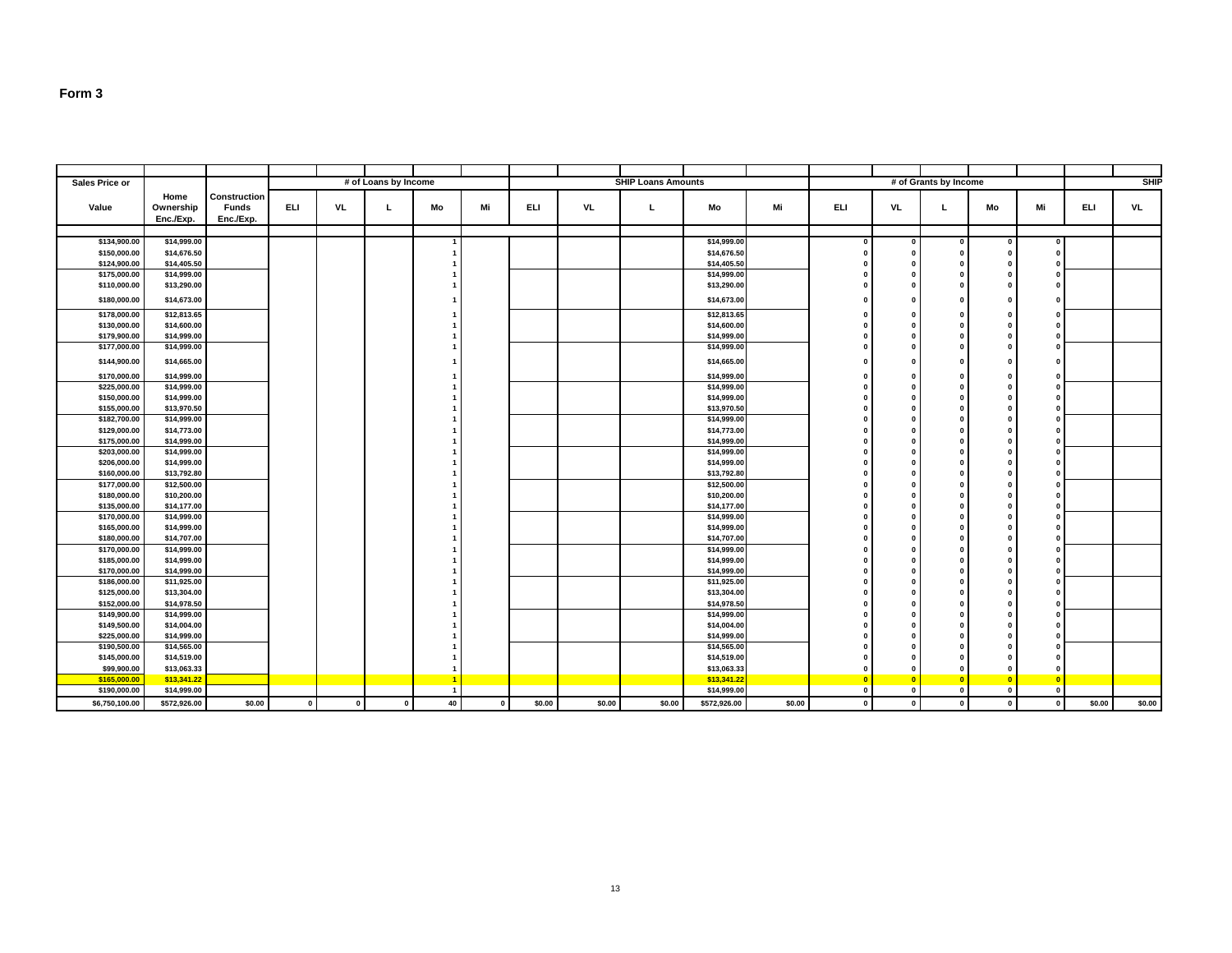| $\mathbf{J}$   |                            |                            |                | K              |                      |                |              |               | L.          |                           |             |        |              | M                       |                         |              |                          |            | N         |
|----------------|----------------------------|----------------------------|----------------|----------------|----------------------|----------------|--------------|---------------|-------------|---------------------------|-------------|--------|--------------|-------------------------|-------------------------|--------------|--------------------------|------------|-----------|
| Sales Price or |                            |                            |                |                | # of Loans by Income |                |              |               |             | <b>SHIP Loans Amounts</b> |             |        |              |                         | # of Grants by Income   |              |                          |            | SHP       |
|                | Home                       | Construction               |                |                |                      |                |              |               |             |                           |             |        |              |                         |                         |              |                          |            |           |
| Value          | Ownership                  | Funds                      | <b>ELI</b>     | <b>VL</b>      | $\mathbf{L}$         | Mo             | Mi           | ELI           | VL          | L.                        | Mo          | Mi     | ELI          | VL                      | L.                      | Mo           | Mi                       | <b>ELI</b> | <b>VL</b> |
|                | Enc./Exp.                  | Enc./Exp.                  |                |                |                      |                |              |               |             |                           |             |        |              |                         |                         |              |                          |            |           |
|                |                            |                            |                |                |                      |                |              |               |             |                           |             |        |              |                         |                         |              |                          |            |           |
|                | \$50,000.00                | \$50,000.00                |                |                |                      | $\overline{1}$ |              |               |             |                           | \$50,000.00 |        |              | $\mathbf{0}$            | $\mathbf 0$             | $\Omega$     | $\mathbf{0}$             |            |           |
|                | \$50,000.00                | \$50,000.00                | $\overline{1}$ |                |                      |                |              | \$50,000.00   |             |                           |             |        |              | $\Omega$                | $\Omega$                | $\Omega$     | $\bf{0}$                 |            |           |
|                | \$50,000.00<br>\$50,000.00 | \$50,000.00<br>\$50,000.00 |                |                |                      |                |              |               | \$50,000.00 | \$50,000.00               |             |        |              | $\Omega$                |                         |              | 0                        |            |           |
|                | \$20,250.00                | \$20,250.00                |                |                |                      |                |              |               | \$20,250.00 |                           |             |        |              | $\Omega$                | -0                      |              | $\Omega$                 |            |           |
|                | \$18,100.00                | \$18,100.00                |                |                |                      |                |              |               | \$18,100.00 |                           |             |        |              | $\Omega$                | $\Omega$                |              | 0                        |            |           |
|                | \$24,743.00                | \$24,743.00                |                |                |                      |                |              | \$24,743.00   |             |                           |             |        |              | $\Omega$                | -0                      |              | 0                        |            |           |
|                |                            |                            |                |                |                      | $\mathbf{0}$   | 0            |               |             |                           |             |        |              | $\Omega$                | $\mathbf{r}$            | - 0          | $\mathbf{0}$             |            |           |
|                |                            |                            |                |                |                      |                |              |               |             |                           |             |        |              | n                       | -0                      |              | $\bf{0}$                 |            |           |
|                |                            |                            |                |                |                      |                | $\Omega$     |               |             |                           |             |        |              | $\Omega$                | $\Omega$                | $\Omega$     | 0                        |            |           |
|                |                            |                            |                |                |                      |                | $\Omega$     |               |             |                           |             |        |              | $\Omega$                | $\mathbf{r}$            |              | 0                        |            |           |
|                |                            |                            |                |                |                      |                |              |               |             |                           |             |        |              | $\Omega$                | $\Omega$                |              | 0                        |            |           |
|                |                            |                            |                |                |                      |                |              |               |             |                           |             |        |              | $\Omega$                | -0                      |              | 0                        |            |           |
|                |                            |                            |                |                |                      |                |              |               |             |                           |             |        |              | $\Omega$                | -0                      |              | 0                        |            |           |
|                |                            |                            |                |                |                      |                |              |               |             |                           |             |        |              | $\Omega$                | -0                      |              | 0                        |            |           |
|                |                            |                            |                |                |                      |                | $\Omega$     |               |             |                           |             |        |              | $\Omega$                | - 0                     |              | 0                        |            |           |
|                |                            |                            |                |                |                      |                |              |               |             |                           |             |        |              | $\sqrt{2}$<br>$\Omega$  | -0                      |              | $\mathbf{0}$<br>$\bf{0}$ |            |           |
|                |                            |                            |                |                |                      |                | $\Omega$     |               |             |                           |             |        |              | n                       | -0                      |              | 0                        |            |           |
|                |                            |                            |                |                |                      |                |              |               |             |                           |             |        |              | $\Omega$                | $\Omega$                | $\Omega$     | $\bf{0}$                 |            |           |
|                |                            |                            |                |                |                      |                | n.           |               |             |                           |             |        |              | $\Omega$                | $\mathbf{r}$            |              | 0                        |            |           |
|                |                            |                            |                |                |                      |                | $\Omega$     |               |             |                           |             |        |              | - 0                     | -0                      |              | $\mathbf{0}$             |            |           |
|                |                            |                            |                |                |                      |                |              |               |             |                           |             |        |              | $\Omega$                |                         |              | $\mathbf{0}$             |            |           |
|                |                            |                            |                |                |                      |                |              |               |             |                           |             |        |              | $\Omega$                | - 0                     |              | 0                        |            |           |
|                |                            |                            |                |                |                      |                | $\Omega$     |               |             |                           |             |        |              | $\mathbf{0}$            | $\Omega$                | $\mathbf{r}$ | $\mathbf{0}$             |            |           |
|                |                            |                            |                |                |                      |                | n.           |               |             |                           |             |        |              | $\Omega$                | - 0                     | n            | 0                        |            |           |
|                |                            |                            |                |                |                      |                |              |               |             |                           |             |        |              | - 0                     | $\mathbf{r}$            |              | $\mathbf{0}$             |            |           |
|                |                            |                            |                |                |                      |                |              |               |             |                           |             |        |              | $\Omega$                | $\Omega$                |              | 0                        |            |           |
|                |                            |                            |                |                |                      |                |              |               |             |                           |             |        |              | $\Omega$                | $\mathbf{r}$            |              | $\bf{0}$                 |            |           |
|                |                            |                            |                |                |                      |                |              |               |             |                           |             |        |              | $\Omega$                | $\Omega$                | $\mathbf{r}$ | $\mathbf{0}$             |            |           |
|                |                            |                            |                |                |                      |                | $\Omega$     |               |             |                           |             |        |              | $\Omega$<br>$\sqrt{2}$  | $\mathbf{r}$<br>-0      |              | 0<br>$\mathbf{0}$        |            |           |
|                |                            |                            |                |                |                      |                |              |               |             |                           |             |        |              |                         |                         |              | 0                        |            |           |
|                |                            |                            |                |                |                      |                | $\Omega$     |               |             |                           |             |        |              | n                       | $\mathbf{r}$            |              | $\mathbf{0}$             |            |           |
|                |                            |                            |                |                |                      |                |              |               |             |                           |             |        |              | n                       | -0                      |              | $\bf{0}$                 |            |           |
|                |                            |                            |                |                |                      |                | 0            |               |             |                           |             |        |              | $\Omega$                | $\mathbf{r}$            |              | $\mathbf{0}$             |            |           |
|                |                            |                            |                |                |                      |                | $\Omega$     |               |             |                           |             |        |              |                         |                         |              | 0                        |            |           |
|                |                            |                            |                |                |                      |                |              |               |             |                           |             |        |              |                         | $\mathbf{0}$            |              | 0                        |            |           |
|                |                            |                            | $\Omega$       | $\Omega$       | $\mathbf 0$          | $\Omega$       | $\mathbf{0}$ |               |             |                           |             |        | $\mathbf{0}$ | $\Omega$                | 0                       |              | $\Omega$                 |            |           |
| \$0.00         | \$263,093.00               | \$263,093.00               | $\overline{2}$ | 3 <sup>1</sup> | $\overline{1}$       | $\overline{1}$ |              | 0 \$74,743.00 | \$88,350.00 | \$50,000.00               | \$50,000.00 | \$0.00 | $\mathbf{0}$ | $\overline{\mathbf{0}}$ | $\overline{\mathbf{0}}$ | $\circ$ 1    | $\mathbf{o}$             | \$0.00     | \$0.00    |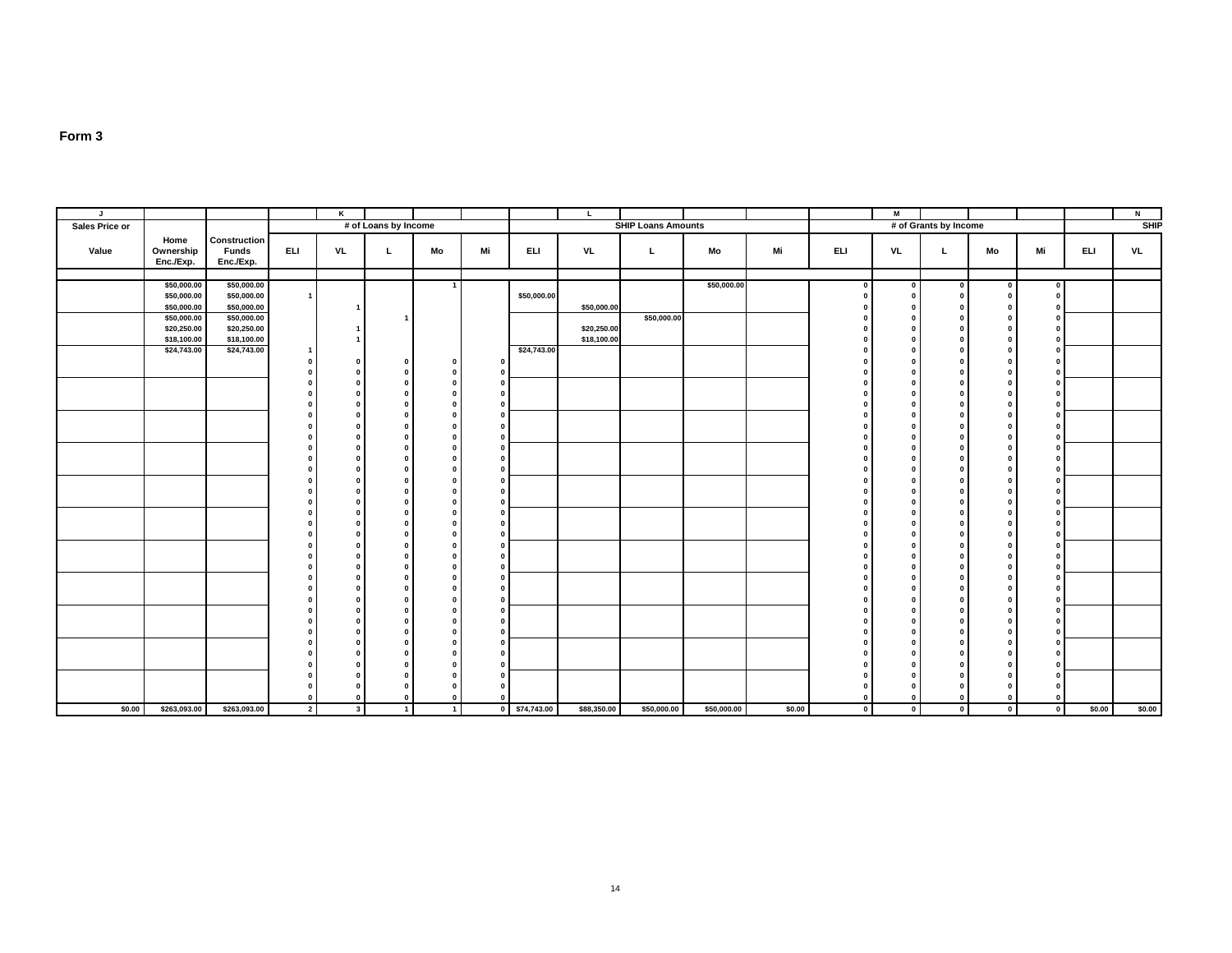| J              |                                |                                           |                              | $\overline{\mathbf{K}}$      |                              |                              |                                     |             | $\mathbf{L}$ |                           |             |    |              | $\blacksquare$                          |                                           |                              |                                |            | $\overline{N}$ |
|----------------|--------------------------------|-------------------------------------------|------------------------------|------------------------------|------------------------------|------------------------------|-------------------------------------|-------------|--------------|---------------------------|-------------|----|--------------|-----------------------------------------|-------------------------------------------|------------------------------|--------------------------------|------------|----------------|
| Sales Price or |                                |                                           |                              |                              | # of Loans by Income         |                              |                                     |             |              | <b>SHIP Loans Amounts</b> |             |    |              |                                         | # of Grants by Income                     |                              |                                |            | SHP            |
| Value          | Home<br>Ownership<br>Enc./Exp. | Construction<br><b>Funds</b><br>Enc./Exp. | <b>ELI</b>                   | <b>VL</b>                    | L                            | Mo                           | Mi                                  | ELI         | <b>VL</b>    | L.                        | Mo          | Mi | <b>ELI</b>   | <b>VL</b>                               | L.                                        | Mo                           | Mi                             | <b>ELI</b> | <b>VL</b>      |
|                |                                |                                           |                              |                              |                              |                              |                                     |             |              |                           |             |    |              |                                         |                                           |                              |                                |            |                |
|                | \$19,880.00<br>\$17,582.32     | \$19,880.00<br>\$17,582.32                | $\overline{1}$               |                              |                              | $\overline{1}$               |                                     | \$17,582.32 |              |                           | \$19,880.00 |    | $\mathbf{0}$ | $\overline{\mathbf{0}}$<br>$\mathbf{0}$ | $\overline{\mathbf{0}}$<br>$\overline{0}$ | $\circ$<br>$\mathbf 0$       | $\bullet$<br>$\mathbf{0}$      |            |                |
|                | \$26,855.56                    | \$26,855.56                               | $\overline{1}$               |                              |                              |                              |                                     | \$26,855.56 |              |                           |             |    |              | $\Omega$                                | $\mathbf{0}$                              | $\mathbf 0$                  | 0                              |            |                |
|                |                                |                                           | $\mathbf 0$                  | $\mathbf 0$                  | $\mathbf{0}$                 | $\mathbf{0}$                 |                                     |             |              |                           |             |    |              | $\Omega$                                | $\mathbf{0}$                              | $\mathbf{0}$                 | $\mathbf 0$                    |            |                |
|                |                                |                                           | $\pmb{0}$                    | $\mathbf 0$                  | $\mathbf{0}$                 | $\mathbf 0$                  | $\Omega$                            |             |              |                           |             |    |              | $\mathbf 0$                             | $\mathbf{0}$                              | $\mathbf 0$                  | $\mathbf 0$                    |            |                |
|                |                                |                                           | $\mathbf{0}$<br>$\Omega$     | $\pmb{0}$<br>$\mathbf{0}$    | $\mathbf{0}$<br>$\mathbf 0$  | $\mathbf 0$<br>$\mathbf{0}$  | 0<br>$\mathbf{0}$                   |             |              |                           |             |    |              | $\Omega$<br>$\mathbf{a}$                | $\mathbf{0}$<br>$\mathbf{0}$              | $\mathbf 0$<br>$\bf{0}$      | $\mathbf 0$<br>$\overline{0}$  |            |                |
|                |                                |                                           | $\Omega$                     | $\pmb{0}$                    | $\mathbf{0}$                 | $\mathbf{0}$                 | $\Omega$                            |             |              |                           |             |    |              | $\Omega$                                | $\mathbf{0}$                              | $\mathbf{0}$                 | $\mathbf{0}$                   |            |                |
|                |                                |                                           | $\mathbf{0}$                 | $\mathbf 0$                  | $\mathbf{0}$                 | $\mathbf{0}$                 | $\mathbf{0}$                        |             |              |                           |             |    |              | $\mathbf{0}$                            | $\mathbf{0}$                              | $\mathbf{0}$                 | $\overline{\mathbf{0}}$        |            |                |
|                |                                |                                           | $\mathbf{0}$                 | $\mathbf 0$                  | $\mathbf{0}$                 | $\mathbf{0}$                 | $\overline{0}$                      |             |              |                           |             |    |              | $\mathbf{0}$                            | $\mathbf{0}$                              | $\bf{0}$                     | $\mathbf{0}$                   |            |                |
|                |                                |                                           | $\Omega$<br>$\mathbf{0}$     | $\mathbf 0$<br>$\mathbf{0}$  | $\mathbf{0}$<br>$\mathbf{0}$ | $\mathbf{0}$                 | $\mathbf{0}$<br>$\mathbf{0}$        |             |              |                           |             |    |              | $\Omega$<br>$\mathbf{0}$                | $\mathbf{0}$<br>$\mathbf 0$               | $\bf{0}$                     | $\mathbf{0}$                   |            |                |
|                |                                |                                           | $\mathbf{0}$                 | $\pmb{0}$                    | $\mathbf{0}$                 | $\mathbf{0}$<br>$\mathbf 0$  | $\mathbf{0}$                        |             |              |                           |             |    |              | $\Omega$                                | $\mathbf{0}$                              | $\mathbf 0$<br>$\mathbf{0}$  | $\mathbf 0$<br>$\mathbf{0}$    |            |                |
|                |                                |                                           | $\Omega$                     | $\mathbf 0$                  | $\mathbf{0}$                 | $\mathbf{0}$                 | $\overline{\mathbf{0}}$             |             |              |                           |             |    |              | $\Omega$                                | $\mathbf{0}$                              | $\bf{0}$                     | $\overline{\mathbf{0}}$        |            |                |
|                |                                |                                           | $\mathbf{0}$                 | $\pmb{0}$                    | $\mathbf{0}$                 | $\mathbf{0}$                 | $\mathbf{0}$                        |             |              |                           |             |    |              | $\mathbf{0}$                            | $\mathbf{0}$                              | $\bf{0}$                     | $\overline{0}$                 |            |                |
|                |                                |                                           | $\mathbf{0}$<br>$\mathbf{0}$ | $\mathbf{0}$                 | $\mathbf{0}$<br>$\mathbf{0}$ | $\mathbf{0}$                 | $\mathbf{0}$                        |             |              |                           |             |    |              | $\mathbf{0}$<br>$\mathbf{0}$            | $\mathbf{0}$<br>$\mathbf{0}$              | $\mathbf{0}$<br>$\mathbf{0}$ | $\mathbf{0}$                   |            |                |
|                |                                |                                           | $\mathbf{0}$                 | $\mathbf{0}$<br>$\mathbf{0}$ | $\mathbf{0}$                 | $\mathbf{0}$<br>$\mathbf 0$  | $\overline{\mathbf{0}}$<br>$\Omega$ |             |              |                           |             |    |              | $\mathbf 0$                             | $\mathbf 0$                               | $\mathbf 0$                  | $\bullet$<br>$\mathbf{0}$      |            |                |
|                |                                |                                           | $\Omega$                     | $\mathbf{0}$                 | $\mathbf{0}$                 | $\mathbf 0$                  | $\mathbf{0}$                        |             |              |                           |             |    |              | $\Omega$                                | $\mathbf{0}$                              | $\mathbf 0$                  | $\overline{0}$                 |            |                |
|                |                                |                                           | $\mathbf{0}$                 | $\mathbf{0}$                 | $\mathbf{0}$                 | $\mathbf{0}$                 | $\overline{\mathbf{0}}$             |             |              |                           |             |    | $\Omega$     | $\Omega$                                | $\mathbf{0}$                              | $\mathbf 0$                  | $\overline{0}$                 |            |                |
|                |                                |                                           | $\Omega$                     | $\pmb{0}$                    | $\mathbf{0}$                 | $\mathbf{0}$                 | 0                                   |             |              |                           |             |    |              | $\Omega$                                | $\mathbf{0}$                              | $\mathbf{0}$                 | $\mathbf{0}$                   |            |                |
|                |                                |                                           | $\mathbf{0}$<br>$\mathbf{0}$ | $\mathbf 0$<br>$\mathbf 0$   | $\mathbf{0}$<br>$\mathbf{0}$ | $\mathbf{0}$<br>$\mathbf{0}$ | $\mathbf{0}$<br>$\mathbf{0}$        |             |              |                           |             |    |              | $\mathbf{0}$<br>$\mathbf{0}$            | $\mathbf{0}$<br>$\mathbf{0}$              | $\mathbf{0}$<br>$\mathbf{0}$ | $\mathbf{0}$<br>$\overline{0}$ |            |                |
|                |                                |                                           | $\Omega$                     | $\mathbf 0$                  | $\mathbf{0}$                 | $\mathbf{0}$                 | $\mathbf{0}$                        |             |              |                           |             |    |              | $\Omega$                                | $\mathbf{0}$                              | $\bf{0}$                     | $\mathbf 0$                    |            |                |
|                |                                |                                           | $\mathbf{0}$                 | $\mathbf 0$                  | $\mathbf{0}$                 | $\mathbf 0$                  | $\overline{\mathbf{0}}$             |             |              |                           |             |    |              | $\mathbf 0$                             | $\mathbf 0$                               | $\mathbf 0$                  | $\overline{0}$                 |            |                |
|                |                                |                                           | $\mathbf 0$                  | $\mathbf{0}$                 | $\mathbf{0}$                 | $\mathbf 0$                  | $\mathbf{0}$                        |             |              |                           |             |    |              | $\mathbf 0$                             | $\mathbf{0}$                              | $\mathbf 0$                  | $\circ$                        |            |                |
|                |                                |                                           | $\mathbf{0}$<br>$\mathbf{0}$ | $\mathbf 0$<br>$\pmb{0}$     | $\mathbf{0}$<br>$\mathbf{0}$ | $\mathbf 0$<br>$\mathbf{0}$  | $\mathbf 0$<br>$\mathbf{0}$         |             |              |                           |             |    |              | $\mathbf 0$<br>$\mathbf 0$              | $\mathbf{0}$<br>$\mathbf{0}$              | $\mathbf 0$<br>$\mathbf{0}$  | $\mathbf 0$<br>$\mathbf{0}$    |            |                |
|                |                                |                                           | $\Omega$                     | $\pmb{0}$                    | $\mathbf{0}$                 | $\mathbf{0}$                 | $\mathbf 0$                         |             |              |                           |             |    |              | $\Omega$                                | $\mathbf{0}$                              | $\mathbf 0$                  | $\overline{0}$                 |            |                |
|                |                                |                                           | $\mathbf{0}$                 | $\pmb{0}$                    | $\mathbf{0}$                 | $\mathbf{0}$                 | $\mathbf{0}$                        |             |              |                           |             |    |              | $\Omega$                                | $\mathbf{0}$                              | $\bf{0}$                     | $\overline{0}$                 |            |                |
|                |                                |                                           | $\mathbf{0}$                 | $\pmb{0}$                    | $\mathbf{0}$                 | $\mathbf{0}$                 | $\mathbf{0}$                        |             |              |                           |             |    |              | $\Omega$                                | $\mathbf{0}$                              | $\mathbf{0}$                 | $\pmb{0}$                      |            |                |
|                |                                |                                           | $\mathbf{0}$<br>$\Omega$     | $\mathbf{0}$<br>$\mathbf{0}$ | $\mathbf{0}$<br>$\mathbf{0}$ | $\mathbf{0}$<br>$\mathbf{0}$ | $\Omega$<br>$\Omega$                |             |              |                           |             |    |              | $\mathbf{0}$<br>$\mathbf{0}$            | $\mathbf{0}$<br>$\mathbf{0}$              | $\mathbf{0}$<br>$\mathbf{0}$ | $\mathbf{0}$<br>$\mathbf{0}$   |            |                |
|                |                                |                                           | $\Omega$                     | $\mathbf{0}$                 | $\mathbf{0}$                 | $\mathbf{0}$                 | $\mathbf{0}$                        |             |              |                           |             |    |              | $\Omega$                                | $\mathbf{0}$                              | $\mathbf{0}$                 | $\overline{0}$                 |            |                |
|                |                                |                                           | $\mathbf{0}$                 | $\mathbf 0$                  | $\mathbf{0}$                 | $\mathbf{0}$                 | $\Omega$                            |             |              |                           |             |    |              | $\Omega$                                | $\mathbf{0}$                              | $\bf{0}$                     | $\mathbf 0$                    |            |                |
|                |                                |                                           | $\mathbf{0}$                 | $\mathbf 0$                  | $\mathbf{0}$                 | $\mathbf 0$                  | $\mathbf 0$                         |             |              |                           |             |    |              | $\mathbf{0}$                            | $\mathbf{0}$                              | $\mathbf 0$                  | $\circ$                        |            |                |
|                |                                |                                           | $\Omega$<br>$\Omega$         | $\mathbf 0$<br>$\pmb{0}$     | $\mathbf{0}$<br>$\mathbf 0$  | $\mathbf{0}$<br>$\mathbf{0}$ | $\mathbf{0}$<br>$\Omega$            |             |              |                           |             |    |              | $\Omega$<br>$\Omega$                    | $\mathbf{0}$<br>$\mathbf{0}$              | $\mathbf{0}$<br>$\mathbf{0}$ | $\pmb{0}$<br>$\mathbf{0}$      |            |                |
|                |                                |                                           | $\Omega$                     | $\mathbf 0$                  | $\mathbf{0}$                 | $\mathbf{0}$                 | $\mathbf 0$                         |             |              |                           |             |    |              | $\Omega$                                | $\mathbf{0}$                              | $\mathbf{0}$                 | $\bullet$                      |            |                |
|                |                                |                                           | $\mathbf{0}$                 | $\mathbf 0$                  | $\mathbf{0}$                 | $\mathbf{0}$                 | $\Omega$                            |             |              |                           |             |    |              | $\Omega$                                | $\mathbf{0}$                              | $\mathbf{0}$                 | $\mathbf{0}$                   |            |                |
|                |                                |                                           | $\mathbf 0$                  | $\pmb{0}$                    | $\mathbf{0}$                 | $\mathbf 0$                  | $\mathbf 0$                         |             |              |                           |             |    |              | $\Omega$                                | $\mathbf{0}$                              | $\mathbf 0$                  | $\mathbf 0$                    |            |                |
|                |                                |                                           | $\mathbf 0$<br>$\mathbf{0}$  | $\mathbf 0$<br>$\mathbf{0}$  | $\mathbf{0}$<br>$\mathbf 0$  | $\mathbf 0$<br>$\mathbf{0}$  | $\Omega$                            |             |              |                           |             |    | $\Omega$     | $\mathbf{0}$<br>$\Omega$                | $\overline{0}$<br>$\mathbf{0}$            | $\mathbf 0$<br>$\mathbf 0$   | $\mathbf 0$<br>$\mathbf{0}$    |            |                |
|                |                                |                                           | $\pmb{0}$                    | $\mathbf 0$                  | $\mathbf 0$                  | $\mathbf 0$                  | $\Omega$                            |             |              |                           |             |    |              | $\Omega$                                | $\mathbf 0$                               | $\mathbf 0$                  | $\mathbf 0$                    |            |                |
|                |                                |                                           | $\pmb{0}$                    | $\mathbf{o}$                 | $\pmb{0}$                    | $\mathbf 0$                  |                                     |             |              |                           |             |    |              | $\Omega$                                | $\bullet$                                 | $\mathbf 0$                  | $\pmb{0}$                      |            |                |
|                |                                |                                           | $\mathbf 0$                  | $\bullet$                    | $\mathbf 0$                  | $\mathbf{0}$                 | $\overline{\mathbf{0}}$             |             |              |                           |             |    | $\circ$      | $\bullet$                               | $\circ$                                   | $\mathbf{0}$                 |                                | $\circ$    |                |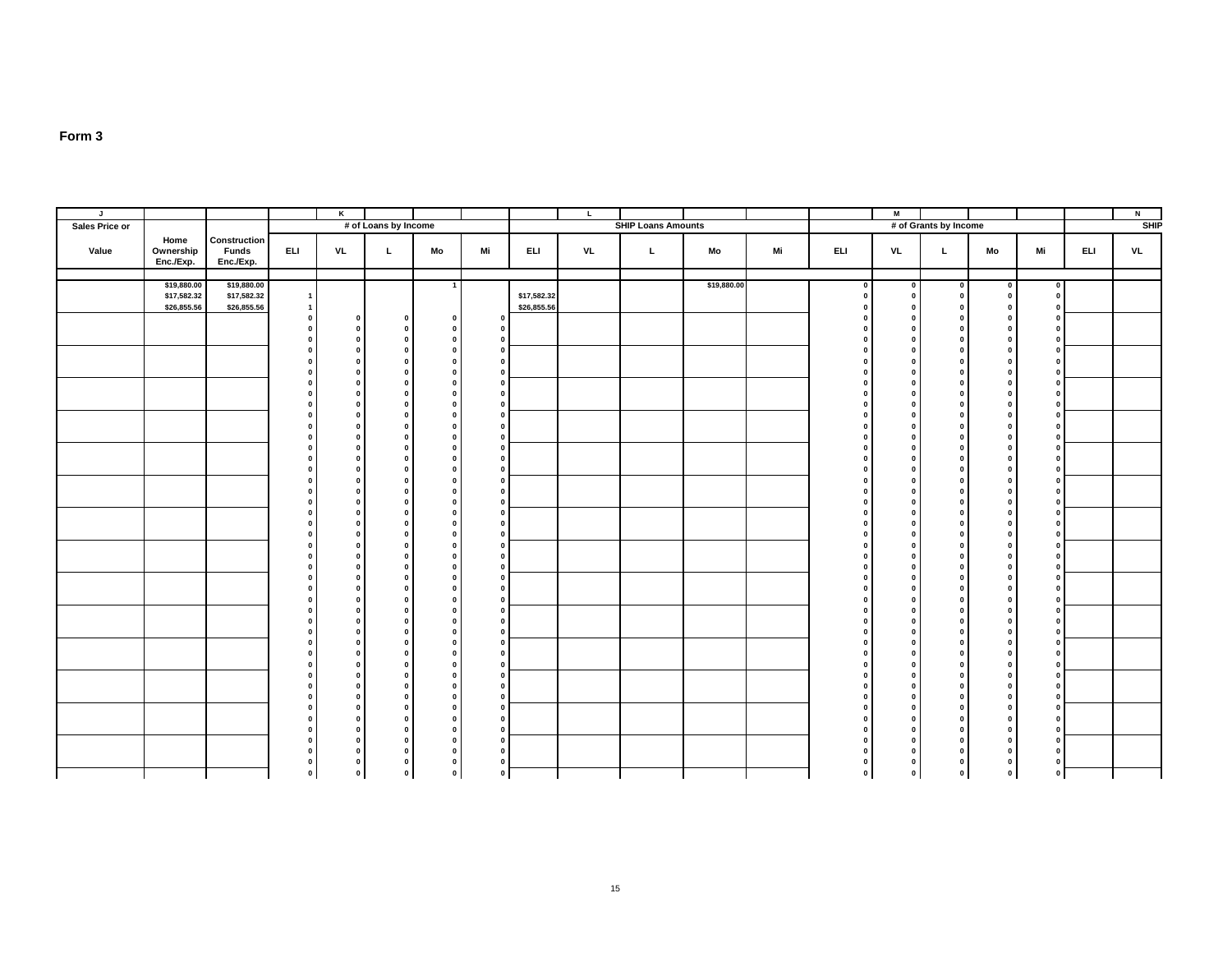|        |             |             |                | $\Omega$ |           | $\Omega$<br>0 |                 |        |        |             |        | $\Omega$                 | $\mathbf 0$<br>0           | $\mathbf{0}$<br>$\Omega$ | $\Omega$<br>0 | $\mathbf 0$<br>0             |        |        |
|--------|-------------|-------------|----------------|----------|-----------|---------------|-----------------|--------|--------|-------------|--------|--------------------------|----------------------------|--------------------------|---------------|------------------------------|--------|--------|
|        |             |             |                |          |           | $\Omega$      |                 |        |        |             |        |                          | $\mathbf 0$<br>$\mathbf 0$ | $\Omega$<br>n            |               | $\mathbf{0}$                 |        |        |
|        |             |             |                |          |           |               |                 |        |        |             |        |                          | $\Omega$                   |                          |               | $\Omega$                     |        |        |
|        |             |             |                |          |           |               |                 |        |        |             |        |                          | $\mathbf 0$<br>$\Omega$    |                          |               | $\mathbf{0}$                 |        |        |
|        |             |             |                |          |           |               |                 |        |        |             |        |                          | 0<br>0<br>$\Omega$         |                          |               | $\mathbf{0}$                 |        |        |
|        |             |             |                |          |           |               |                 |        |        |             |        |                          | 0                          |                          |               | $\Omega$                     |        |        |
|        |             |             |                |          |           |               |                 |        |        |             |        |                          | 0<br>$\Omega$<br>$\Omega$  |                          |               | $\mathbf{0}$<br>- 0          |        |        |
|        |             |             |                |          |           |               |                 |        |        |             |        |                          | $\Omega$<br>$\Omega$       |                          |               | $\Omega$                     |        |        |
|        |             |             |                |          |           |               |                 |        |        |             |        |                          | $\Omega$<br>$\Omega$       |                          |               | $\Omega$                     |        |        |
|        |             |             |                |          |           | o             |                 |        |        |             |        |                          | 0<br>0                     |                          |               | $\mathbf{0}$                 |        |        |
|        |             |             |                |          |           | o             |                 |        |        |             |        |                          | $\Omega$<br>$\Omega$       |                          |               | $\mathbf{0}$                 |        |        |
|        |             |             |                |          |           |               |                 |        |        |             |        |                          | $\Omega$<br>$\Omega$       |                          |               | $\Omega$<br>$\Omega$         |        |        |
|        |             |             |                |          |           |               |                 |        |        |             |        |                          | $\Omega$<br>0              |                          |               |                              |        |        |
|        |             |             |                |          |           |               |                 |        |        |             |        |                          | 0<br>0                     |                          |               | $\mathbf{0}$                 |        |        |
|        |             |             |                |          |           | o<br>o        |                 |        |        |             |        |                          | 0<br>$\Omega$              |                          |               | $\mathbf{0}$<br>$\mathbf{0}$ |        |        |
|        |             |             |                |          |           |               |                 |        |        |             |        |                          | $\Omega$<br>$\Omega$       |                          |               | n<br>0                       |        |        |
|        |             |             | 0              | 0        |           | 0             |                 |        |        |             |        | 0                        | $\Omega$<br>$\mathbf{0}$   | $\mathbf{0}$             | 0             | $\Omega$<br>$\mathbf 0$      |        |        |
| \$0.00 | \$64,317.88 | \$64,317.88 | $\overline{2}$ | <b>o</b> | $\bullet$ | 1             | $0$ \$44,437.88 | \$0.00 | \$0.00 | \$19,880.00 | \$0.00 | $\overline{\phantom{a}}$ | $\overline{\mathbf{0}}$    | $\overline{\phantom{a}}$ | $\bullet$     | $\overline{\phantom{a}}$     | \$0.00 | \$0.00 |

| Sales Price or |                                |                                                  |              |    | # of Loans by Income |    |     |     |    | <b>SHIP Loans Amounts</b> |    |    |            | # of Grants by Income |    |    |             | <b>SHIP</b> |
|----------------|--------------------------------|--------------------------------------------------|--------------|----|----------------------|----|-----|-----|----|---------------------------|----|----|------------|-----------------------|----|----|-------------|-------------|
| Value          | Home<br>Ownership<br>Enc./Exp. | <b>Construction</b><br><b>Funds</b><br>Enc./Exp. | ELI          | VL |                      | Mo | Mi  | ELI | VL |                           | Mo | Mi | <b>ELI</b> |                       | Mo | Mi | ELI         | VL          |
|                |                                |                                                  |              |    |                      |    |     |     |    |                           |    |    |            |                       |    |    |             |             |
|                | \$11.000.00                    | \$11,000.00                                      |              |    |                      |    |     |     |    |                           |    |    |            |                       |    |    |             |             |
|                | \$11,000.00                    | \$11,000.00                                      |              |    |                      |    |     |     |    |                           |    |    |            |                       |    |    | \$11,000.00 |             |
|                | \$6,921.75                     | \$6,921.75                                       |              |    |                      |    |     |     |    |                           |    |    |            |                       |    |    |             | \$6,921.75  |
|                | \$8,769.75                     | \$8,769.75                                       | <sub>n</sub> |    |                      |    |     |     |    |                           |    |    |            |                       |    |    | \$8,769.75  |             |
|                | \$9,139.90                     | \$9,139.90                                       | <sub>n</sub> |    |                      |    | - 0 |     |    |                           |    |    |            |                       |    |    |             | \$9,139.90  |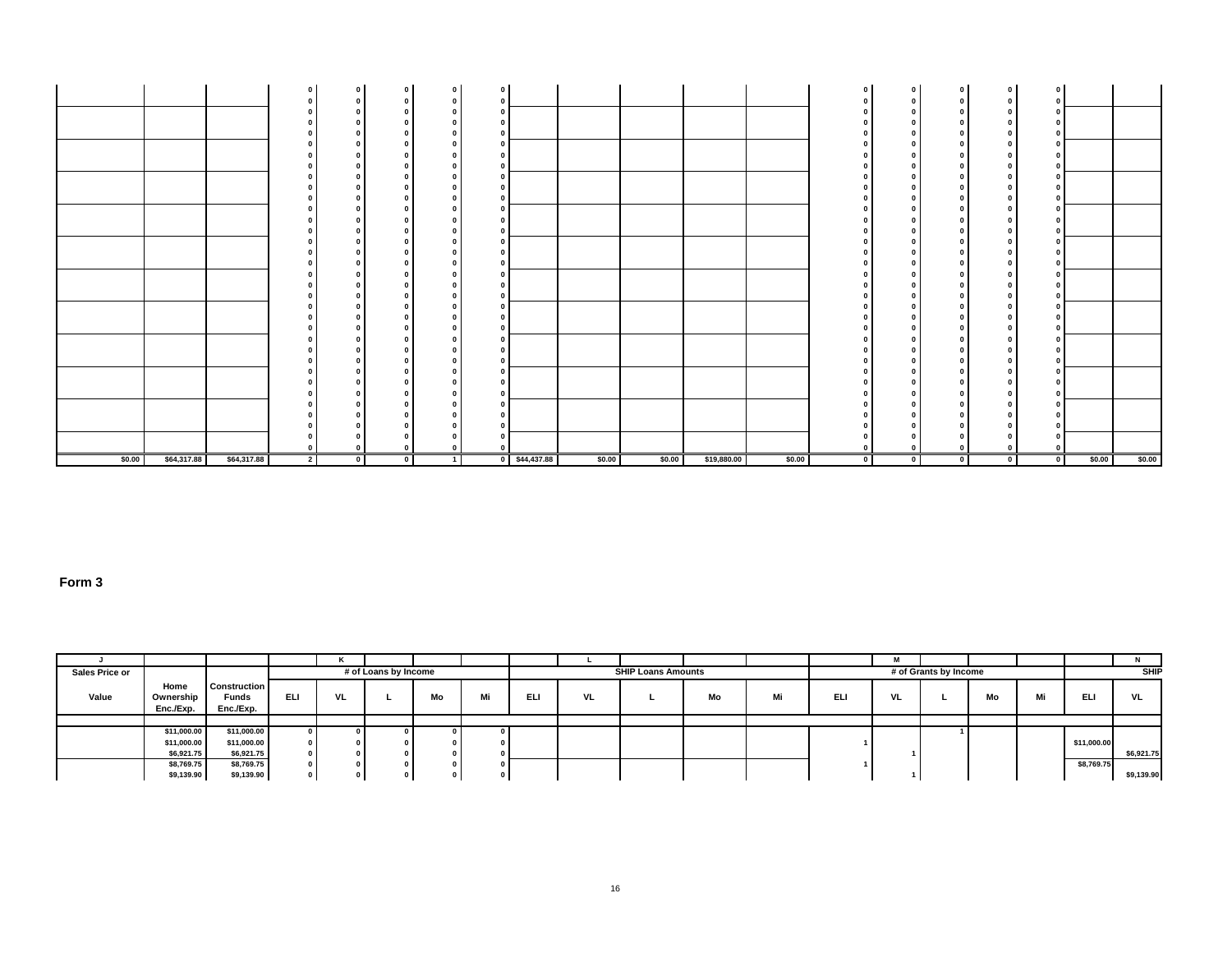|             | \$10,397.20<br>\$10,397.20 | $\mathbf 0$  |              | $\mathbf 0$  | $\mathbf 0$  | $\pmb{0}$                    |   |  |  |          |              |              |                |                         |             | \$10,397.20 |
|-------------|----------------------------|--------------|--------------|--------------|--------------|------------------------------|---|--|--|----------|--------------|--------------|----------------|-------------------------|-------------|-------------|
|             | \$6,787.00<br>\$6,787.00   | $\mathbf{0}$ |              | $\mathbf 0$  | $\mathbf{0}$ | $\mathbf 0$                  |   |  |  |          |              |              |                |                         |             |             |
|             | \$8,003.60<br>\$8,003.60   | $\mathbf{0}$ |              | $\mathbf 0$  | $\mathbf{0}$ | $\mathbf 0$<br>$\mathbf{0}$  |   |  |  |          |              |              |                |                         |             |             |
|             | \$6,095.10<br>\$6,095.10   | $\mathbf{0}$ |              | $\mathbf 0$  | 0            | $\mathbf{0}$<br>$\mathbf{0}$ |   |  |  |          |              |              |                |                         |             |             |
|             | \$5,856.40<br>\$5,856.40   | $\Omega$     |              | $\mathbf 0$  | 0            | 0<br>$\mathbf{0}$            |   |  |  |          |              |              |                |                         |             |             |
|             | \$11,000.00<br>\$11,000.00 | $\mathbf{0}$ |              | $\mathbf 0$  | $\mathbf{0}$ | 0<br>$\mathbf 0$             |   |  |  |          |              |              |                |                         | \$11,000.00 |             |
|             | \$8,717.50<br>\$8,717.50   | $\mathbf 0$  |              | $\mathbf 0$  | 0            | 0<br>$\mathbf 0$             |   |  |  |          |              |              |                |                         |             | \$8,717.50  |
| \$11,000.00 | \$11,000.00                | $\mathbf{0}$ |              | $\mathbf 0$  | $\mathbf{0}$ | $\pmb{0}$<br>$\mathbf 0$     |   |  |  |          |              |              | $\overline{1}$ |                         |             |             |
|             |                            | $\Omega$     |              | $\pmb{0}$    | 0            | $\mathbf 0$<br>$\mathbf{0}$  |   |  |  |          | $\mathbf{0}$ | $\mathbf 0$  | $\mathbf{0}$   | $\mathbf 0$             |             |             |
|             |                            |              |              | $\pmb{0}$    | 0            | 0<br>$\mathbf{0}$            |   |  |  |          | $\mathbf{0}$ | $\mathbf{0}$ | $\mathbf 0$    | $\mathbf{0}$            |             |             |
|             |                            |              |              | $\pmb{0}$    | 0            | 0<br>$\mathbf{0}$            |   |  |  |          | $\mathbf 0$  | $\mathbf 0$  | $\mathbf 0$    | $\circ$                 |             |             |
|             |                            |              |              | $\mathbf 0$  | 0            | $\bullet$<br>$\mathbf 0$     |   |  |  |          | $\mathbf 0$  | 0            | $\mathbf 0$    | $\mathbf 0$             |             |             |
|             |                            |              | $\mathbf{0}$ |              |              | $\mathbf 0$<br>$\Omega$      |   |  |  |          | $\mathbf{0}$ | $\mathbf{0}$ | $\mathbf{0}$   | $\mathbf{0}$            |             |             |
|             |                            |              |              | $\mathbf 0$  | $\Omega$     | 0<br>$\mathbf 0$             |   |  |  |          | $\mathbf 0$  | $\bf{0}$     | $\mathbf{0}$   | $\circ$                 |             |             |
|             |                            |              | $\mathbf 0$  |              |              | 0<br>$\mathbf{0}$            |   |  |  |          | $\mathbf{0}$ | $\mathbf 0$  | $\mathbf 0$    | $\mathbf{0}$            |             |             |
|             |                            |              |              | $\mathbf 0$  | 0            | $\bullet$<br>$\mathbf{0}$    |   |  |  |          | $\mathbf{0}$ | $\Omega$     | $\mathbf{0}$   | $\mathbf 0$             |             |             |
|             |                            |              | $\mathbf 0$  |              |              | 0<br>$\mathbf 0$             |   |  |  |          | $\mathbf{0}$ | $\mathbf 0$  | $\mathbf 0$    | $\circ$                 |             |             |
|             |                            |              |              | $\mathbf 0$  |              | 0<br>$\mathbf{0}$            |   |  |  |          | $\mathbf{0}$ | $\mathbf{0}$ | $\mathbf 0$    | $\bullet$               |             |             |
|             |                            |              |              | $\mathbf 0$  |              | 0                            |   |  |  |          | $\mathbf{0}$ | $\mathbf{0}$ | $\pmb{0}$      | $\mathbf{0}$            |             |             |
|             |                            |              |              | $\mathbf 0$  | 0            | 0<br>$\mathbf 0$             |   |  |  |          | $\mathbf 0$  | 0            | $\mathbf 0$    | $\circ$                 |             |             |
|             |                            |              | $\mathbf 0$  |              | $\Omega$     | 0<br>$\mathbf 0$             |   |  |  |          | $\mathbf 0$  | $\mathbf 0$  | $\mathbf{0}$   | $\mathbf{0}$            |             |             |
|             |                            |              |              | $\mathbf 0$  | $\Omega$     | $\mathbf 0$                  |   |  |  |          | $\bf{0}$     | $\bf{0}$     | $\mathbf{0}$   | 0                       |             |             |
|             |                            |              |              | $\mathbf 0$  | $\Omega$     | 0<br>$\mathbf 0$             |   |  |  |          | 0            | $\mathbf 0$  | $\pmb{0}$      | $\circ$                 |             |             |
|             |                            |              |              | $\pmb{0}$    | 0            | $\pmb{0}$<br>$\mathbf{0}$    |   |  |  |          | $\mathbf 0$  | $\mathbf 0$  | $\pmb{0}$      | $\circ$                 |             |             |
|             |                            |              | $\mathbf 0$  |              |              | 0                            |   |  |  |          | $\bf{0}$     | $\mathbf{0}$ | $\mathbf{0}$   | $\mathbf 0$             |             |             |
|             |                            |              |              | $\mathbf 0$  | $\sqrt{2}$   | $\mathbf 0$<br>$\mathbf 0$   |   |  |  |          | $\Omega$     | $\mathbf 0$  | $\pmb{0}$      | $\mathbf 0$             |             |             |
|             |                            |              |              | $\pmb{0}$    |              | $\pmb{0}$<br>$\mathbf 0$     |   |  |  |          | $\mathbf 0$  | $\mathbf{0}$ | $\pmb{0}$      | $\mathbf 0$             |             |             |
|             |                            |              |              | $\mathbf 0$  | $\Omega$     | $\mathbf{0}$<br>0            |   |  |  |          | $\mathbf{0}$ | $\mathbf 0$  | $\mathbf{0}$   | $\mathbf{0}$            |             |             |
|             |                            |              | $\mathbf 0$  |              | $\Omega$     | $\mathbf 0$<br>$\mathbf{0}$  |   |  |  |          | $\mathbf 0$  | $\mathbf{0}$ | $\mathbf{0}$   | $\mathbf 0$             |             |             |
|             |                            |              |              | $\mathbf 0$  | $\Omega$     | $\pmb{0}$<br>$\mathbf{0}$    |   |  |  |          | $\bf{0}$     | $\mathbf{0}$ | $\mathbf{0}$   | 0                       |             |             |
|             |                            |              | $\mathbf 0$  |              | $\Omega$     | $\mathbf 0$<br>$\mathbf{0}$  |   |  |  |          | $\mathbf 0$  | $\mathbf{0}$ | $\mathbf{0}$   | $\circ$                 |             |             |
|             |                            |              |              | 0            | $\Omega$     | $\mathbf{0}$<br>0            |   |  |  |          | $\mathbf 0$  | $\mathbf 0$  | $\mathbf 0$    | $\circ$                 |             |             |
|             |                            |              | $\mathbf 0$  |              | 0            | $\bullet$<br>$\mathbf{0}$    |   |  |  |          | $\mathbf 0$  | $\mathbf{0}$ | $\mathbf{0}$   | $\mathbf{0}$            |             |             |
|             |                            |              |              | $\mathbf 0$  | $\Omega$     | $\mathbf 0$<br>$\Omega$      |   |  |  |          | $\bf{0}$     | $\mathbf 0$  | $\mathbf{0}$   | $\mathbf 0$             |             |             |
|             |                            |              |              | $\pmb{0}$    | $\Omega$     | $\bullet$<br>$\mathbf{0}$    |   |  |  |          | $\mathbf{0}$ | $\mathbf 0$  | $\mathbf{0}$   | $\circ$                 |             |             |
|             |                            |              | $\mathbf 0$  |              | 0            | $\mathbf 0$<br>$\mathbf{0}$  |   |  |  |          | $\mathbf 0$  | $\mathbf 0$  | $\mathbf{0}$   | $\mathbf 0$             |             |             |
|             |                            |              |              | $\pmb{0}$    | $\Omega$     | $\bullet$<br>$\mathbf{0}$    |   |  |  |          | $\mathbf{0}$ | $\mathbf 0$  | $\mathbf{0}$   | $\mathbf{0}$            |             |             |
|             |                            |              |              | $\mathbf 0$  | $\Omega$     | 0<br>$\mathbf{0}$            |   |  |  |          | $\bf{0}$     | $\mathbf 0$  | $\mathbf{0}$   | $\circ$                 |             |             |
|             |                            |              | $\mathbf 0$  |              | 0            | $\mathbf 0$                  |   |  |  |          | $\mathbf{0}$ | $\mathbf{0}$ | $\mathbf{0}$   | $\mathbf{0}$            |             |             |
|             |                            |              | $\mathbf 0$  |              | $\Omega$     | 0<br>$\mathbf{0}$            |   |  |  |          | $\mathbf{0}$ | $\mathbf 0$  | $\mathbf{0}$   | $\mathbf{0}$            |             |             |
|             |                            |              |              | $\pmb{0}$    | 0            | $\bullet$<br>$\pmb{0}$       |   |  |  |          | $\mathbf 0$  | $\mathbf 0$  | $\mathbf{0}$   | $\circ$                 |             |             |
|             |                            |              |              | $\mathbf 0$  | 0            | $\mathbf{0}$<br>$\mathbf{0}$ |   |  |  |          | $\mathbf{0}$ | $\mathbf{0}$ | $\mathbf{0}$   | $\mathbf{0}$            |             |             |
|             |                            |              |              | $\mathbf 0$  | $\Omega$     | 0                            |   |  |  |          | $\mathbf{0}$ | $\mathbf{0}$ | $\mathbf{0}$   | $\mathbf 0$             |             |             |
|             |                            |              | $\mathbf 0$  |              | $\mathbf{0}$ | 0<br>$\pmb{0}$               |   |  |  |          | $\mathbf 0$  | $\mathbf 0$  | $\mathbf 0$    | $\circ$                 |             |             |
|             |                            |              |              | $\pmb{0}$    | $\Omega$     | $\bullet$<br>$\mathbf{0}$    |   |  |  |          | $\mathbf{0}$ | $\mathbf{0}$ | $\mathbf{0}$   | $\circ$                 |             |             |
|             |                            |              | $\Omega$     |              | $\Omega$     | 0<br>$\Omega$                |   |  |  |          | $\mathbf{0}$ | $\mathbf 0$  | $\mathbf 0$    | $\mathbf{0}$            |             |             |
|             |                            |              |              | $\mathbf 0$  | 0            | $\mathbf 0$<br>$\mathbf 0$   |   |  |  |          | $\mathbf 0$  | $\mathbf{0}$ | $\mathbf 0$    | $\mathbf{0}$            |             |             |
|             |                            |              | $\mathbf 0$  |              | $\Omega$     | $\pmb{0}$<br>$\mathbf{0}$    |   |  |  |          | $\mathbf{0}$ | $\mathbf 0$  | $\mathbf{0}$   | $\mathbf{0}$            |             |             |
|             |                            |              |              | $\mathbf 0$  | 0            | $\bullet$<br>$\mathbf{0}$    |   |  |  |          | $\mathbf 0$  | $\mathbf 0$  | $\mathbf{0}$   | $\mathbf{0}$            |             |             |
|             |                            |              | $\mathbf{0}$ |              | 0            | $\pmb{0}$<br>$\mathbf 0$     |   |  |  |          | $\mathbf 0$  | $\mathbf 0$  | $\pmb{0}$      | $\mathbf{0}$            |             |             |
|             |                            |              |              | $\mathbf{0}$ | $\Omega$     | $\bullet$<br>$\mathbf{0}$    |   |  |  |          | $\mathbf{0}$ | $\mathbf{0}$ | $\mathbf{0}$   | $\mathbf{0}$            |             |             |
|             |                            |              | $\mathbf{0}$ |              | 0            | 0<br>$\mathbf{0}$            |   |  |  |          | $\mathbf{0}$ | $\mathbf 0$  | $\mathbf{0}$   | $\mathbf{0}$            |             |             |
|             |                            |              |              | $\mathbf 0$  | $\Omega$     | $\bullet$<br>$\mathbf 0$     |   |  |  |          | $\mathbf 0$  | $\mathbf 0$  | $\mathbf 0$    | 0                       |             |             |
|             |                            |              | $\mathbf{0}$ |              | $\Omega$     | 0<br>$\mathbf{0}$            |   |  |  |          | $\mathbf{0}$ | $\mathbf{0}$ | $\mathbf{0}$   | 0                       |             |             |
|             |                            |              |              | $\mathbf 0$  | $\mathbf{0}$ | $\mathbf 0$<br>$\mathbf{0}$  |   |  |  |          | $\mathbf 0$  | $\pmb{0}$    | $\mathbf 0$    | $\circ$                 |             |             |
|             |                            |              |              | $\pmb{0}$    | 0            | $\mathbf 0$<br>$\mathbf 0$   |   |  |  |          | $\mathbf 0$  | $\mathbf 0$  | $\mathbf 0$    | $\mathbf 0$             |             |             |
|             |                            |              |              | $\pmb{0}$    | 0            | $\mathbf 0$<br>$\mathbf{0}$  |   |  |  |          | $\mathbf 0$  | $\mathbf 0$  | $\mathbf 0$    | 0                       |             |             |
|             |                            |              | $\mathbf 0$  |              |              | 0                            |   |  |  |          | $\bf{0}$     | 0            | $\mathbf 0$    | 0                       |             |             |
|             |                            |              |              | $\mathbf 0$  | 0            | 0<br>$\pmb{0}$               |   |  |  |          | $\mathbf{0}$ | $\mathbf 0$  | $\mathbf 0$    | $\mathbf{0}$            |             |             |
|             |                            |              |              | $\mathbf 0$  | $\mathbf 0$  | $\mathbf{0}$                 | 0 |  |  | <b>n</b> | $\mathbf 0$  | $\bullet$    | $\mathbf{0}$   | $\overline{\mathbf{0}}$ |             |             |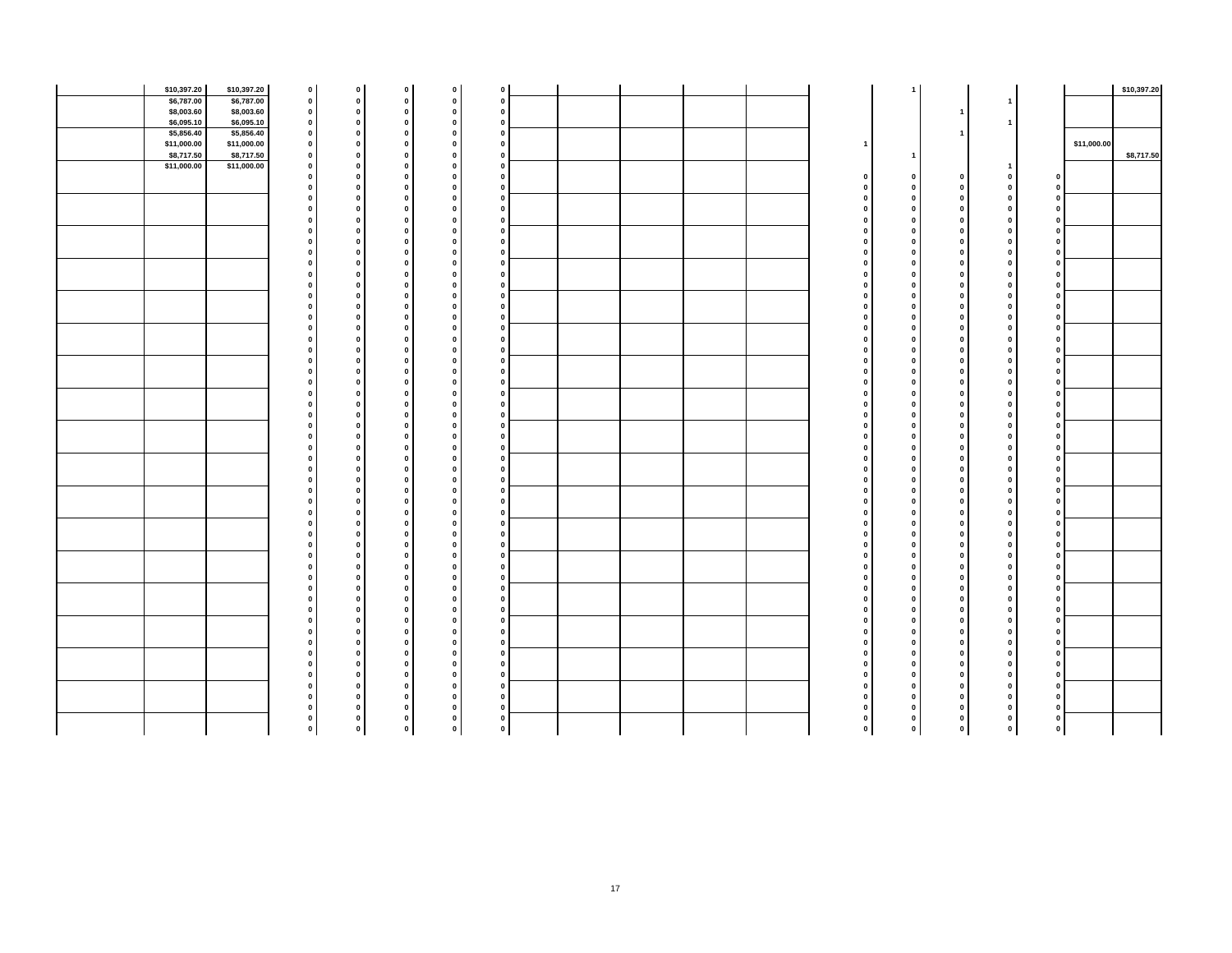| \$0.00 | \$114,688.20 | \$114,688.20 |  |  | \$0.00 | \$0.00 | \$0.00 | \$0.00 | \$0.00 |  |  |  | \$30,769.75 \$35,176.35 |
|--------|--------------|--------------|--|--|--------|--------|--------|--------|--------|--|--|--|-------------------------|

| J              |                                |                                           |                         | K  |                      |          |    |     |    |                           |    |    |     | M  |                       |    |                             |     | N           |
|----------------|--------------------------------|-------------------------------------------|-------------------------|----|----------------------|----------|----|-----|----|---------------------------|----|----|-----|----|-----------------------|----|-----------------------------|-----|-------------|
| Sales Price or |                                |                                           |                         |    | # of Loans by Income |          |    |     |    | <b>SHIP Loans Amounts</b> |    |    |     |    | # of Grants by Income |    |                             |     | <b>SHIP</b> |
| Value          | Home<br>Ownership<br>Enc./Exp. | Construction<br><b>Funds</b><br>Enc./Exp. | ELI                     | VL | <b>L</b>             | Mo       | Mi | ELI | VL | L.                        | Mo | Mi | ELI | VL | . L                   | Mo | Mi                          | ELI | VL          |
|                |                                |                                           | $\overline{\mathbf{0}}$ |    | - 0                  | $\Omega$ |    |     |    |                           |    |    |     |    | n.                    |    | $\mathbf{0}$                |     |             |
|                |                                |                                           | $\Omega$                |    |                      |          |    |     |    |                           |    |    |     |    |                       |    | $\Omega$                    |     |             |
|                |                                |                                           | $\sqrt{2}$              |    |                      |          |    |     |    |                           |    |    |     |    |                       |    | $\Omega$                    |     |             |
|                |                                |                                           | <b>n</b>                |    |                      |          |    |     |    |                           |    |    |     |    |                       |    | $\mathbf{0}$                |     |             |
|                |                                |                                           | $\Omega$                |    |                      |          |    |     |    |                           |    |    |     |    |                       |    |                             |     |             |
|                |                                |                                           | $\Omega$                |    |                      |          |    |     |    |                           |    |    |     |    |                       |    | $\mathbf{0}$                |     |             |
|                |                                |                                           | $\Omega$<br>$\Omega$    |    |                      |          |    |     |    |                           |    |    |     |    |                       |    | $\mathbf 0$<br>$\mathbf{r}$ |     |             |
|                |                                |                                           | $\mathbf{r}$            |    |                      |          |    |     |    |                           |    |    |     |    |                       |    | $\mathbf{0}$                |     |             |
|                |                                |                                           | n                       |    |                      |          |    |     |    |                           |    |    |     |    |                       |    | $\mathbf{0}$                |     |             |
|                |                                |                                           | n                       |    |                      |          |    |     |    |                           |    |    |     |    |                       |    |                             |     |             |
|                |                                |                                           |                         |    |                      |          |    |     |    |                           |    |    |     |    |                       |    | $\Omega$                    |     |             |
|                |                                |                                           | $\Omega$                |    |                      |          |    |     |    |                           |    |    |     |    |                       |    | $\mathbf 0$                 |     |             |
|                |                                |                                           | $\Omega$                |    |                      |          |    |     |    |                           |    |    |     |    |                       |    |                             |     |             |
|                |                                |                                           | n<br>$\Omega$           |    |                      |          |    |     |    |                           |    |    |     |    |                       |    | $\mathbf 0$<br>$\mathbf{0}$ |     |             |
|                |                                |                                           |                         |    |                      |          |    |     |    |                           |    |    |     |    |                       |    |                             |     |             |
|                |                                |                                           |                         |    |                      |          |    |     |    |                           |    |    |     |    |                       |    | $\mathbf{0}$                |     |             |
|                |                                |                                           | $\Omega$                |    |                      |          |    |     |    |                           |    |    |     |    |                       |    | $\mathbf 0$                 |     |             |
|                |                                |                                           |                         |    |                      |          |    |     |    |                           |    |    |     |    |                       |    |                             |     |             |
|                |                                |                                           | $\mathbf{0}$            |    |                      |          |    |     |    |                           |    |    |     |    |                       |    | $\mathbf{0}$                |     |             |
|                |                                |                                           | $\mathbf{0}$            |    |                      |          |    |     |    |                           |    |    |     |    |                       |    | $\mathbf{0}$                |     |             |
|                |                                |                                           |                         |    |                      |          |    |     |    |                           |    |    |     |    |                       |    | $\mathbf 0$                 |     |             |
|                |                                |                                           | $\mathbf 0$             |    |                      |          |    |     |    |                           |    |    |     |    |                       |    | $\circ$                     |     |             |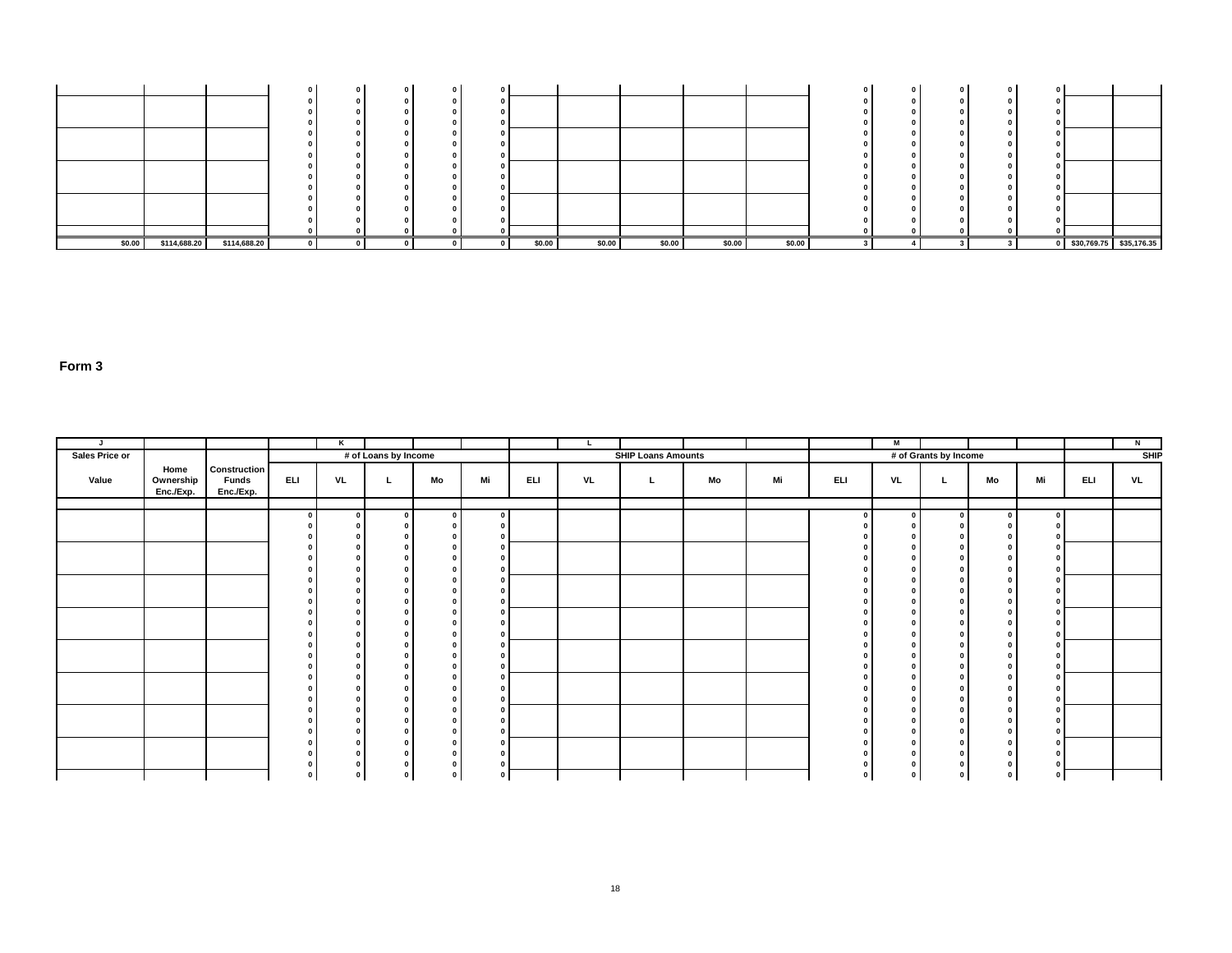|        |        |        |  |  |        |        |        |        |        |          | $\sqrt{2}$<br>$\mathbf 0$ |        |        |
|--------|--------|--------|--|--|--------|--------|--------|--------|--------|----------|---------------------------|--------|--------|
|        |        |        |  |  |        |        |        |        |        |          |                           |        |        |
|        |        |        |  |  |        |        |        |        |        |          |                           |        |        |
|        |        |        |  |  |        |        |        |        |        |          |                           |        |        |
|        |        |        |  |  |        |        |        |        |        |          |                           |        |        |
| \$0.00 | \$0.00 | \$0.00 |  |  | \$0.00 | \$0.00 | \$0.00 | \$0.00 | \$0.00 | $\Omega$ |                           | \$0.00 | \$0.00 |

| J.             |                                |                                                  |             | Κ                                      |                      |             |    |     | L  |                           |    |    |            | M        |                       |    |               |     | N           |
|----------------|--------------------------------|--------------------------------------------------|-------------|----------------------------------------|----------------------|-------------|----|-----|----|---------------------------|----|----|------------|----------|-----------------------|----|---------------|-----|-------------|
| Sales Price or |                                |                                                  |             |                                        | # of Loans by Income |             |    |     |    | <b>SHIP Loans Amounts</b> |    |    |            |          | # of Grants by Income |    |               |     | <b>SHIP</b> |
| Value          | Home<br>Ownership<br>Enc./Exp. | <b>Construction</b><br><b>Funds</b><br>Enc./Exp. | <b>ELI</b>  | VL                                     | L.                   | Mo          | Mi | ELI | VL | L.                        | Mo | Mi | <b>ELI</b> | VL       |                       | Mo | Mi            | ELI | VL          |
|                |                                |                                                  | $\Omega$    | $\mathbf{0}$                           | $\mathbf{0}$         | $\sqrt{2}$  |    |     |    |                           |    |    |            | $\Omega$ | $\Omega$              |    |               |     |             |
|                |                                |                                                  |             | $\Omega$                               |                      |             |    |     |    |                           |    |    |            |          |                       |    |               |     |             |
|                |                                |                                                  |             | $\mathbf{r}$<br>$\sqrt{2}$             |                      |             |    |     |    |                           |    |    |            |          |                       |    |               |     |             |
|                |                                |                                                  |             | $\Omega$                               |                      |             |    |     |    |                           |    |    |            |          |                       |    |               |     |             |
|                |                                |                                                  |             | $\Omega$                               |                      |             |    |     |    |                           |    |    |            |          |                       |    |               |     |             |
|                |                                |                                                  |             | $\Omega$                               |                      |             |    |     |    |                           |    |    |            |          |                       |    |               |     |             |
|                |                                |                                                  |             | $\Omega$<br>$\Omega$                   |                      |             |    |     |    |                           |    |    |            |          |                       |    |               |     |             |
|                |                                |                                                  |             | $\Omega$                               |                      |             |    |     |    |                           |    |    |            |          |                       |    |               |     |             |
|                |                                |                                                  |             | $\Omega$                               |                      |             |    |     |    |                           |    |    |            |          | $\sqrt{2}$            |    |               |     |             |
|                |                                |                                                  |             | $\Omega$<br>$\Omega$                   |                      |             |    |     |    |                           |    |    |            |          |                       |    | $\mathbf{0}$  |     |             |
|                |                                |                                                  |             | $\Omega$                               |                      |             |    |     |    |                           |    |    |            |          |                       |    |               |     |             |
|                |                                |                                                  |             | $\Omega$                               |                      |             |    |     |    |                           |    |    |            |          |                       |    |               |     |             |
|                |                                |                                                  |             | $\Omega$<br>$\Omega$                   |                      |             |    |     |    |                           |    |    |            |          |                       |    | $\mathbf{0}$  |     |             |
|                |                                |                                                  |             | $\Omega$                               |                      |             |    |     |    |                           |    |    |            |          |                       |    |               |     |             |
|                |                                |                                                  |             | $\Omega$                               |                      |             |    |     |    |                           |    |    |            |          |                       |    | $\Omega$      |     |             |
|                |                                |                                                  |             | $\Omega$<br>$\mathbf{0}$               |                      |             |    |     |    |                           |    |    |            |          |                       |    |               |     |             |
|                |                                |                                                  |             | $\Omega$                               |                      |             |    |     |    |                           |    |    |            |          | $\sqrt{2}$            |    |               |     |             |
|                |                                |                                                  |             | $\mathbf 0$                            |                      |             |    |     |    |                           |    |    |            |          |                       |    |               |     |             |
|                |                                |                                                  | $\mathbf 0$ | $\mathbf 0$<br>$\overline{\mathbf{0}}$ | 0                    | $\mathbf 0$ |    |     |    |                           |    |    |            |          | $\mathbf 0$           |    | $\Omega$<br>0 |     |             |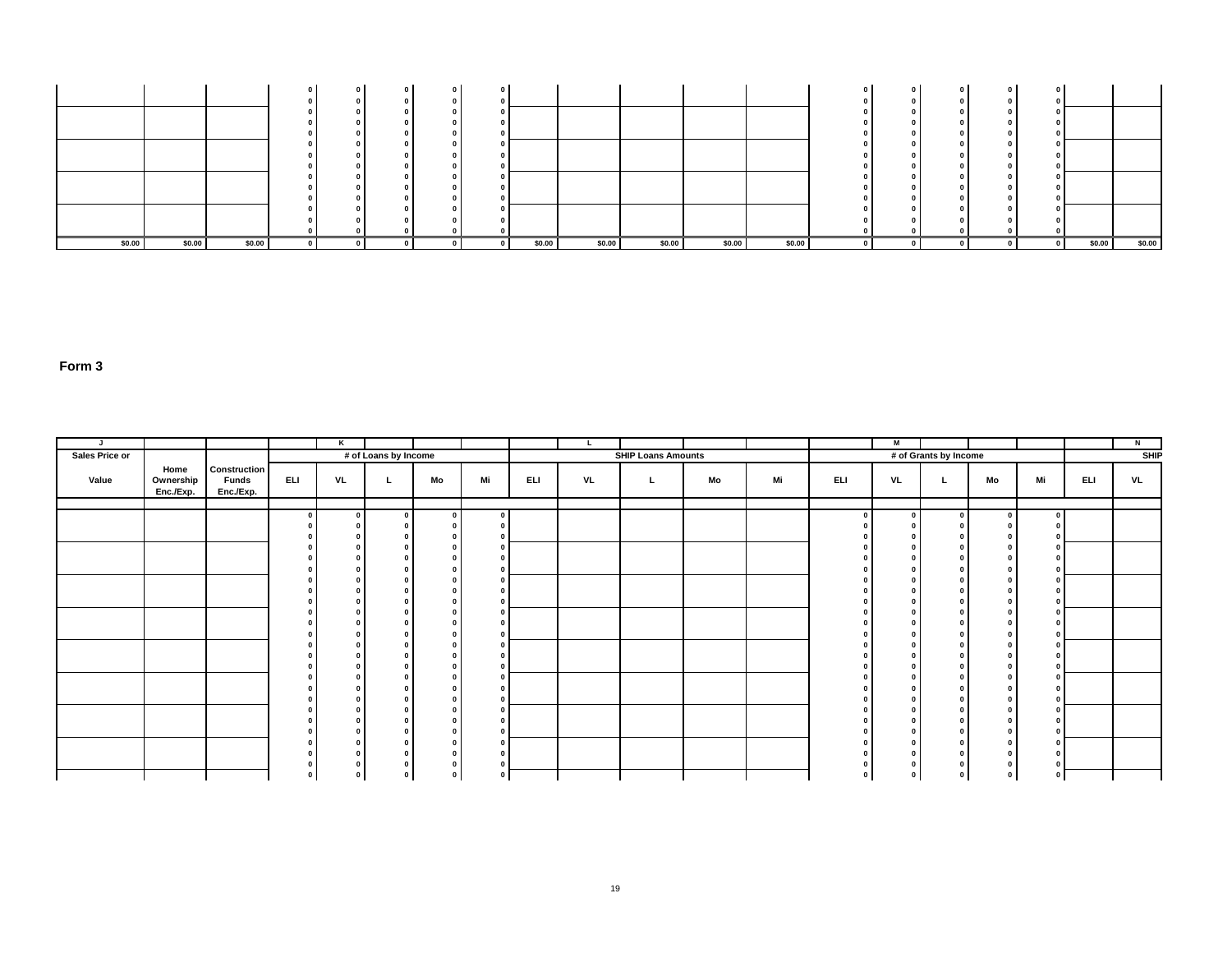|        |        |        |  |  |        |        |        |        |        |          | $\sqrt{2}$<br>$\mathbf 0$ |        |        |
|--------|--------|--------|--|--|--------|--------|--------|--------|--------|----------|---------------------------|--------|--------|
|        |        |        |  |  |        |        |        |        |        |          |                           |        |        |
|        |        |        |  |  |        |        |        |        |        |          |                           |        |        |
|        |        |        |  |  |        |        |        |        |        |          |                           |        |        |
|        |        |        |  |  |        |        |        |        |        |          |                           |        |        |
| \$0.00 | \$0.00 | \$0.00 |  |  | \$0.00 | \$0.00 | \$0.00 | \$0.00 | \$0.00 | $\Omega$ |                           | \$0.00 | \$0.00 |

| J.             |                                |                                                  |             | Κ                                      |                      |             |    |     | L  |                           |    |    |            | M            |                       |    |               |     | N           |
|----------------|--------------------------------|--------------------------------------------------|-------------|----------------------------------------|----------------------|-------------|----|-----|----|---------------------------|----|----|------------|--------------|-----------------------|----|---------------|-----|-------------|
| Sales Price or |                                |                                                  |             |                                        | # of Loans by Income |             |    |     |    | <b>SHIP Loans Amounts</b> |    |    |            |              | # of Grants by Income |    |               |     | <b>SHIP</b> |
| Value          | Home<br>Ownership<br>Enc./Exp. | <b>Construction</b><br><b>Funds</b><br>Enc./Exp. | <b>ELI</b>  | VL                                     | L.                   | Mo          | Mi | ELI | VL | L.                        | Mo | Mi | <b>ELI</b> | <b>VL</b>    |                       | Mo | Mi            | ELI | VL          |
|                |                                |                                                  | $\Omega$    | $\mathbf{0}$                           | $\mathbf{0}$         | $\sqrt{2}$  |    |     |    |                           |    |    |            | $\mathbf{a}$ | $\Omega$              |    |               |     |             |
|                |                                |                                                  |             | $\Omega$                               |                      |             |    |     |    |                           |    |    |            |              |                       |    |               |     |             |
|                |                                |                                                  |             | $\Omega$<br>$\sqrt{2}$                 |                      |             |    |     |    |                           |    |    |            |              |                       |    |               |     |             |
|                |                                |                                                  |             | $\Omega$                               |                      |             |    |     |    |                           |    |    |            |              |                       |    |               |     |             |
|                |                                |                                                  |             | $\Omega$                               |                      |             |    |     |    |                           |    |    |            |              |                       |    |               |     |             |
|                |                                |                                                  |             | $\Omega$                               |                      |             |    |     |    |                           |    |    |            |              |                       |    |               |     |             |
|                |                                |                                                  |             | $\Omega$<br>$\Omega$                   |                      |             |    |     |    |                           |    |    |            |              |                       |    |               |     |             |
|                |                                |                                                  |             | $\Omega$                               |                      |             |    |     |    |                           |    |    |            |              |                       |    |               |     |             |
|                |                                |                                                  |             | $\Omega$<br>$\Omega$                   |                      |             |    |     |    |                           |    |    |            |              | $\sqrt{2}$            |    |               |     |             |
|                |                                |                                                  |             | $\Omega$                               |                      |             |    |     |    |                           |    |    |            |              |                       |    | $\mathbf{0}$  |     |             |
|                |                                |                                                  |             | $\Omega$                               |                      |             |    |     |    |                           |    |    |            |              |                       |    |               |     |             |
|                |                                |                                                  |             | $\Omega$                               |                      |             |    |     |    |                           |    |    |            |              |                       |    |               |     |             |
|                |                                |                                                  |             | $\Omega$<br>$\Omega$                   |                      |             |    |     |    |                           |    |    |            |              |                       |    | $\mathbf{0}$  |     |             |
|                |                                |                                                  |             | $\Omega$                               |                      |             |    |     |    |                           |    |    |            |              |                       |    |               |     |             |
|                |                                |                                                  |             | $\Omega$                               |                      |             |    |     |    |                           |    |    |            |              |                       |    | $\Omega$      |     |             |
|                |                                |                                                  |             | $\Omega$<br>$\mathbf{0}$               |                      |             |    |     |    |                           |    |    |            |              |                       |    |               |     |             |
|                |                                |                                                  |             | $\Omega$                               |                      |             |    |     |    |                           |    |    |            |              | $\sqrt{2}$            |    |               |     |             |
|                |                                |                                                  |             | $\mathbf 0$                            |                      |             |    |     |    |                           |    |    |            |              |                       |    |               |     |             |
|                |                                |                                                  | $\mathbf 0$ | $\mathbf 0$<br>$\overline{\mathbf{0}}$ | 0                    | $\mathbf 0$ |    |     |    |                           |    |    |            |              | $\mathbf 0$           |    | $\Omega$<br>0 |     |             |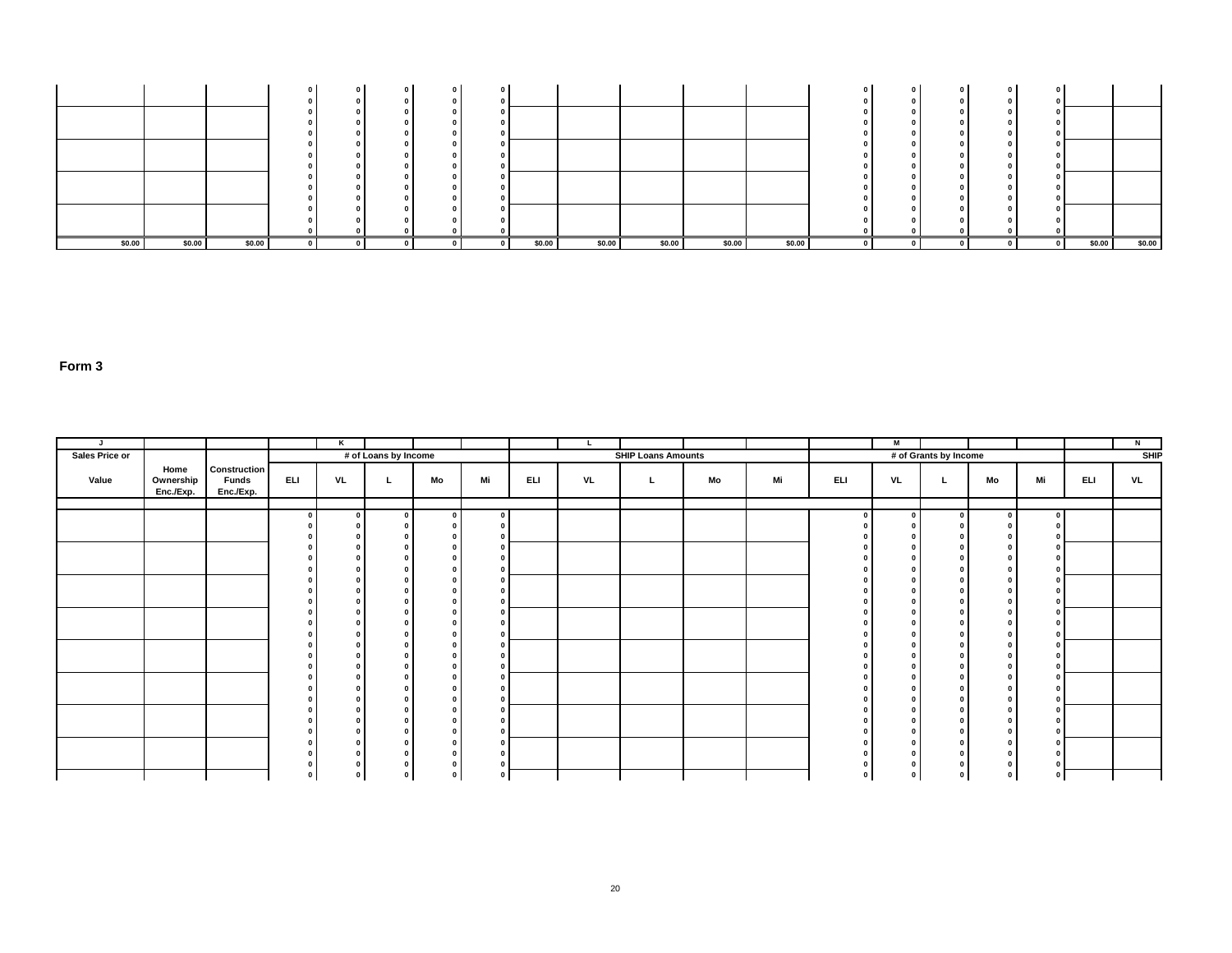|        |        |        |  |  |        |        |        |        |        |          | $\sqrt{2}$<br>$\mathbf 0$ |        |        |
|--------|--------|--------|--|--|--------|--------|--------|--------|--------|----------|---------------------------|--------|--------|
|        |        |        |  |  |        |        |        |        |        |          |                           |        |        |
|        |        |        |  |  |        |        |        |        |        |          |                           |        |        |
|        |        |        |  |  |        |        |        |        |        |          |                           |        |        |
|        |        |        |  |  |        |        |        |        |        |          |                           |        |        |
| \$0.00 | \$0.00 | \$0.00 |  |  | \$0.00 | \$0.00 | \$0.00 | \$0.00 | \$0.00 | $\Omega$ |                           | \$0.00 | \$0.00 |

| J.             |                                |                                                  |             | Κ                                      |                      |             |    |     | L  |                           |    |    |            | M            |                       |    |               |     | N           |
|----------------|--------------------------------|--------------------------------------------------|-------------|----------------------------------------|----------------------|-------------|----|-----|----|---------------------------|----|----|------------|--------------|-----------------------|----|---------------|-----|-------------|
| Sales Price or |                                |                                                  |             |                                        | # of Loans by Income |             |    |     |    | <b>SHIP Loans Amounts</b> |    |    |            |              | # of Grants by Income |    |               |     | <b>SHIP</b> |
| Value          | Home<br>Ownership<br>Enc./Exp. | <b>Construction</b><br><b>Funds</b><br>Enc./Exp. | <b>ELI</b>  | VL                                     | L.                   | Mo          | Mi | ELI | VL | L.                        | Mo | Mi | <b>ELI</b> | <b>VL</b>    |                       | Mo | Mi            | ELI | VL          |
|                |                                |                                                  | $\Omega$    | $\mathbf{0}$                           | $\mathbf{0}$         | $\sqrt{2}$  |    |     |    |                           |    |    |            | $\mathbf{a}$ | $\Omega$              |    |               |     |             |
|                |                                |                                                  |             | $\Omega$                               |                      |             |    |     |    |                           |    |    |            |              |                       |    |               |     |             |
|                |                                |                                                  |             | $\Omega$<br>$\sqrt{2}$                 |                      |             |    |     |    |                           |    |    |            |              |                       |    |               |     |             |
|                |                                |                                                  |             | $\Omega$                               |                      |             |    |     |    |                           |    |    |            |              |                       |    |               |     |             |
|                |                                |                                                  |             | $\Omega$                               |                      |             |    |     |    |                           |    |    |            |              |                       |    |               |     |             |
|                |                                |                                                  |             | $\Omega$                               |                      |             |    |     |    |                           |    |    |            |              |                       |    |               |     |             |
|                |                                |                                                  |             | $\Omega$<br>$\Omega$                   |                      |             |    |     |    |                           |    |    |            |              |                       |    |               |     |             |
|                |                                |                                                  |             | $\Omega$                               |                      |             |    |     |    |                           |    |    |            |              |                       |    |               |     |             |
|                |                                |                                                  |             | $\Omega$<br>$\Omega$                   |                      |             |    |     |    |                           |    |    |            |              | $\sqrt{2}$            |    |               |     |             |
|                |                                |                                                  |             | $\Omega$                               |                      |             |    |     |    |                           |    |    |            |              |                       |    | $\mathbf{0}$  |     |             |
|                |                                |                                                  |             | $\Omega$                               |                      |             |    |     |    |                           |    |    |            |              |                       |    |               |     |             |
|                |                                |                                                  |             | $\Omega$                               |                      |             |    |     |    |                           |    |    |            |              |                       |    |               |     |             |
|                |                                |                                                  |             | $\Omega$<br>$\Omega$                   |                      |             |    |     |    |                           |    |    |            |              |                       |    | $\mathbf{0}$  |     |             |
|                |                                |                                                  |             | $\Omega$                               |                      |             |    |     |    |                           |    |    |            |              |                       |    |               |     |             |
|                |                                |                                                  |             | $\Omega$                               |                      |             |    |     |    |                           |    |    |            |              |                       |    | $\Omega$      |     |             |
|                |                                |                                                  |             | $\Omega$<br>$\mathbf{0}$               |                      |             |    |     |    |                           |    |    |            |              |                       |    |               |     |             |
|                |                                |                                                  |             | $\Omega$                               |                      |             |    |     |    |                           |    |    |            |              | $\sqrt{2}$            |    |               |     |             |
|                |                                |                                                  |             | $\mathbf 0$                            |                      |             |    |     |    |                           |    |    |            |              |                       |    |               |     |             |
|                |                                |                                                  | $\mathbf 0$ | $\mathbf 0$<br>$\overline{\mathbf{0}}$ | 0                    | $\mathbf 0$ |    |     |    |                           |    |    |            |              | $\mathbf 0$           |    | $\Omega$<br>0 |     |             |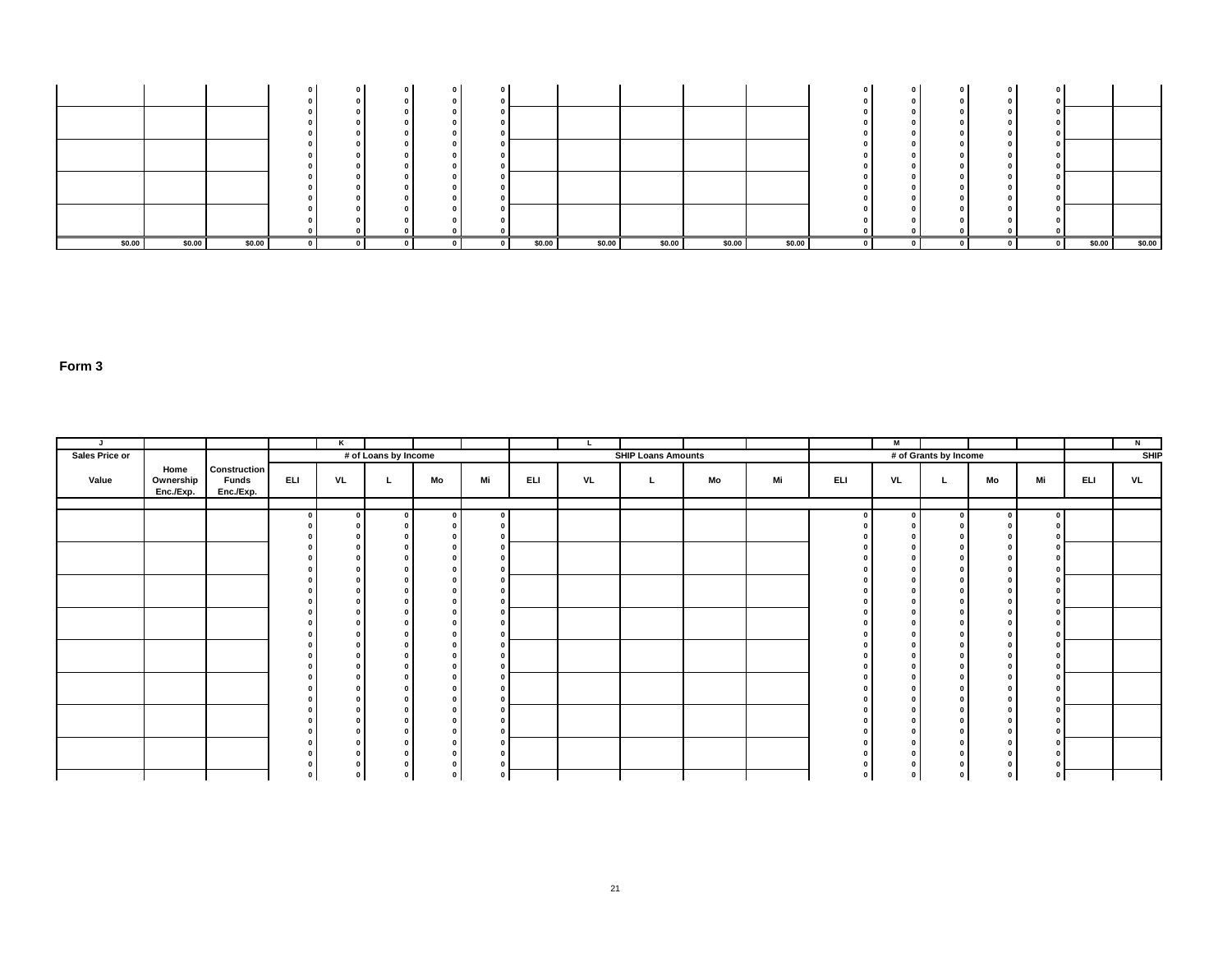|        |        |        |  |  |        |        |        |        |        |          | $\sqrt{2}$<br>$\mathbf 0$ |        |        |
|--------|--------|--------|--|--|--------|--------|--------|--------|--------|----------|---------------------------|--------|--------|
|        |        |        |  |  |        |        |        |        |        |          |                           |        |        |
|        |        |        |  |  |        |        |        |        |        |          |                           |        |        |
|        |        |        |  |  |        |        |        |        |        |          |                           |        |        |
|        |        |        |  |  |        |        |        |        |        |          |                           |        |        |
| \$0.00 | \$0.00 | \$0.00 |  |  | \$0.00 | \$0.00 | \$0.00 | \$0.00 | \$0.00 | $\Omega$ |                           | \$0.00 | \$0.00 |

| J.             |                                |                                                  |             | Κ                                      |                      |             |    |     | L  |                           |    |    |            | M            |                       |    |               |     | N           |
|----------------|--------------------------------|--------------------------------------------------|-------------|----------------------------------------|----------------------|-------------|----|-----|----|---------------------------|----|----|------------|--------------|-----------------------|----|---------------|-----|-------------|
| Sales Price or |                                |                                                  |             |                                        | # of Loans by Income |             |    |     |    | <b>SHIP Loans Amounts</b> |    |    |            |              | # of Grants by Income |    |               |     | <b>SHIP</b> |
| Value          | Home<br>Ownership<br>Enc./Exp. | <b>Construction</b><br><b>Funds</b><br>Enc./Exp. | <b>ELI</b>  | VL                                     | L.                   | Mo          | Mi | ELI | VL | L.                        | Mo | Mi | <b>ELI</b> | <b>VL</b>    |                       | Mo | Mi            | ELI | VL          |
|                |                                |                                                  | $\Omega$    | $\mathbf{0}$                           | $\mathbf{0}$         | $\sqrt{2}$  |    |     |    |                           |    |    |            | $\mathbf{a}$ | $\Omega$              |    |               |     |             |
|                |                                |                                                  |             | $\Omega$                               |                      |             |    |     |    |                           |    |    |            |              |                       |    |               |     |             |
|                |                                |                                                  |             | $\Omega$<br>$\sqrt{2}$                 |                      |             |    |     |    |                           |    |    |            |              |                       |    |               |     |             |
|                |                                |                                                  |             | $\Omega$                               |                      |             |    |     |    |                           |    |    |            |              |                       |    |               |     |             |
|                |                                |                                                  |             | $\Omega$                               |                      |             |    |     |    |                           |    |    |            |              |                       |    |               |     |             |
|                |                                |                                                  |             | $\Omega$                               |                      |             |    |     |    |                           |    |    |            |              |                       |    |               |     |             |
|                |                                |                                                  |             | $\Omega$<br>$\Omega$                   |                      |             |    |     |    |                           |    |    |            |              |                       |    |               |     |             |
|                |                                |                                                  |             | $\Omega$                               |                      |             |    |     |    |                           |    |    |            |              |                       |    |               |     |             |
|                |                                |                                                  |             | $\Omega$<br>$\Omega$                   |                      |             |    |     |    |                           |    |    |            |              | $\sqrt{2}$            |    |               |     |             |
|                |                                |                                                  |             | $\Omega$                               |                      |             |    |     |    |                           |    |    |            |              |                       |    | $\mathbf{0}$  |     |             |
|                |                                |                                                  |             | $\Omega$                               |                      |             |    |     |    |                           |    |    |            |              |                       |    |               |     |             |
|                |                                |                                                  |             | $\Omega$                               |                      |             |    |     |    |                           |    |    |            |              |                       |    |               |     |             |
|                |                                |                                                  |             | $\Omega$<br>$\Omega$                   |                      |             |    |     |    |                           |    |    |            |              |                       |    | $\mathbf{0}$  |     |             |
|                |                                |                                                  |             | $\Omega$                               |                      |             |    |     |    |                           |    |    |            |              |                       |    |               |     |             |
|                |                                |                                                  |             | $\Omega$                               |                      |             |    |     |    |                           |    |    |            |              |                       |    | $\Omega$      |     |             |
|                |                                |                                                  |             | $\Omega$<br>$\mathbf{0}$               |                      |             |    |     |    |                           |    |    |            |              |                       |    |               |     |             |
|                |                                |                                                  |             | $\Omega$                               |                      |             |    |     |    |                           |    |    |            |              | $\sqrt{2}$            |    |               |     |             |
|                |                                |                                                  |             | $\mathbf 0$                            |                      |             |    |     |    |                           |    |    |            |              |                       |    |               |     |             |
|                |                                |                                                  | $\mathbf 0$ | $\mathbf 0$<br>$\overline{\mathbf{0}}$ | 0                    | $\mathbf 0$ |    |     |    |                           |    |    |            |              | $\mathbf 0$           |    | $\Omega$<br>0 |     |             |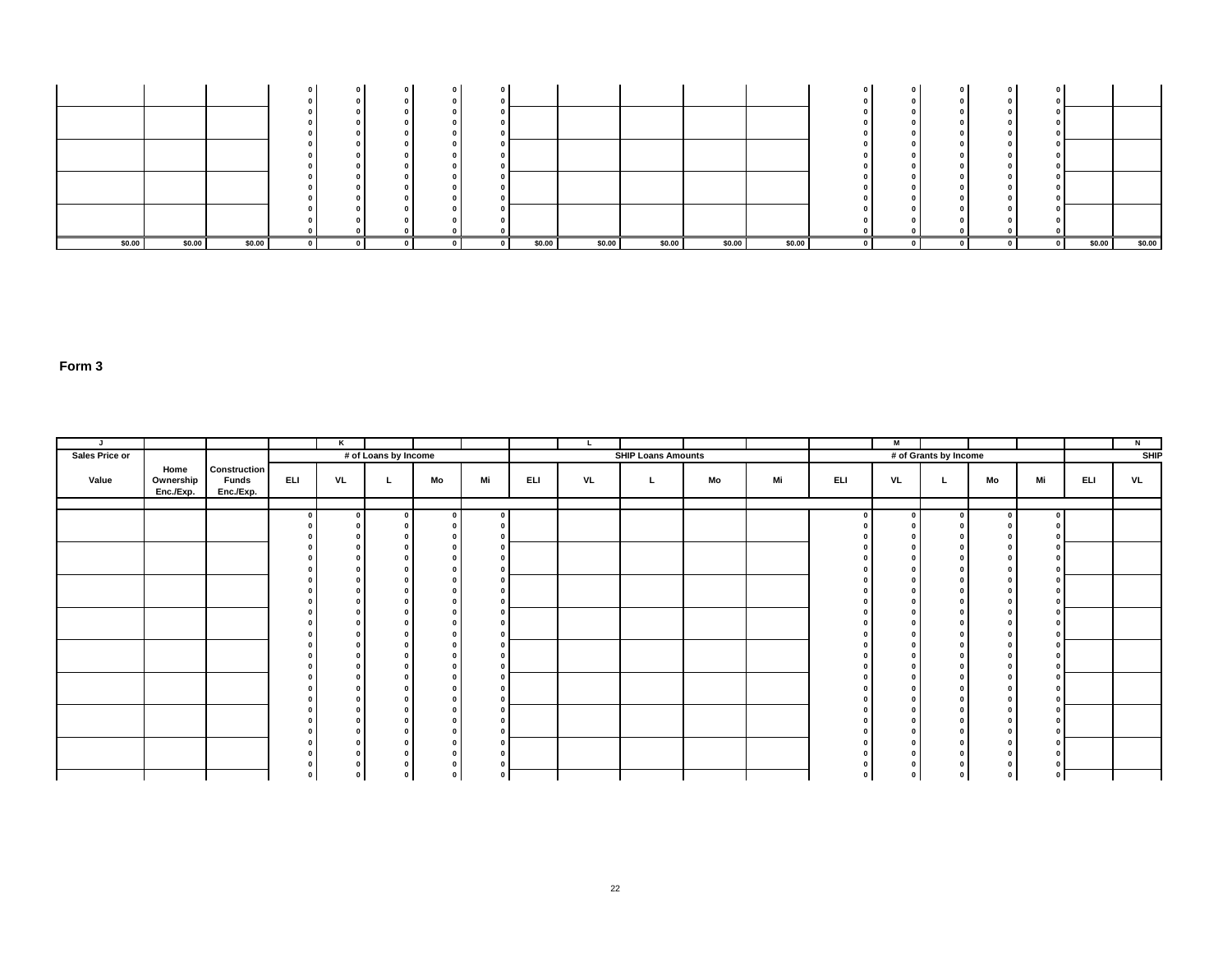|        |        |        |  |  |        |        |        |        |        |  | $\sqrt{2}$<br>$\mathbf 0$ |        |        |
|--------|--------|--------|--|--|--------|--------|--------|--------|--------|--|---------------------------|--------|--------|
|        |        |        |  |  |        |        |        |        |        |  |                           |        |        |
|        |        |        |  |  |        |        |        |        |        |  |                           |        |        |
|        |        |        |  |  |        |        |        |        |        |  |                           |        |        |
|        |        |        |  |  |        |        |        |        |        |  |                           |        |        |
|        |        |        |  |  |        |        |        |        |        |  |                           |        |        |
| \$0.00 | \$0.00 | \$0.00 |  |  | \$0.00 | \$0.00 | \$0.00 | \$0.00 | \$0.00 |  |                           | \$0.00 | \$0.00 |

| $\mathsf{J}$   |                                |                                           |                          | $\overline{\mathbf{r}}$  |                         |          |                                           |     | L. |                           |    |    |              | $\blacksquare$                       |                          |                                |                              |     | $\overline{N}$ |
|----------------|--------------------------------|-------------------------------------------|--------------------------|--------------------------|-------------------------|----------|-------------------------------------------|-----|----|---------------------------|----|----|--------------|--------------------------------------|--------------------------|--------------------------------|------------------------------|-----|----------------|
| Sales Price or |                                |                                           |                          |                          | # of Loans by Income    |          |                                           |     |    | <b>SHIP Loans Amounts</b> |    |    |              |                                      | # of Grants by Income    |                                |                              |     | SHP            |
| Value          | Home<br>Ownership<br>Enc./Exp. | Construction<br><b>Funds</b><br>Enc./Exp. | <b>ELI</b>               | VL                       | L.                      | Mo       | Mi                                        | ELI | VL | L.                        | Mo | Mi | ELI.         | VL                                   | L.                       | Mo                             | Mi                           | ELI | VL             |
|                |                                |                                           |                          |                          |                         |          |                                           |     |    |                           |    |    |              |                                      |                          |                                |                              |     |                |
|                |                                |                                           | $\overline{\phantom{a}}$ | $\overline{\phantom{a}}$ | $\overline{\mathbf{0}}$ | $\Omega$ | $\overline{0}$<br>$\overline{\mathbf{0}}$ |     |    |                           |    |    | $\Omega$     | $\overline{\phantom{a}}$<br>$\Omega$ | $\Omega$<br>$^{\circ}$   | $\overline{a}$<br>$\mathbf{0}$ | $\overline{0}$<br>$\Omega$   |     |                |
|                |                                |                                           |                          |                          |                         |          | $\Omega$                                  |     |    |                           |    |    |              | $\Omega$                             | $\Omega$                 | $\Omega$                       | $\overline{\mathbf{0}}$      |     |                |
|                |                                |                                           |                          |                          |                         |          |                                           |     |    |                           |    |    |              |                                      |                          | $\mathbf{0}$                   | $\mathbf{0}$                 |     |                |
|                |                                |                                           |                          |                          |                         |          |                                           |     |    |                           |    |    |              |                                      |                          | $\mathbf{0}$<br>$\Omega$       | $\Omega$                     |     |                |
|                |                                |                                           |                          |                          |                         |          |                                           |     |    |                           |    |    |              |                                      |                          | $\Omega$                       | <b>n</b>                     |     |                |
|                |                                |                                           |                          |                          |                         |          |                                           |     |    |                           |    |    |              |                                      |                          | $\Omega$                       | <b>n</b><br>$\mathbf{r}$     |     |                |
|                |                                |                                           |                          |                          |                         |          |                                           |     |    |                           |    |    |              |                                      | $\sqrt{2}$               | $\Omega$<br>$\Omega$           | $\overline{\mathbf{0}}$      |     |                |
|                |                                |                                           |                          |                          |                         |          |                                           |     |    |                           |    |    |              |                                      | $\Omega$                 | $\mathbf{0}$                   | $\Omega$                     |     |                |
|                |                                |                                           |                          |                          |                         |          |                                           |     |    |                           |    |    |              |                                      | $\sqrt{2}$               | $\mathbf{0}$                   | $\overline{\mathbf{0}}$      |     |                |
|                |                                |                                           |                          |                          |                         |          |                                           |     |    |                           |    |    |              | $\Omega$<br>n                        | $\sqrt{2}$               | $\Omega$<br>$\Omega$           | $\mathbf{o}$<br>$\Omega$     |     |                |
|                |                                |                                           |                          |                          |                         |          |                                           |     |    |                           |    |    |              |                                      | n                        | $\mathbf{0}$                   | $\Omega$                     |     |                |
|                |                                |                                           |                          |                          |                         |          |                                           |     |    |                           |    |    |              | $\Omega$                             | $\sqrt{2}$               | $\mathbf{0}$                   | $\overline{0}$               |     |                |
|                |                                |                                           |                          |                          |                         |          |                                           |     |    |                           |    |    |              | $\sqrt{2}$                           | $\sqrt{2}$<br>$\sqrt{2}$ | $\mathbf{0}$<br>$\Omega$       | $\Omega$<br>$\Omega$         |     |                |
|                |                                |                                           |                          |                          |                         |          |                                           |     |    |                           |    |    |              | $\Omega$                             | $\sqrt{2}$               | $\mathbf{0}$                   | $\mathbf{0}$                 |     |                |
|                |                                |                                           |                          |                          |                         |          |                                           |     |    |                           |    |    |              | $\Omega$                             | $\sqrt{2}$               | $\mathbf{0}$                   | $\Omega$                     |     |                |
|                |                                |                                           |                          |                          |                         |          |                                           |     |    |                           |    |    |              |                                      |                          | $\mathbf{0}$<br>$\mathbf{r}$   | $\Omega$<br>$\Omega$         |     |                |
|                |                                |                                           |                          |                          |                         |          |                                           |     |    |                           |    |    |              |                                      |                          | $\mathbf{0}$                   |                              |     |                |
|                |                                |                                           |                          |                          |                         |          |                                           |     |    |                           |    |    |              |                                      |                          | $\Omega$                       |                              |     |                |
|                |                                |                                           |                          |                          |                         |          |                                           |     |    |                           |    |    |              |                                      | $\Omega$                 | $\Omega$<br>$\Omega$           | $\mathbf{0}$<br>$\Omega$     |     |                |
|                |                                |                                           |                          |                          |                         |          |                                           |     |    |                           |    |    |              | n                                    | $\Omega$                 | $\mathbf{0}$                   | $\overline{\mathbf{0}}$      |     |                |
|                |                                |                                           |                          |                          |                         |          |                                           |     |    |                           |    |    |              | $\Omega$                             | $\sqrt{2}$               | $\mathbf{0}$                   | $\overline{0}$               |     |                |
|                |                                |                                           |                          |                          |                         |          |                                           |     |    |                           |    |    |              | n                                    |                          | $\Omega$                       | $\Omega$                     |     |                |
|                |                                |                                           |                          |                          |                         |          |                                           |     |    |                           |    |    |              |                                      | n                        | $\mathbf{0}$<br>$\mathbf{0}$   | $\mathbf{0}$<br>$\mathbf{0}$ |     |                |
|                |                                |                                           |                          |                          |                         |          |                                           |     |    |                           |    |    |              |                                      |                          |                                |                              |     |                |
|                |                                |                                           | $\Omega$                 |                          |                         | $\Omega$ |                                           |     |    |                           |    |    | $\mathbf{0}$ | $\Omega$                             | $\Omega$                 | $\Omega$                       | $\Omega$                     |     |                |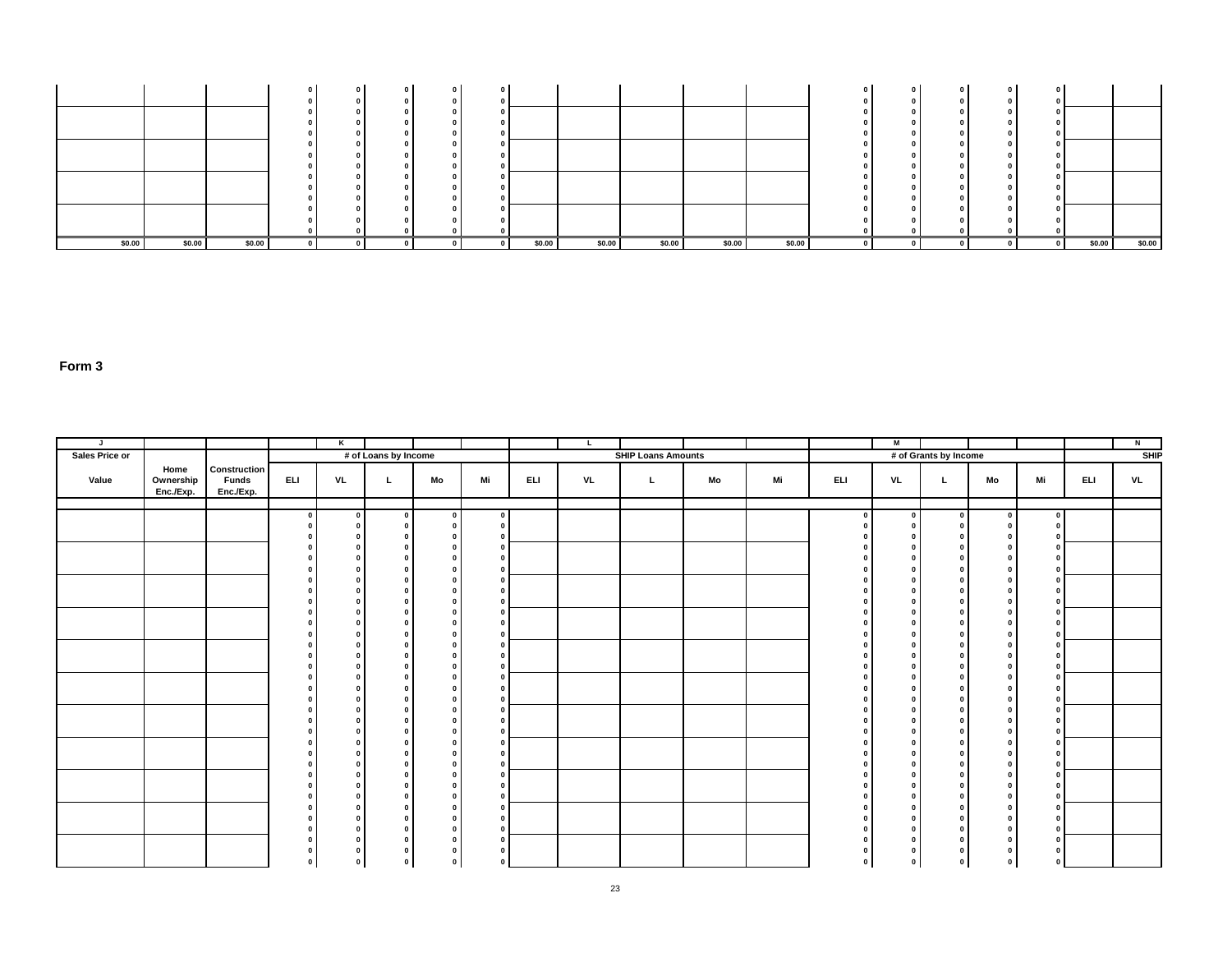| \$0.00 | \$0.00 | \$0.00 |  |  | \$0.00 | \$0.00 | \$0.00 | \$0.00 | \$0.00 |  |  | \$0.00 | \$0.00 |
|--------|--------|--------|--|--|--------|--------|--------|--------|--------|--|--|--------|--------|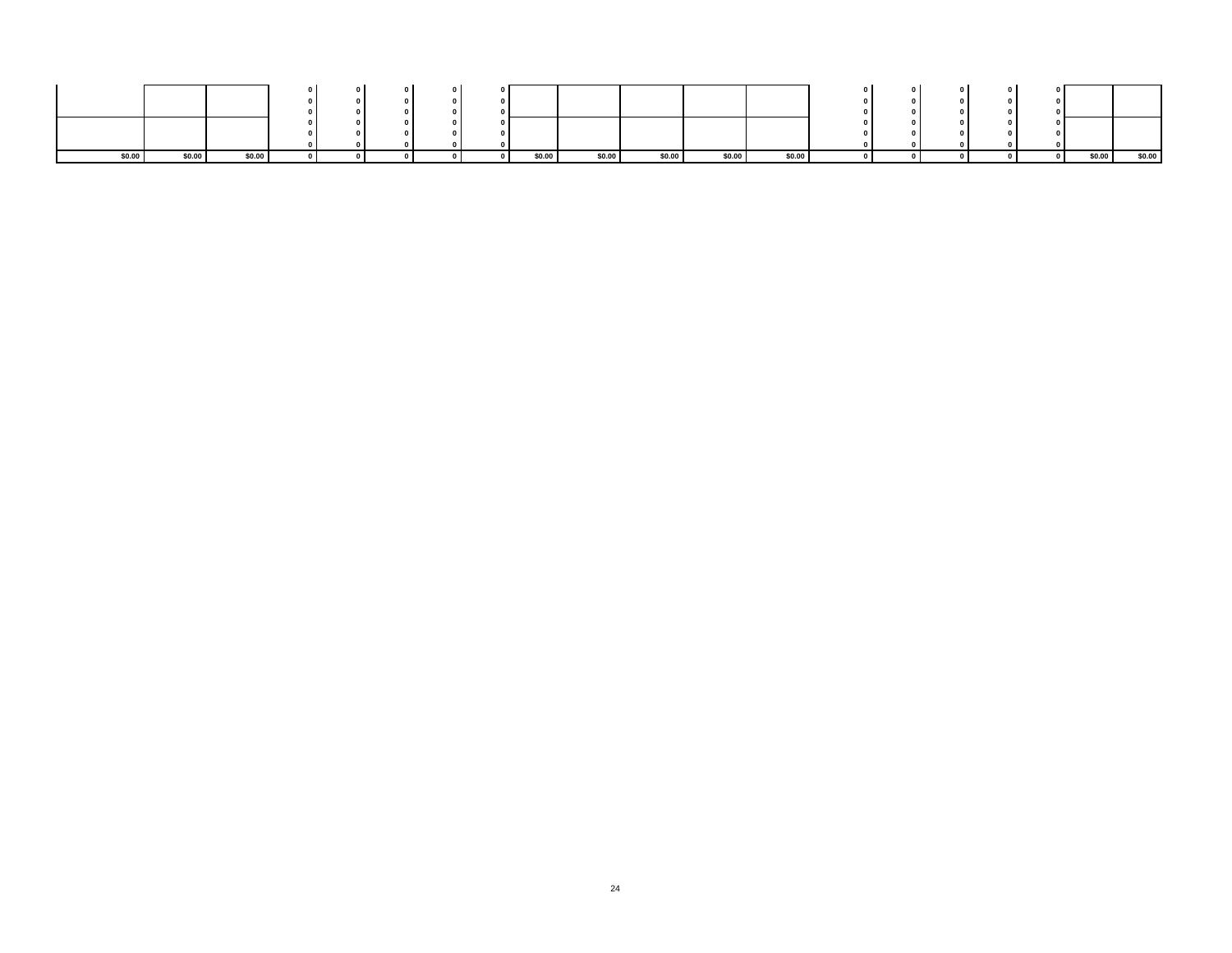| <sup>'</sup> Grant Amounts |        |        |
|----------------------------|--------|--------|
| L                          | Mo     | Mi     |
|                            |        |        |
|                            |        |        |
|                            |        |        |
|                            |        |        |
|                            |        |        |
|                            |        |        |
|                            |        |        |
|                            |        |        |
|                            |        |        |
|                            |        |        |
|                            |        |        |
|                            |        |        |
|                            |        |        |
|                            |        |        |
|                            |        |        |
|                            |        |        |
| \$0.00                     | \$0.00 | \$0.00 |
|                            |        |        |

 $\Gamma$ 

Τ

 $\blacksquare$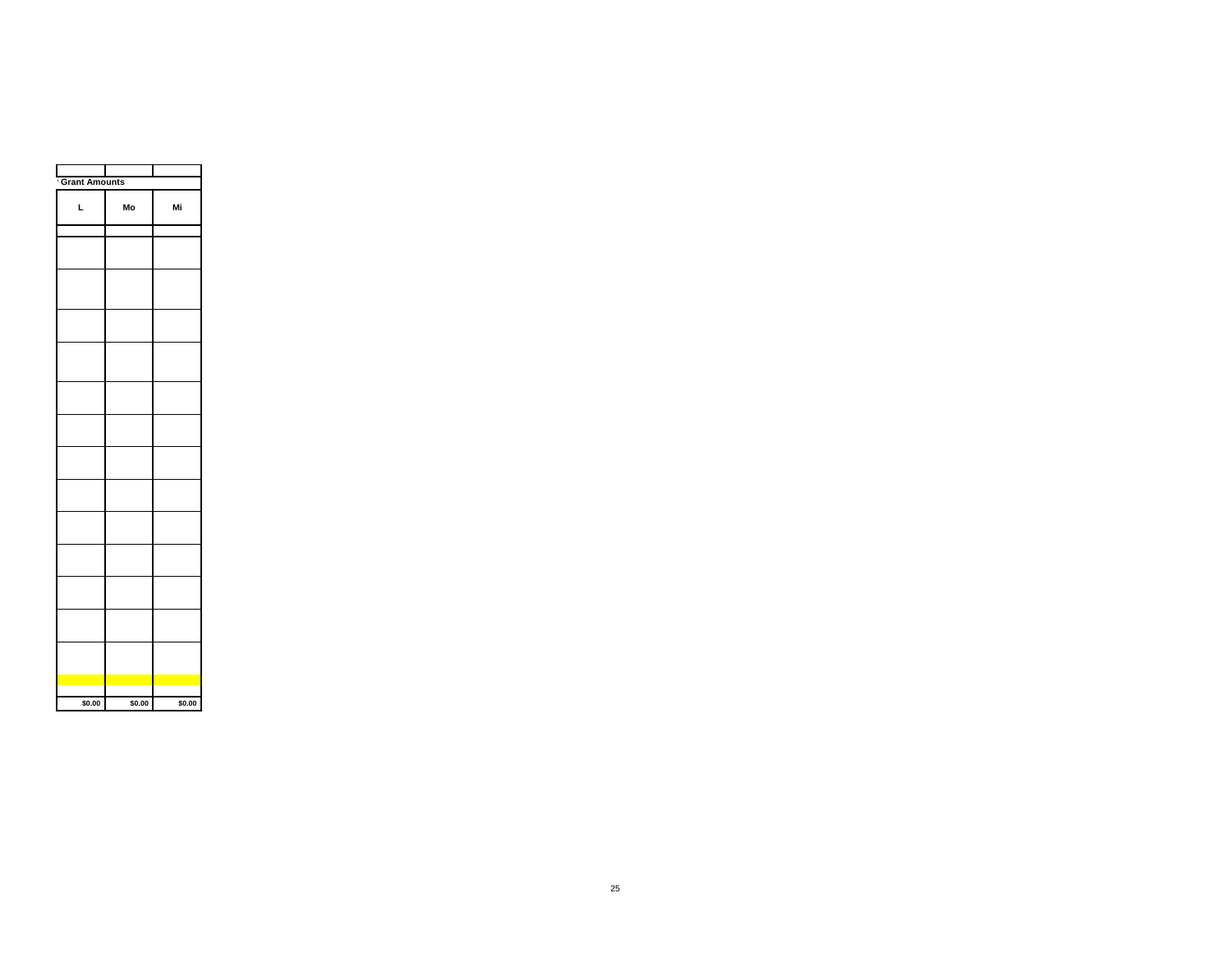| Grant Amounts |        |        |
|---------------|--------|--------|
| L             | Mo     | Mi     |
|               |        |        |
|               |        |        |
|               |        |        |
|               |        |        |
|               |        |        |
|               |        |        |
|               |        |        |
|               |        |        |
|               |        |        |
|               |        |        |
|               |        |        |
|               |        |        |
|               |        |        |
|               |        |        |
| \$0.00        | \$0.00 | \$0.00 |

┯

┱

┑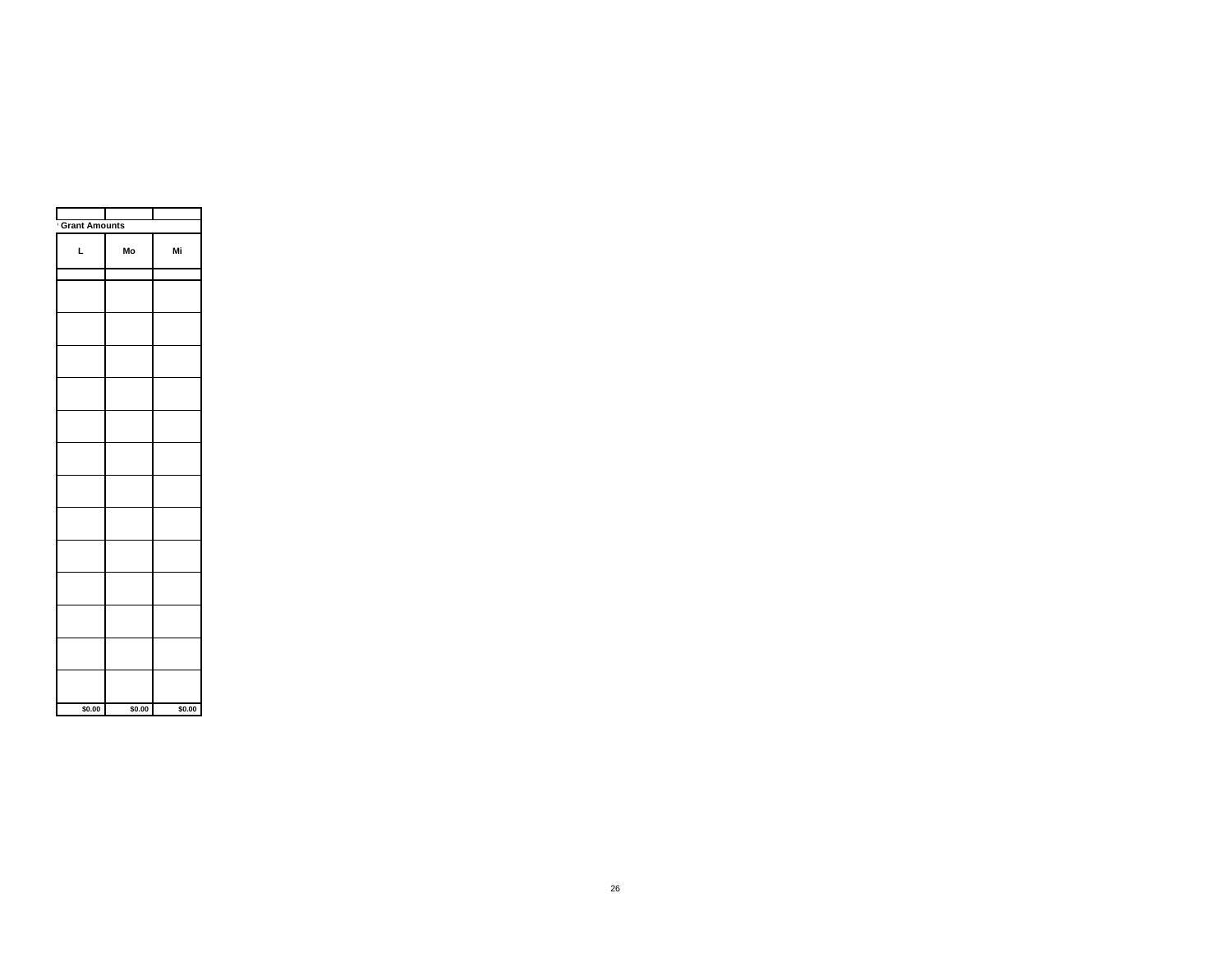| Grant Amounts |    |    |
|---------------|----|----|
| L             | Mo | Mi |
|               |    |    |
|               |    |    |
|               |    |    |
|               |    |    |
|               |    |    |
|               |    |    |
|               |    |    |
|               |    |    |
|               |    |    |
|               |    |    |
|               |    |    |
|               |    |    |
|               |    |    |
|               |    |    |
|               |    |    |
|               |    |    |
|               |    |    |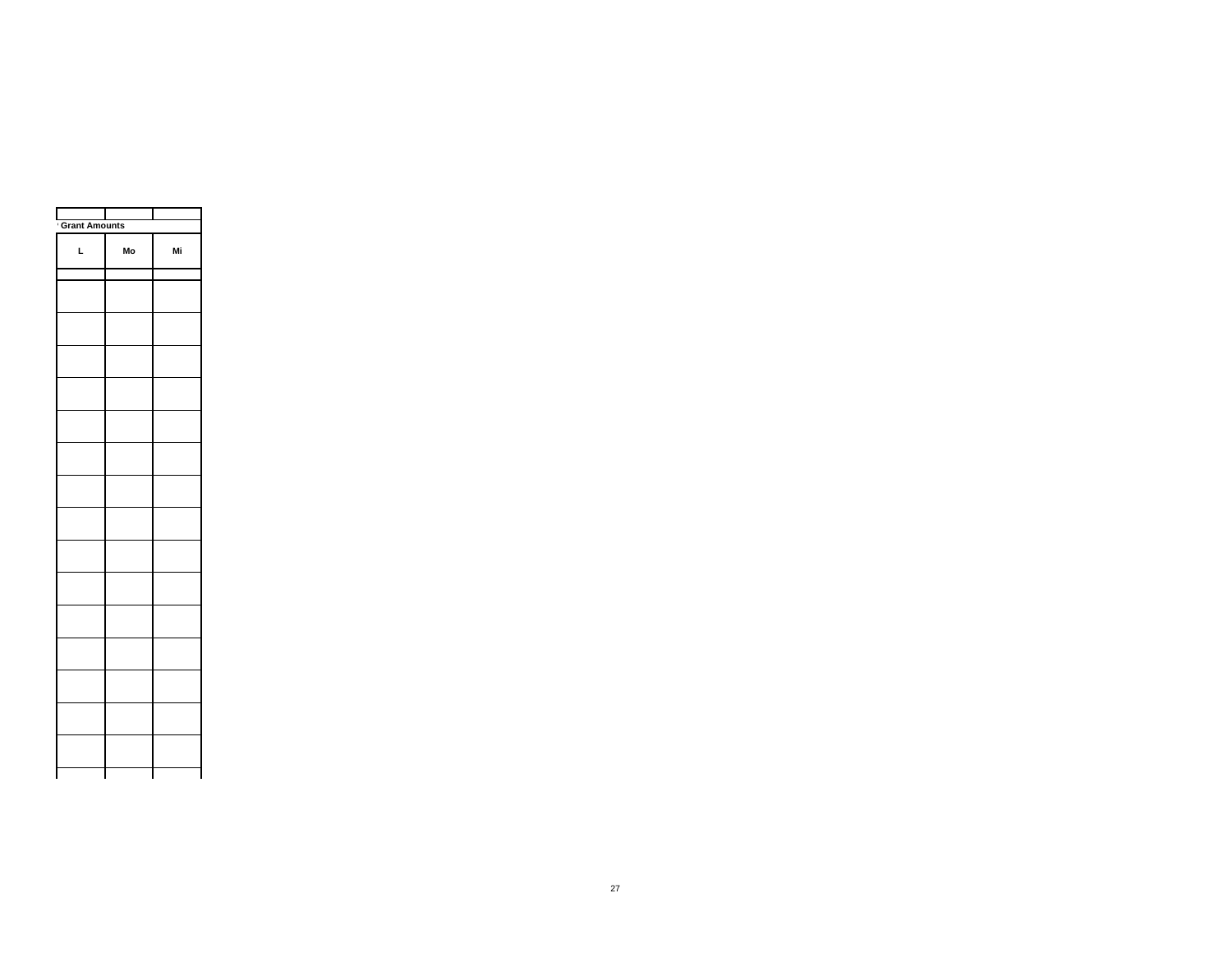| \$0.00 | \$0.00 | \$0.00 |  |
|--------|--------|--------|--|

| L | Mo          | Mi            |
|---|-------------|---------------|
|   |             |               |
|   |             |               |
|   |             |               |
|   |             |               |
|   | \$11,000.00 | Grant Amounts |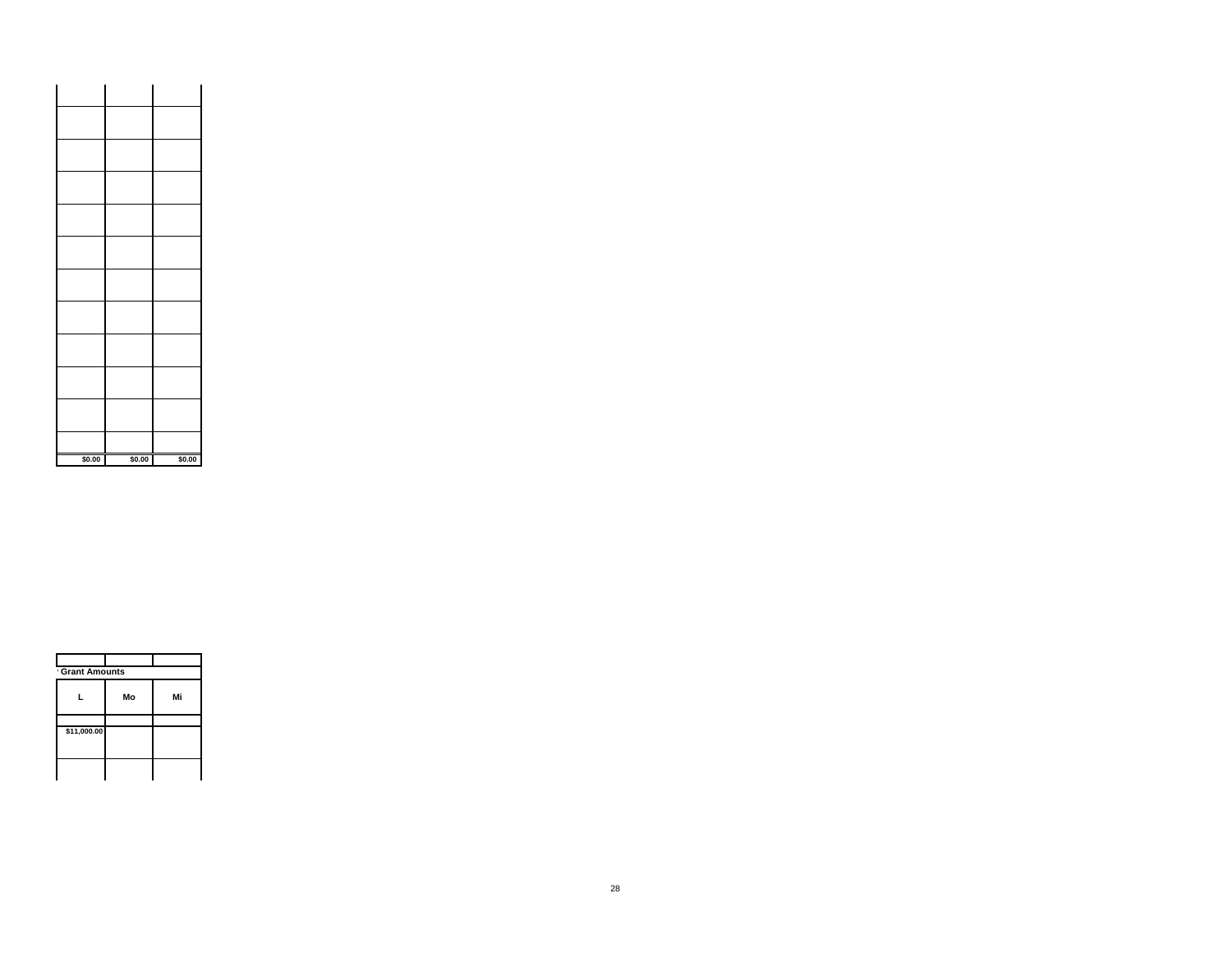| \$8,003.60 | \$6,787.00  |  |
|------------|-------------|--|
|            | \$6,095.10  |  |
| \$5,856.40 |             |  |
|            | \$11,000.00 |  |
|            |             |  |
|            |             |  |
|            |             |  |
|            |             |  |
|            |             |  |
|            |             |  |
|            |             |  |
|            |             |  |
|            |             |  |
|            |             |  |
|            |             |  |
|            |             |  |
|            |             |  |
|            |             |  |
|            |             |  |
|            |             |  |
|            |             |  |
|            |             |  |
|            |             |  |
|            |             |  |
|            |             |  |
|            |             |  |
|            |             |  |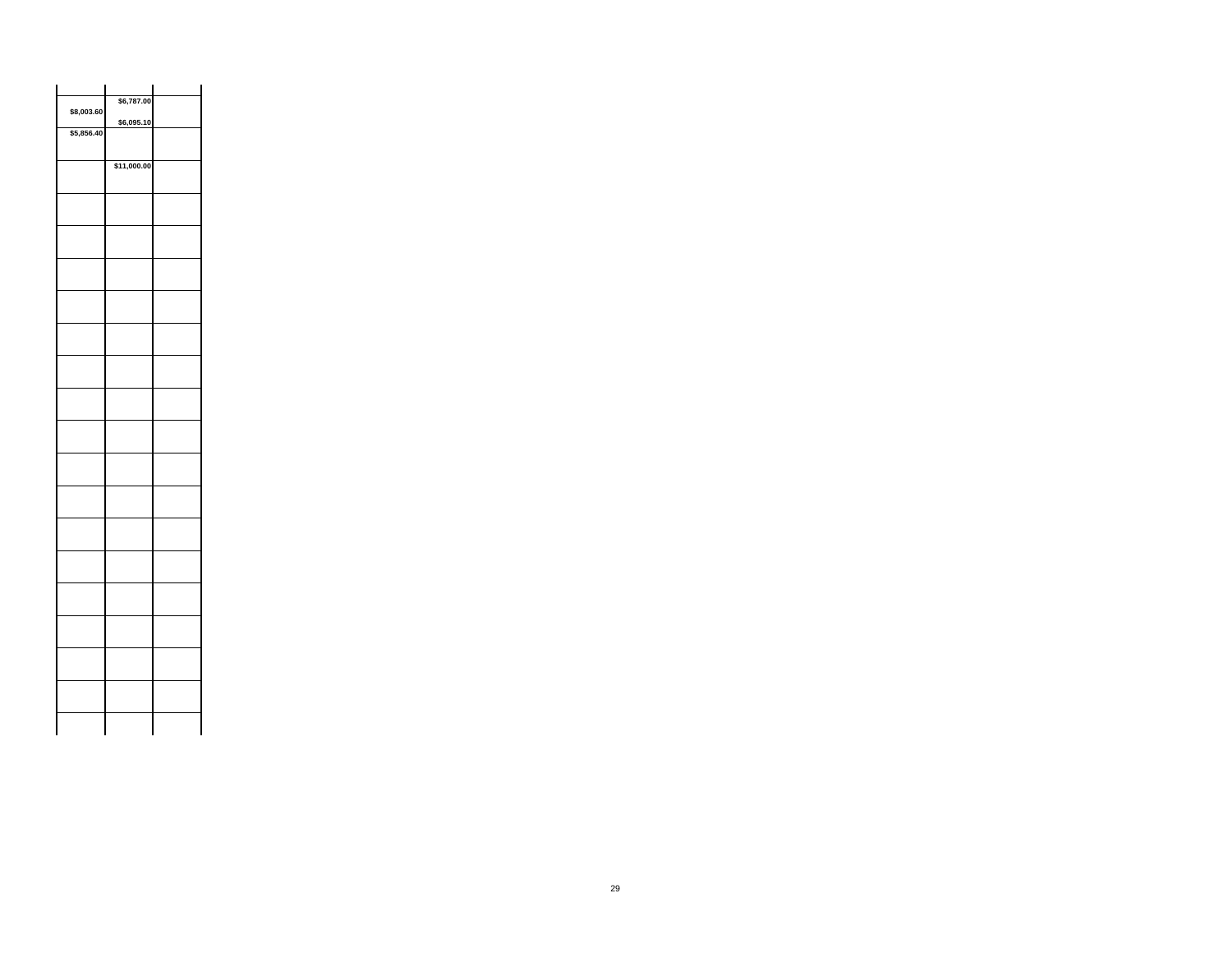| \$24,860.00 \$23,882.10 | \$0.00 |
|-------------------------|--------|

| <b>Grant Amounts</b> |    |    |
|----------------------|----|----|
| L                    | Mo | Mi |
|                      |    |    |
|                      |    |    |
|                      |    |    |
|                      |    |    |
|                      |    |    |
|                      |    |    |
|                      |    |    |
|                      |    |    |
|                      |    |    |
|                      |    |    |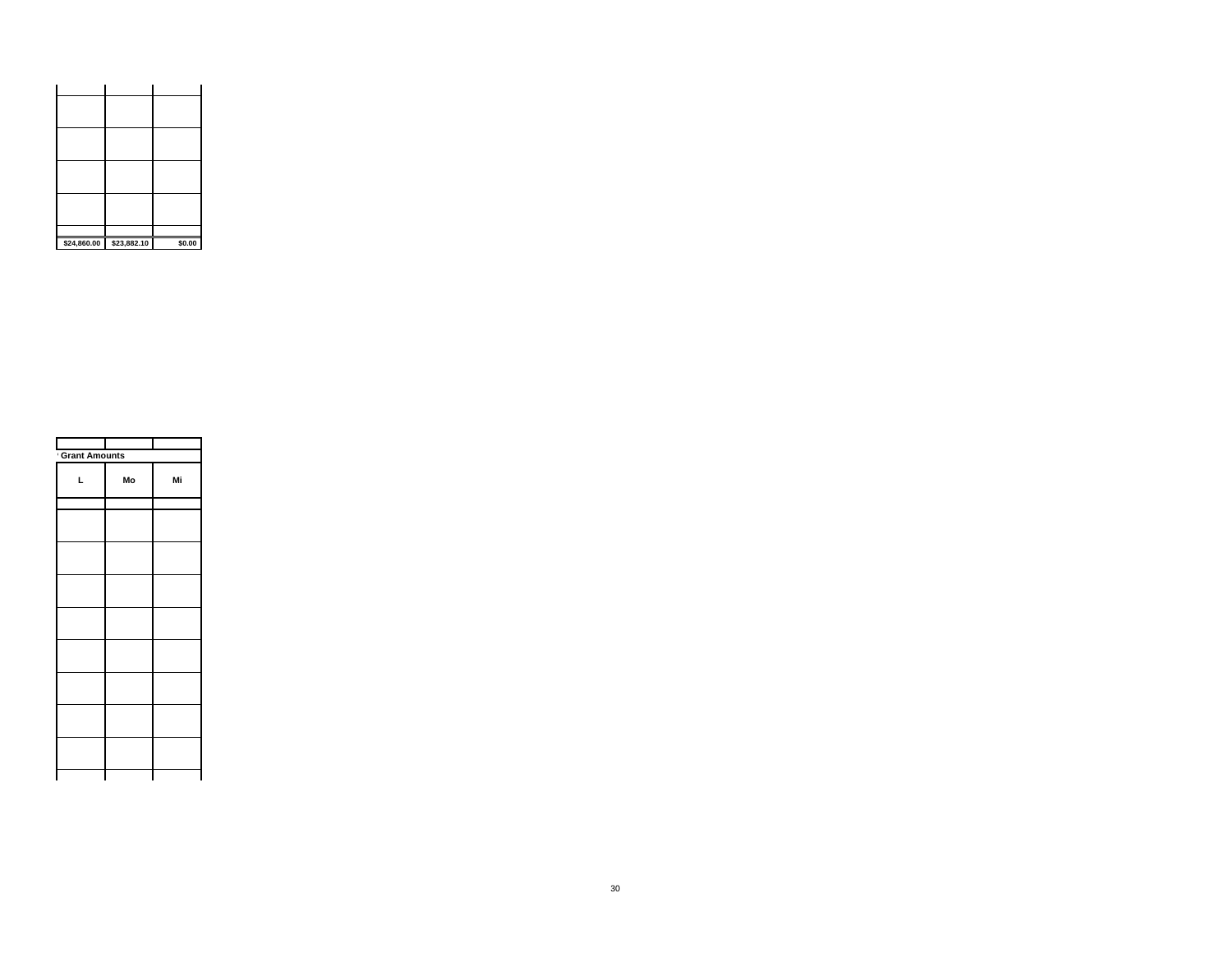| \$0.00 | \$0.00 | \$0.00 |
|--------|--------|--------|

| <b>Grant Amounts</b> |    |    |
|----------------------|----|----|
| L                    | Mo | Mi |
|                      |    |    |
|                      |    |    |
|                      |    |    |
|                      |    |    |
|                      |    |    |
|                      |    |    |
|                      |    |    |
|                      |    |    |
|                      |    |    |
|                      |    |    |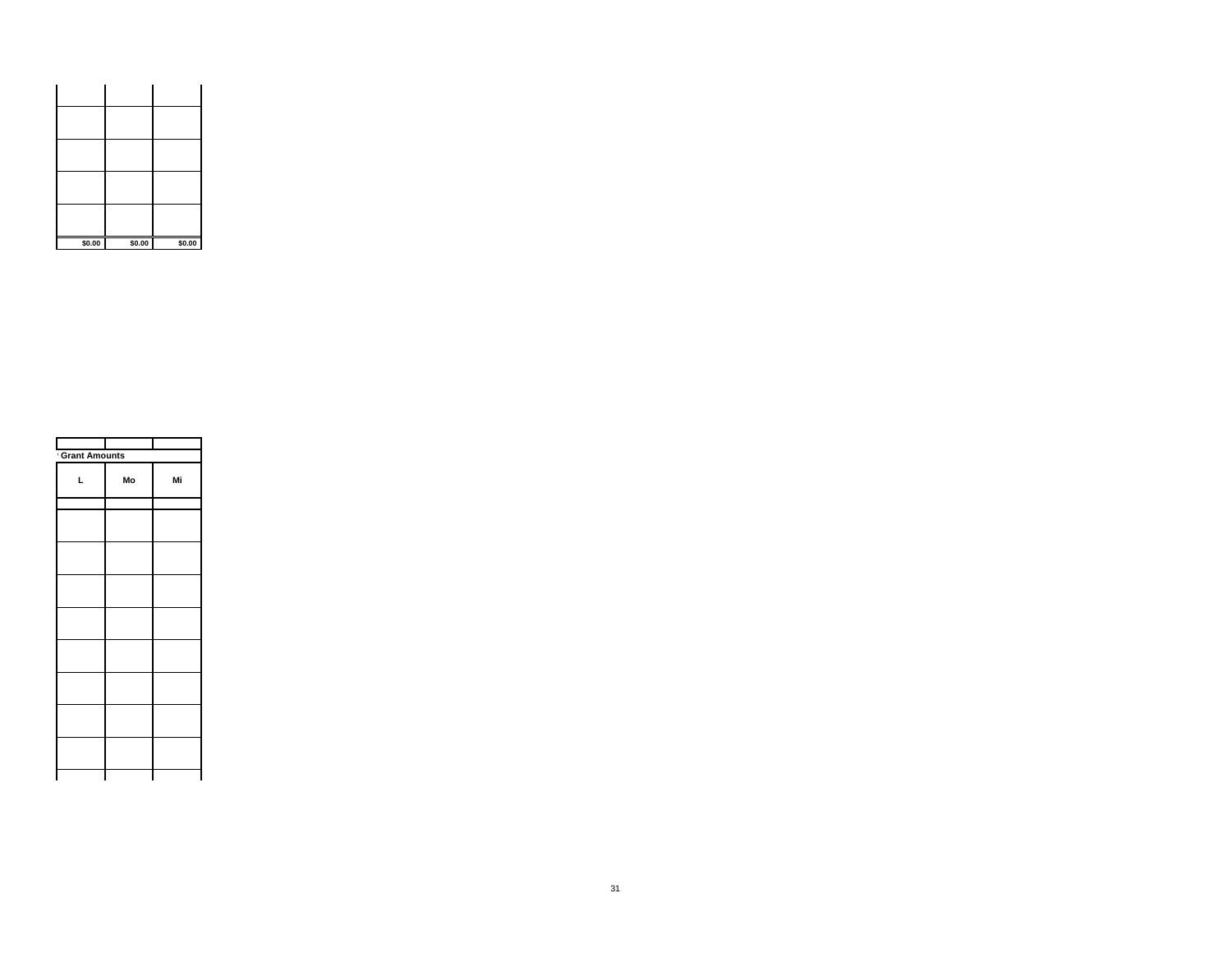| \$0.00 | \$0.00 | \$0.00 |
|--------|--------|--------|

| <b>Grant Amounts</b> |    |    |
|----------------------|----|----|
| L                    | Mo | Mi |
|                      |    |    |
|                      |    |    |
|                      |    |    |
|                      |    |    |
|                      |    |    |
|                      |    |    |
|                      |    |    |
|                      |    |    |
|                      |    |    |
|                      |    |    |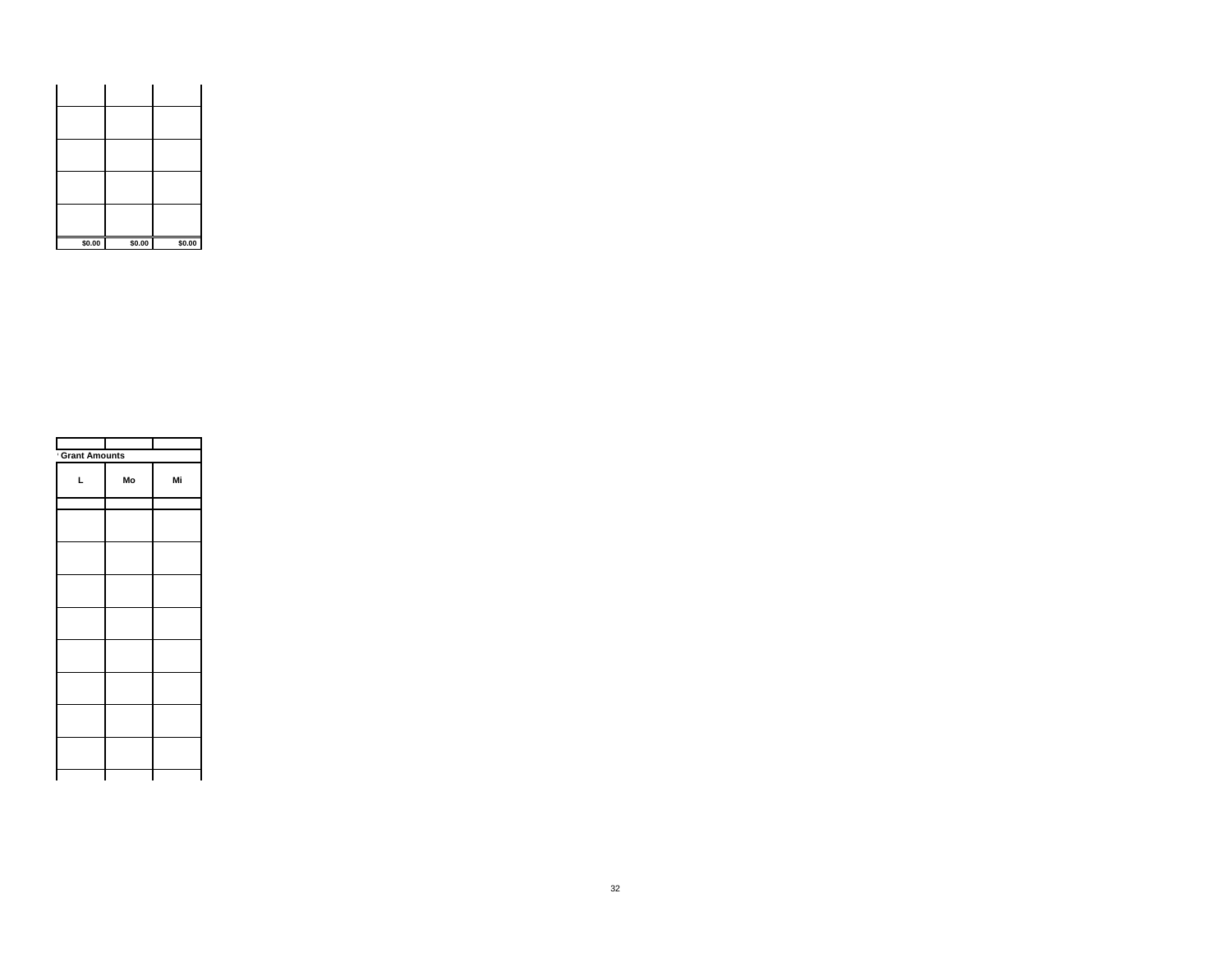| \$0.00 | \$0.00 | \$0.00 |
|--------|--------|--------|

| <b>Grant Amounts</b> |    |    |
|----------------------|----|----|
| L                    | Mo | Mi |
|                      |    |    |
|                      |    |    |
|                      |    |    |
|                      |    |    |
|                      |    |    |
|                      |    |    |
|                      |    |    |
|                      |    |    |
|                      |    |    |
|                      |    |    |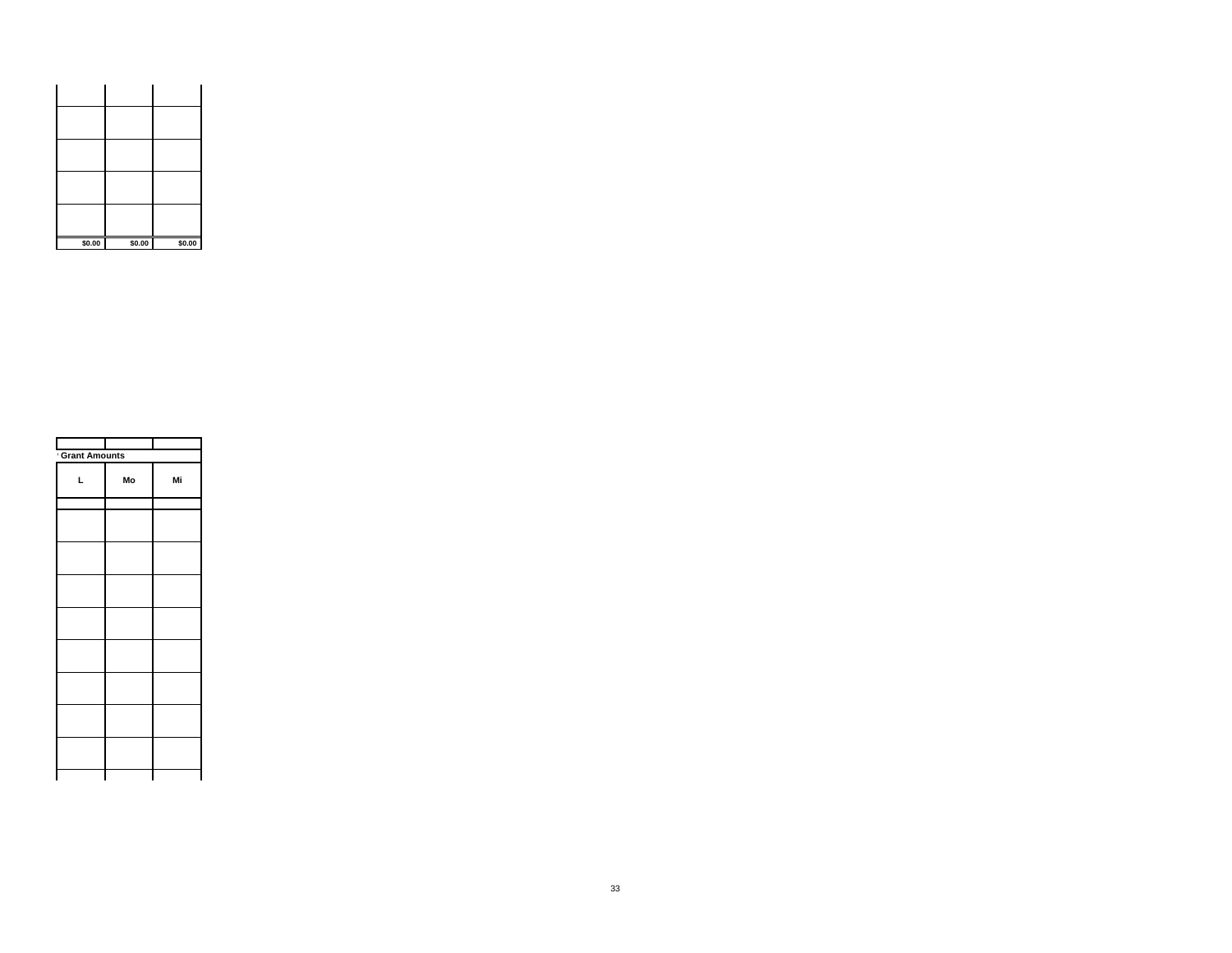| \$0.00 | \$0.00 | \$0.00 |
|--------|--------|--------|

| <b>Grant Amounts</b> |    |    |
|----------------------|----|----|
| L                    | Mo | Mi |
|                      |    |    |
|                      |    |    |
|                      |    |    |
|                      |    |    |
|                      |    |    |
|                      |    |    |
|                      |    |    |
|                      |    |    |
|                      |    |    |
|                      |    |    |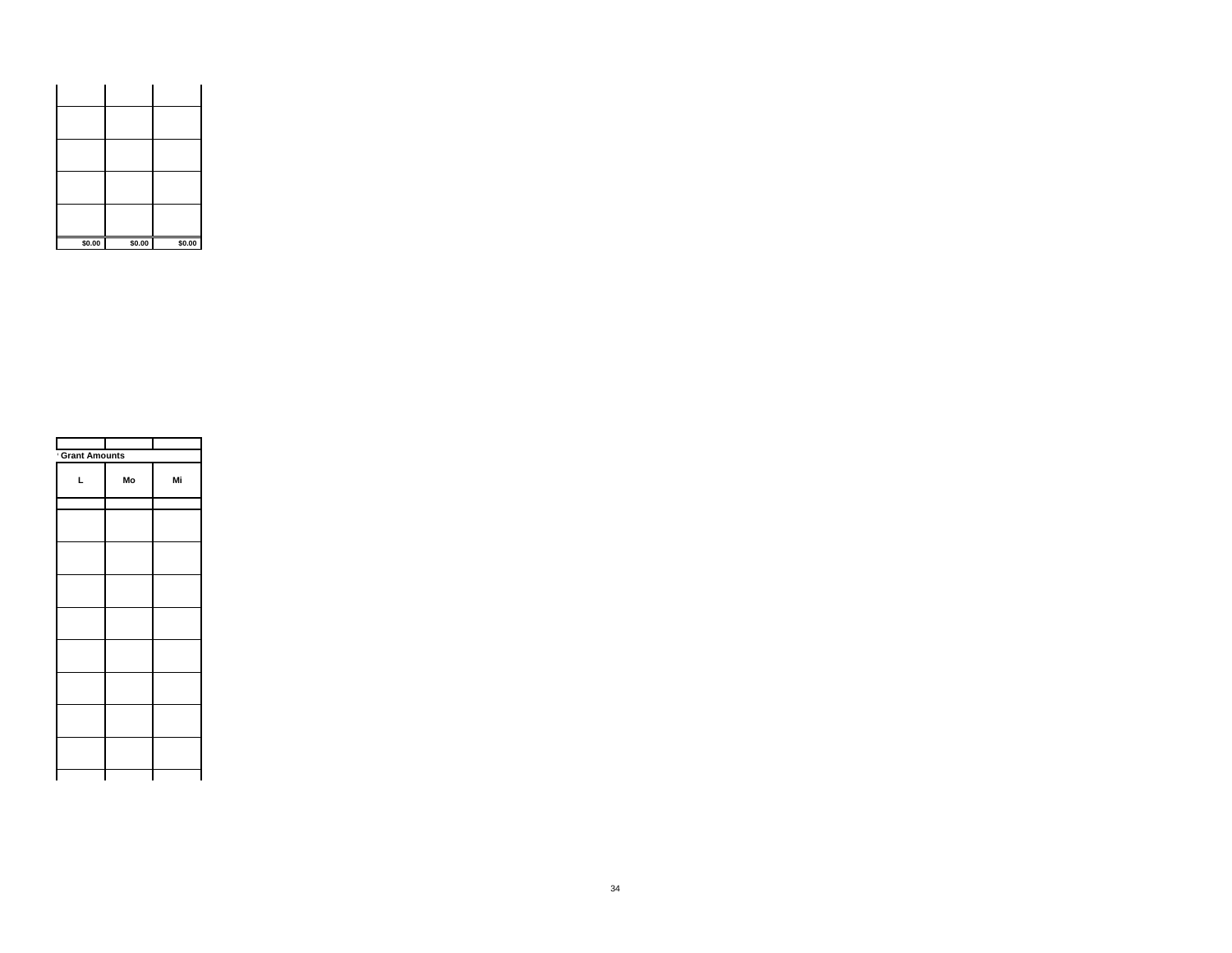| \$0.00 | \$0.00 | \$0.00 |
|--------|--------|--------|

| Ĺ | Mo | Mi                   |
|---|----|----------------------|
|   |    |                      |
|   |    |                      |
|   |    |                      |
|   |    |                      |
|   |    |                      |
|   |    |                      |
|   |    |                      |
|   |    |                      |
|   |    |                      |
|   |    |                      |
|   |    |                      |
|   |    |                      |
|   |    | <b>Grant Amounts</b> |